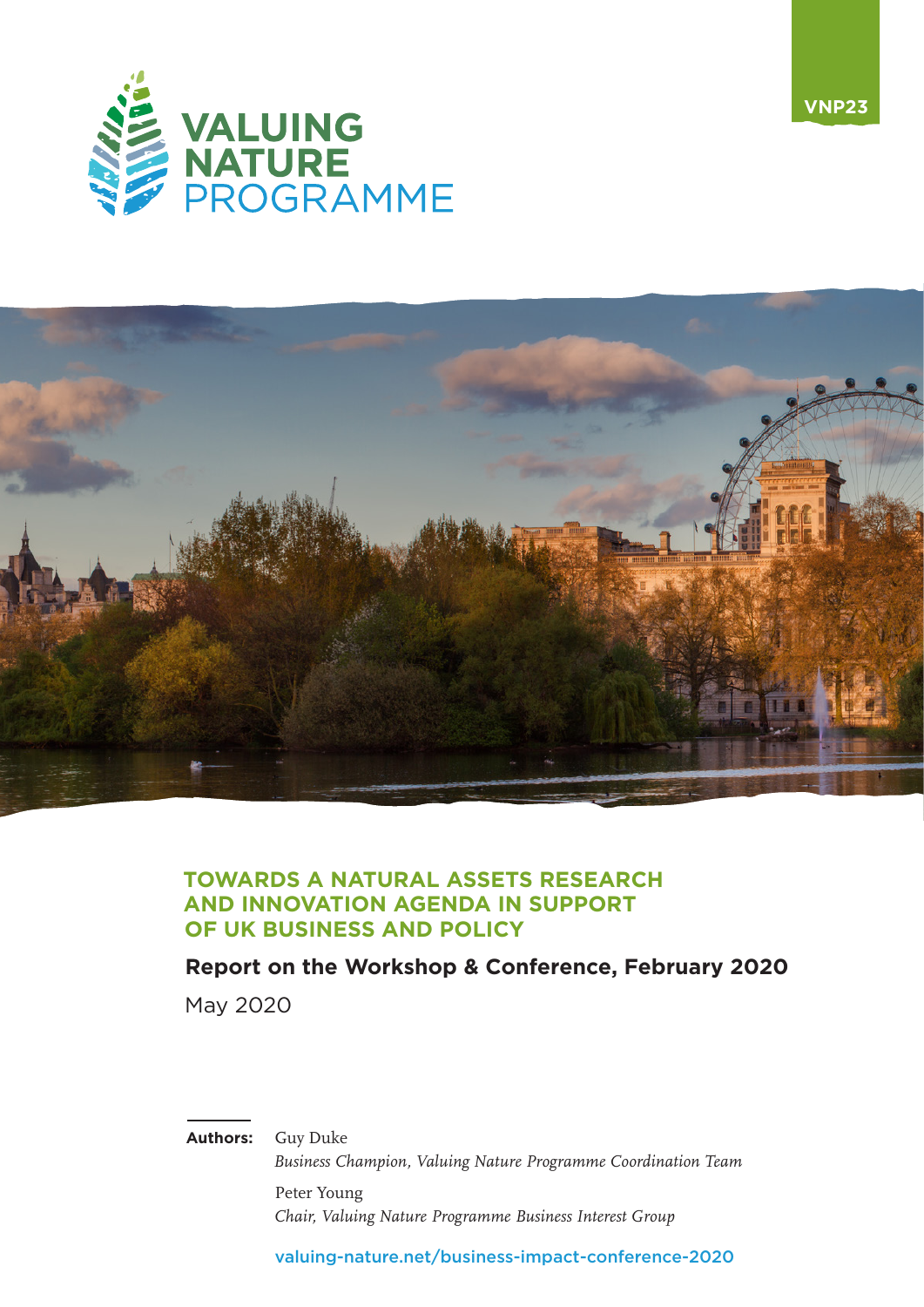#### **TOWARDS A NATURAL ASSETS RESEARCH AND INNOVATION AGENDA IN SUPPORT OF UK BUSINESS AND POLICY**

**Report on the Workshop & Conference, February 2020**

*Suggested citation:* Duke, G.,Young, P. (2020) *Towards a Natural Assets Research and Innovation Agenda in support of UK Business and Policy. Report on the Workshop and Conference of February 2020.* Valuing Nature Programme, UK Centre for Ecology & Hydrology, Wallingford.

The text is available under the Creative Commons Attribution-ShareAlike 4.0 International License (CC BY-SA 4.0)

# **Contents**

|                                  | <b>EXECUTIVE SUMMARY</b><br>4                                                                                      |  |
|----------------------------------|--------------------------------------------------------------------------------------------------------------------|--|
|                                  | .<br><b>INTRODUCTION</b><br>. 6                                                                                    |  |
| 1.1                              | Scope of this report $\dots \dots \dots$<br>6                                                                      |  |
| 1.2                              | Previous work<br>7                                                                                                 |  |
| 1.3                              | Categories of R&I need<br>8                                                                                        |  |
|                                  |                                                                                                                    |  |
| <b>CONFERENCE KEYNOTES</b><br>10 |                                                                                                                    |  |
| 2.1                              | Welcome:<br>Sir Duncan Wingham,<br>Executive Chair, NERC<br>10                                                     |  |
| 2.2                              | <b>A Business Perspective:</b><br>Sir Ian Cheshire,<br>Chair, Barclays Bank UK PLC<br>10                           |  |
| 2.3                              | <b>A Government Perspective:</b><br>Alastair Johnson,<br>Head of Natural Environment<br>Economics, Defra  12       |  |
| 2.4                              | A Perspective from the<br><b>Research Community:</b><br>Sir Charles Godfray,<br>Director, Oxford Martin School  13 |  |

| 3. | <b>BREAKOUTS ON R&amp;I NEEDS External 15</b> |                                                                                             |
|----|-----------------------------------------------|---------------------------------------------------------------------------------------------|
|    | 3.1                                           | <b>BUNDLE 1:</b><br>BASIC RESEARCH, DATA,<br>CAPACITY-BUILDING  15                          |
|    | 3.1.1                                         | Basic research on natural assets<br>15                                                      |
|    | 3.1.2                                         | Data for business 16                                                                        |
|    | 3.1.3                                         | Knowledge exchange, training<br>and capacity-building  19                                   |
|    | 3.2                                           | <b>BUNDLE 2:</b><br>APPLYING/REPURPOSING<br>KNOWLEDGE FOR BUSINESS 20                       |
|    | 3.2.1                                         | Frameworks, standards,<br>models, metrics and other<br>tools for business  20               |
|    | 3.2.2                                         | Assessing risks and resilience<br>in relation to natural assets  22                         |
|    | 3.3                                           | <b>BUNDLE 3:</b><br>LEARNING BY DOING  23                                                   |
|    | 3.3.1                                         | Pilots, demonstration, scaling<br>of new business models<br>and solutions  23               |
|    | 3.3.2                                         | Developing natural asset markets,<br>and stimulating investment in<br>business solutions 25 |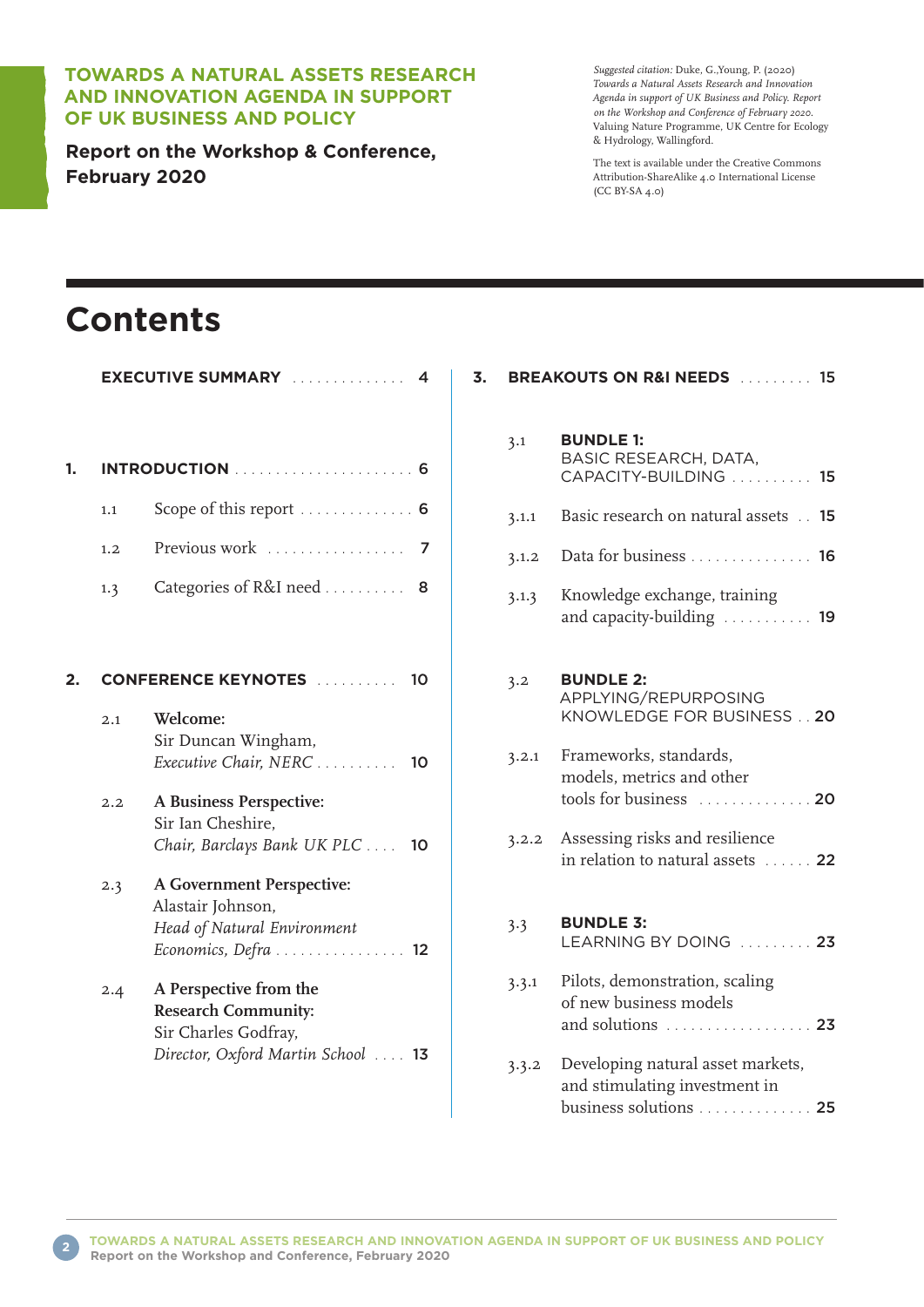| 4. | <b>BREAKOUTS ON CURRENT</b><br>R&I ACTIVITY  28 |                                                                                      |  |
|----|-------------------------------------------------|--------------------------------------------------------------------------------------|--|
|    | 4.1                                             | <b>BUNDLE 1:</b><br>BASIC RESEARCH, DATA,<br>CAPACITY-BUILDING  28                   |  |
|    | 4.2                                             | <b>BUNDLE 2:</b><br>BUNDLE 2: APPLYING/<br>REPURPOSING KNOWLEDGE<br>FOR BUSINESS  29 |  |
|    | 4.3                                             | <b>BUNDLE 3:</b><br>LEARNING BY DOING  31                                            |  |
|    | <b>5. BREAKOUTS ON</b><br>DELIVERY OPTIONS  34  |                                                                                      |  |
| 6. |                                                 | <b>CONCLUSIONS AND NEXT STEPS 10.00.37</b>                                           |  |
|    | 6.1                                             | Conclusions  37                                                                      |  |
|    | 6.2                                             |                                                                                      |  |
|    |                                                 |                                                                                      |  |

#### **ANNEX 1 CONTRIBUTING ORGANISATIONS** . . . . . . . . 39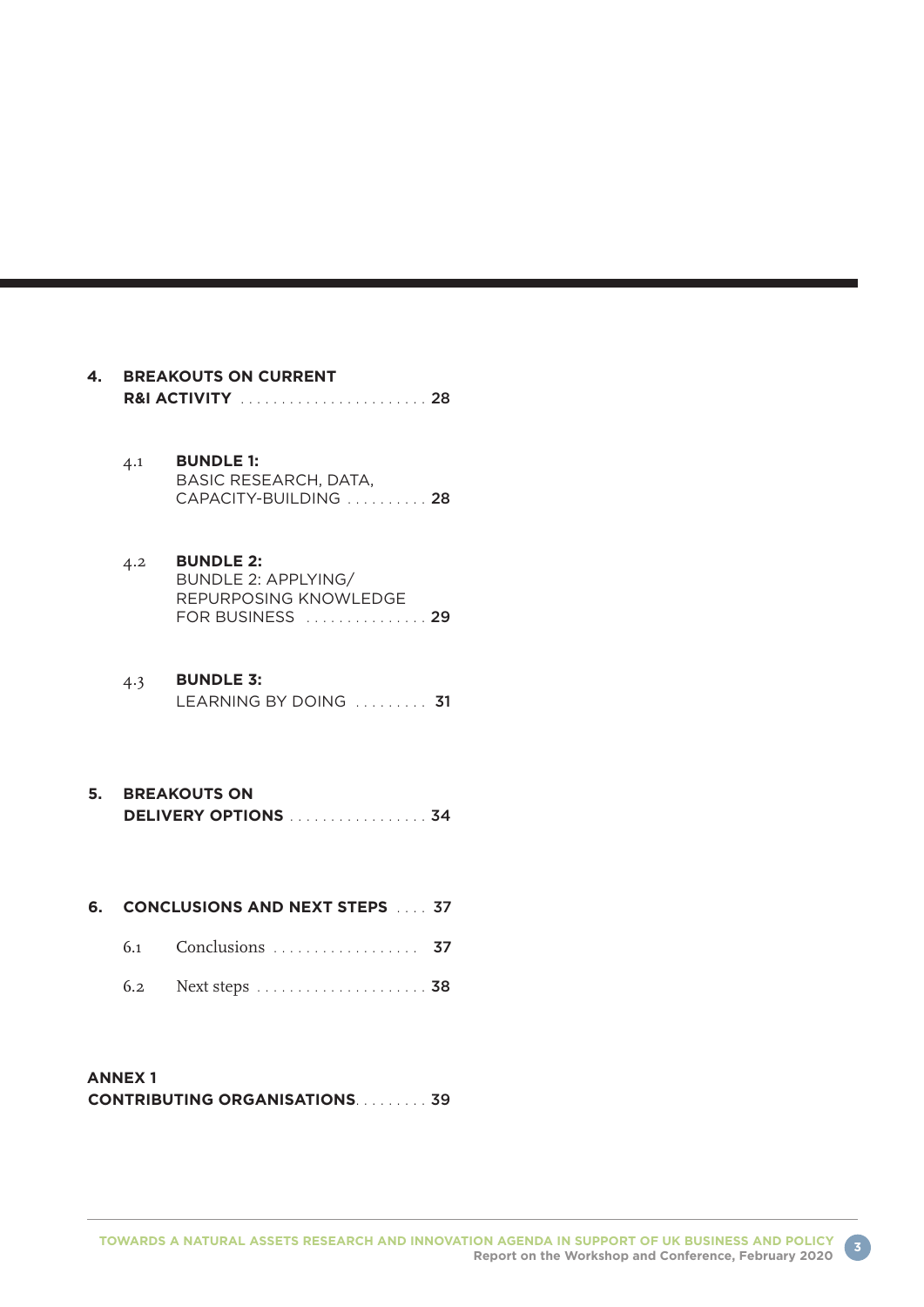# **EXECUTIVE SUMMARY**

- **1.** This report presents output from two closelyrelated Valuing Nature Programme events, which took forward thinking on an emerging Natural Assets Research and Innovation (R&I) Agenda in Support of Business and Policy:1
	- **A cross-sector workshop** *'Towards a Natural Assets R&I Agenda in Support of Business and Policy'* (The Royal Society, London, 12 February 2020)
	- **A conference** *'Valuing Nature Research and Innovation in Support of Business'* (The Royal Society, London, 21 February 2020)

 The two events involved a mix of invited business, academia, public and third sector representatives with business predominating.

- **2.** This report aims to help all relevant parties – business, academia, government and third sector – to understand how the emerging *Natural Assets R&I Agenda in Support of Business and Policy* is forming.
- **3.** This report provides key points from conference keynote addresses, and output from breakout sessions at the two events. These sessions:
	- Shared, validated and elaborated R&I needs previously identified;
	- Identified examples of relevant business activity and R&I;
	- Considered the pros and cons of delivery options for the R&I Agenda.
- **4.** The two events built on considerable previous work involving three sector round tables with the infrastructure, land management and insurance / financial services sectors; an *Analysis & Options* paper; and a consultation with the policy community.2
- **5.** The *Analysis and Options* paper identified 7 broad categories of R&I need:
	- 1) Basic research on natural assets.
	- 2) Data for business.
	- 3) Frameworks, standards, models, metrics and other tools for business.
	- 4) Pilots, demonstration, scaling of new business models and solutions.
	- 5) Developing natural asset markets, and stimulating investment in business solutions.
	- 6) Assessing risks and resilience in relation to natural assets.
	- 7) Knowledge exchange, training and capacity-building.
- **6.** The two events demonstrated the validity of these seven categories, further elaborated the needs in each category, provided examples of relevant ongoing work (by business, academia, the policy community and third sector) and provided further reflection on the delivery options.

1 The term 'natural assets' is taken here to incorporate the concepts of natural capital (stocks), ecosystem services (flows) and biodiversity

2 Round Table reports, *'Analysis and options'* paper and report on policy consultations available here: <https://valuing-nature.net/business-round-tables>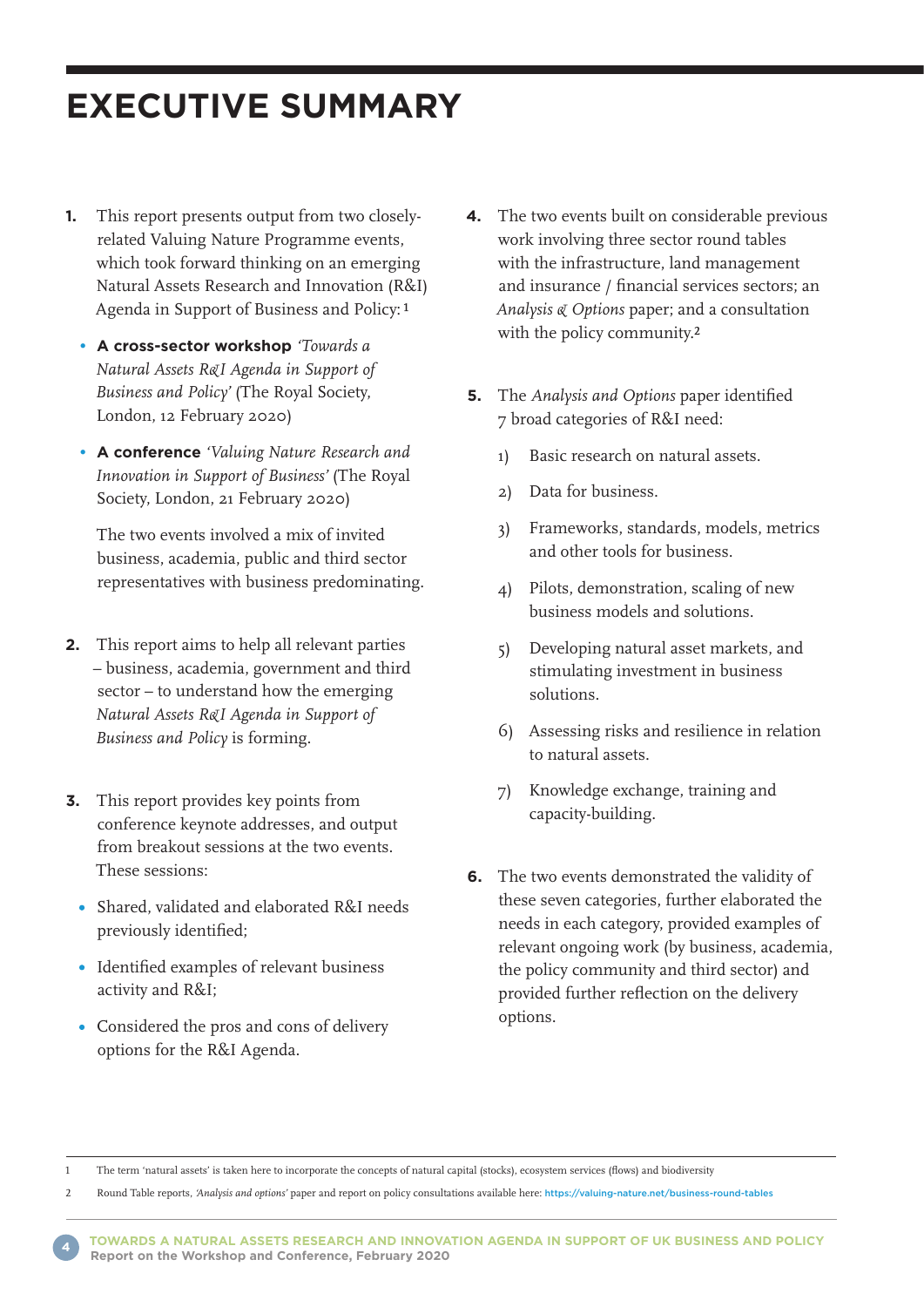- **7.** The two events demonstrated a very considerable strength of interest, energy and willingness to engage around the emerging *Natural Assets R&I Agenda in Support of Business and Policy,* from the business community, policy community, third sector and academia.
- **8.** The emerging *R&I Agenda* is very timely and indeed critically urgent, in relation to the climate, biodiversity and health crises, in relation to current developments in UK and devolved policy, and in relation to growing demands on business to understand and address their risks and opportunities related to, and dependencies on, natural assets.
- **9.** As regards delivery options, there is a strong consensus emerging around the need for a coordinating hub or platform, which can ensure the necessary coherence across the piece, cross-sector synergies, inter- and multi-disciplinarity, and avoid duplication of effort. There is also a sense that strategic programmes and focused projects will have a role to play in taking forward this R&I agenda.
- **10.** Examples of relevant business activity and R&I provided in Section 4 of this report can usefully inform further analysis of what R&I needs are already being addressed, demonstrate considerable existing commitment to, and co-investment potential for, natural assets R&I, and underline the need for coordination across the piece.
- **11.** There remains further work to be done to take forward the emerging *Natural Assets R&I Agenda in Support of Business and Policy* including:
	- Advance the strategic design of a suitable coordinating hub or platform to deliver this R&I Agenda efficiently and inclusively.
	- Determine priorities across the comprehensive set of R&I needs, in terms of delivering greatest benefit to both business and natural assets.
	- Divide identified priorities into meaningful packages of R&I needs.
	- Ensure that these packages take account of existing and ongoing R&I activity and output and build on these.
	- Build relevant coalitions of businesses and other key players around these packages of R&I need.
	- Explore further how industry, NERC and other parts of UKRI, Government and others (e.g. foundations) might respond to meet the identified R&I needs.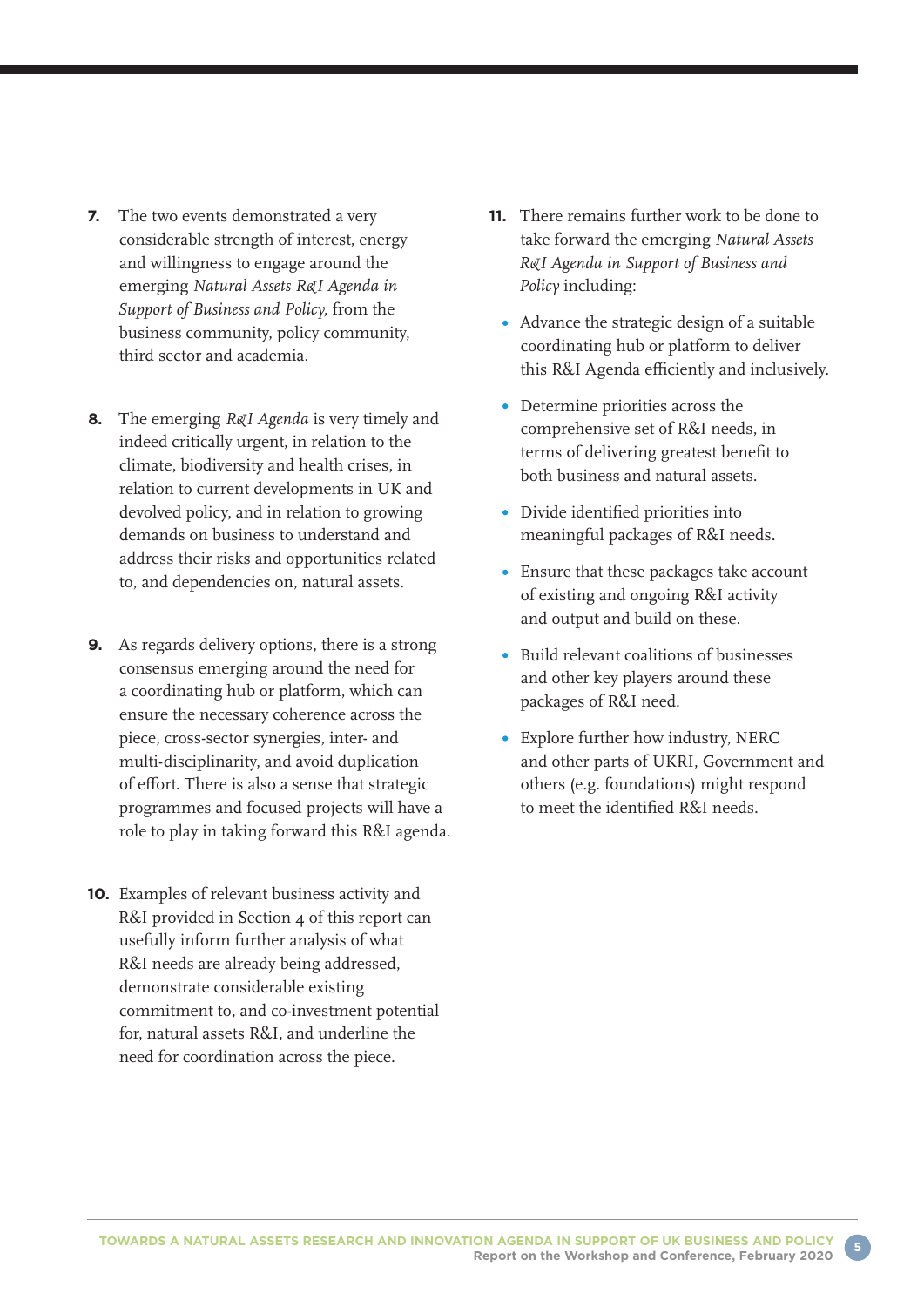# **1. INTRODUCTION**

## **1.1 Scope of this report**

This report presents output from two closely-related Valuing Nature Programme events which took forward thinking on an emerging *Natural Assets Research and Innovation Agenda in Support of Business* (hereinafter, the *R&I Agenda*). 3

#### *The two events were:*

- **A cross-sector workshop** *'Towards a Natural Assets R&I Agenda in Support of Business and Policy'* (The Royal Society, London, 12 February 2020).
- **The conference** *'Valuing Nature Research and Innovation in Support of Business'* (The Royal Society, London, 21 February 2020).

The aim of the workshop was to bring together representatives from the three business sectors previously engaged (infrastructure, land management, insurance / financial services) with academia, the public sector and third sector, to further test the opportunity for, and to articulate, the emerging *R&I Agenda.*

The aim of the conference was to showcase business impact work under the Valuing Nature Programme, share the emerging *R&I Agenda* with a broader community of businesses, public sector, third sector and academia, and further validate and elaborate the emerging *R&I Agenda.* The conference programme is available online.4

The workshop was an invitation-only event and the conference was largely by invitation (with a few seats made available to others expressing interest) with a view to ensuring an appropriate mix of expertise. Both events involved a mix of representatives from the business, policy, academic and third sectors, with business predominating. A list of organisations represented at the conference is available online.5

This report provides main themes from the conference keynote addresses, and output from breakout sessions at the two events.

Both the workshop and the conference involved breakouts on the **natural asset R&I needs** identified by business through the preceding Round Tables and the Analysis and Options paper. This involved sharing these R&I needs with a wider audience and seeking additional input and opinion on needs.

The conference breakouts additionally gathered **examples of current relevant business activity.**

<sup>3</sup> The term 'natural assets' is taken here to incorporate the concepts of natural capital (stocks), ecosystem services (flows) and biodiversity

<sup>4</sup> Business Impact Conference: <https://valuing-nature.net/business-impact-conference-2020>

<sup>5</sup> Business Impact Conference: <https://valuing-nature.net/business-impact-conference-2020>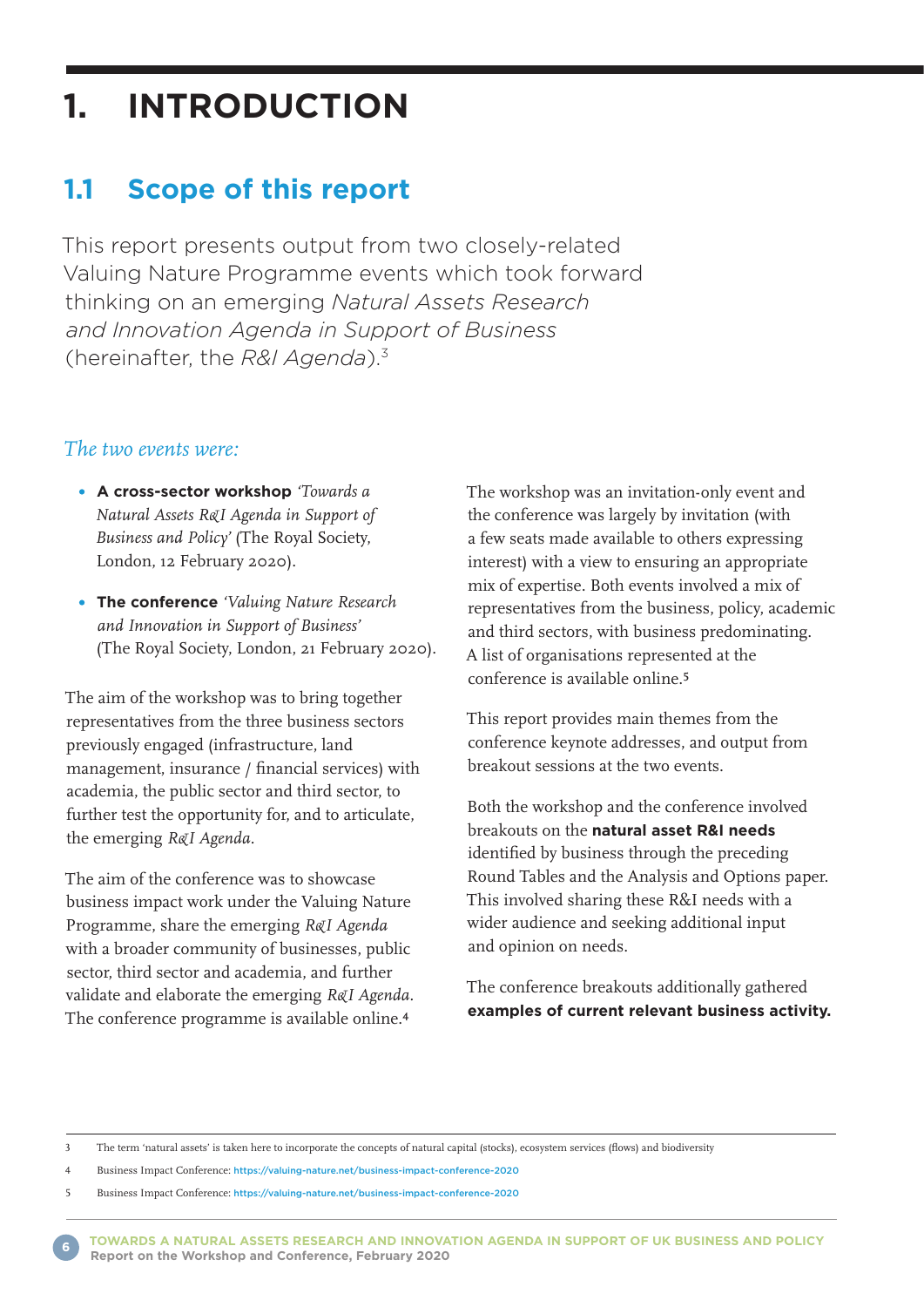The workshop additionally involved a breakout on **delivery options,** in which participants considered pros and cons of the three broad options identified in the Analysis and Options paper: (1) a centre/hub; (2) strategic programmes; and (3) individual projects. These options are not necessarily mutually exclusive.

Beyond this report, other workshop and conference output is available on the Valuing Nature website 6 as follows:

- **Presentations** workshop and conference PowerPoint presentations.
- **Video** videos of conference keynote addresses (Session 1) and conference presentations on Business Impact under the Valuing Nature Programme (Session 2)
- **Talking Head interviews** a series of interviews with Conference participants.

### **1.2 Previous work**

These events build on considerable previous work focused on the development of the emerging *Natural Assets R&I Agenda in Support of Business and Policy,* involving:

**• Three sector Round Tables** 7 with the infrastructure, land management and insurance / financial services sectors, each of which considered:

- current activity by businesses in terms of uptake of R&I output related to natural assets in business decision-making;
- drivers for this activity;
- **•** barriers to greater uptake;
- o research and innovation needs.
- **An Analysis & Options paper**<sup>8</sup> providing a cross-sector analysis of the findings of the Round Tables, exploring commonalities and differences in terms of current activity, drivers, barriers and R&I needs, reviewing current relevant R&I, and assessing delivery options for the identified R&I needs.
- **Consultation with the policy community**9 on:
	- the extent to which the R&I needs identified by businesses are aligned with current policy and policy direction of travel;
	- the extent to which specific categories of R&I need identified by business resonate with the policy community;
	- appetite to engage with the emerging natural assets R&I agenda.

The current report should be read in conjunction with the reports on the sector Round Tables, the cross-sector *Analysis and Options* paper and the report on consultations with the policy community.

<sup>6</sup> Business Impact Conference: <https://valuing-nature.net/business-impact-conference-2020>

<sup>7</sup> Round Table reports: <https://valuing-nature.net/business-round-tables>

<sup>8</sup> Cross-sector *'Analysis and Options'* paper *'Towards a Natural Assets Research and Innovation Agenda in Support of UK Business and Policy: Focusing on the Infrastructure, Land Management and Insurance/Financial Services Sectors':* <https://valuing-nature.net/business-round-tables>

<sup>9</sup> Report on findings from the policy consultations: <https://valuing-nature.net/business-round-tables>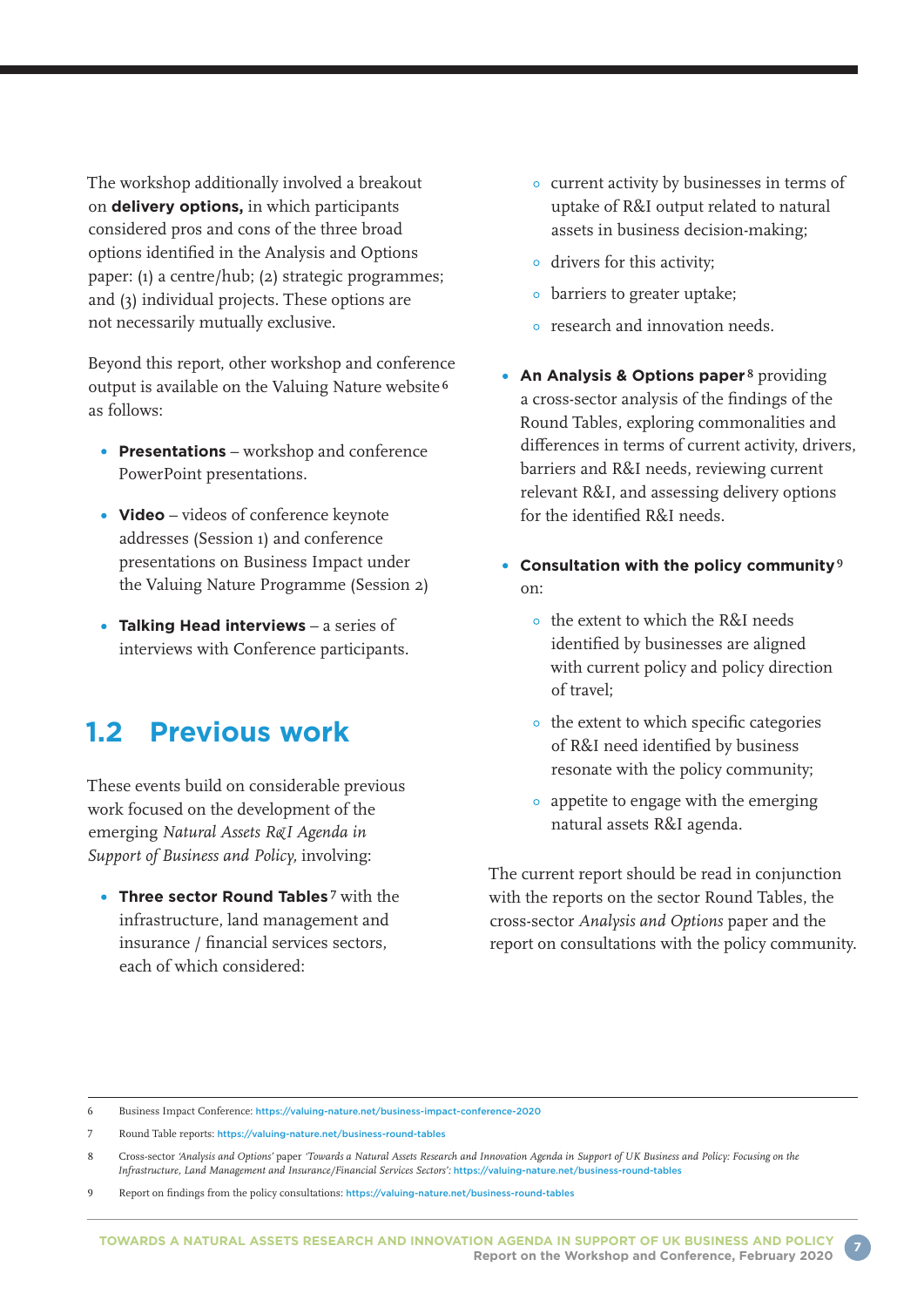This activity in developing the *R&I Agenda* has built on a substantial programme of previous business impact work under the Valuing Nature Programme (2014–2020), guided by a Business Interest Group (BIG)<sup>10</sup> and which has included:

- A BIG report on Pathways to Impact with Business<sup>11</sup>
- 3 Business Impact Schools,12 which brought together c.60 early career researchers with business representatives to enhance mutual understanding of valuing nature R&I for business impact.
- *A Business Impact Brokering* programme with the funded Health & Wellbeing, and Tipping Points, projects (ongoing)
- A number of *Valuing Nature Placements* hosted by business.13
- A number of business-relevant *Natural Capital Synthesis Reports.*14
- A number of business-relevant *Demystifying Papers,* including on Economic Valuation, Cost Benefit Analysis and Green Finance.15
- Business-relevant sessions at *Valuing Nature Conferences* – including on *Finance for Nature* at the recent 2019 Conference, and *Investing in Natural Capital* at the 2018 Conference.16
- A *Review and Comparison of Models used for Land Allocation and Nature Valuation* – including their capability to meet requirements of stakeholders including private landholders.17
- the report *Joining the Dots: Global Challenges and the Valuing Nature Agenda,* which included analysis of collaborative research between UK and developing country institutions that addresses business-relevant issues.18

Business-relevant work was also carried out under the precursor *Valuing Nature Network* 19 including gathering and analyzing the evidence in support of the recommendations made by the Government's *Ecosystem Markets Task Force.*20

## **1.3 Categories of R&I need**

The *Analysis and Options* paper identified a general need for better focusing of natural assets R&I on business and policy needs. This requires:

- suitably-framed R&I funding instruments;
- **•** increased investment in the co-creation of R&I relating to natural assets;

- 11 Pathways to Impact with Business (2015): <https://valuing-nature.net/shaping-health-wellbeing-funding-call>
- 12 Business Impact Schools: <https://valuing-nature.net/valuing-nature-business-impact-schools>
- 13 Valuing Nature Placements: <https://valuing-nature.net/valuing-nature-placements>
- 14 Natural Capital Synthesis Reports: <https://valuing-nature.net/natural-capital-synthesis-reports-0>
- 15 Demystifying papers: <https://valuing-nature.net/demystifying-series>
- 16 Valuing Nature Conferences: <https://valuing-nature.net/valuing-nature-conferences>
- 17 Land Allocation Models Review: <https://valuing-nature.net/land-allocation-models-review>
- 18 Joining the Dots: <https://valuing-nature.net/GlobalChallenges>
- 19 Valuing Nature projects 2011–2013: <https://valuing-nature.net/valuing-nature-projects-2011-2013>
- 20 Ecosystem Markets Task Force: <https://www.gov.uk/government/groups/ecosystem-markets-task-force>

<sup>10</sup> VNP Business Interest Group: <https://valuing-nature.net/business-interest-group>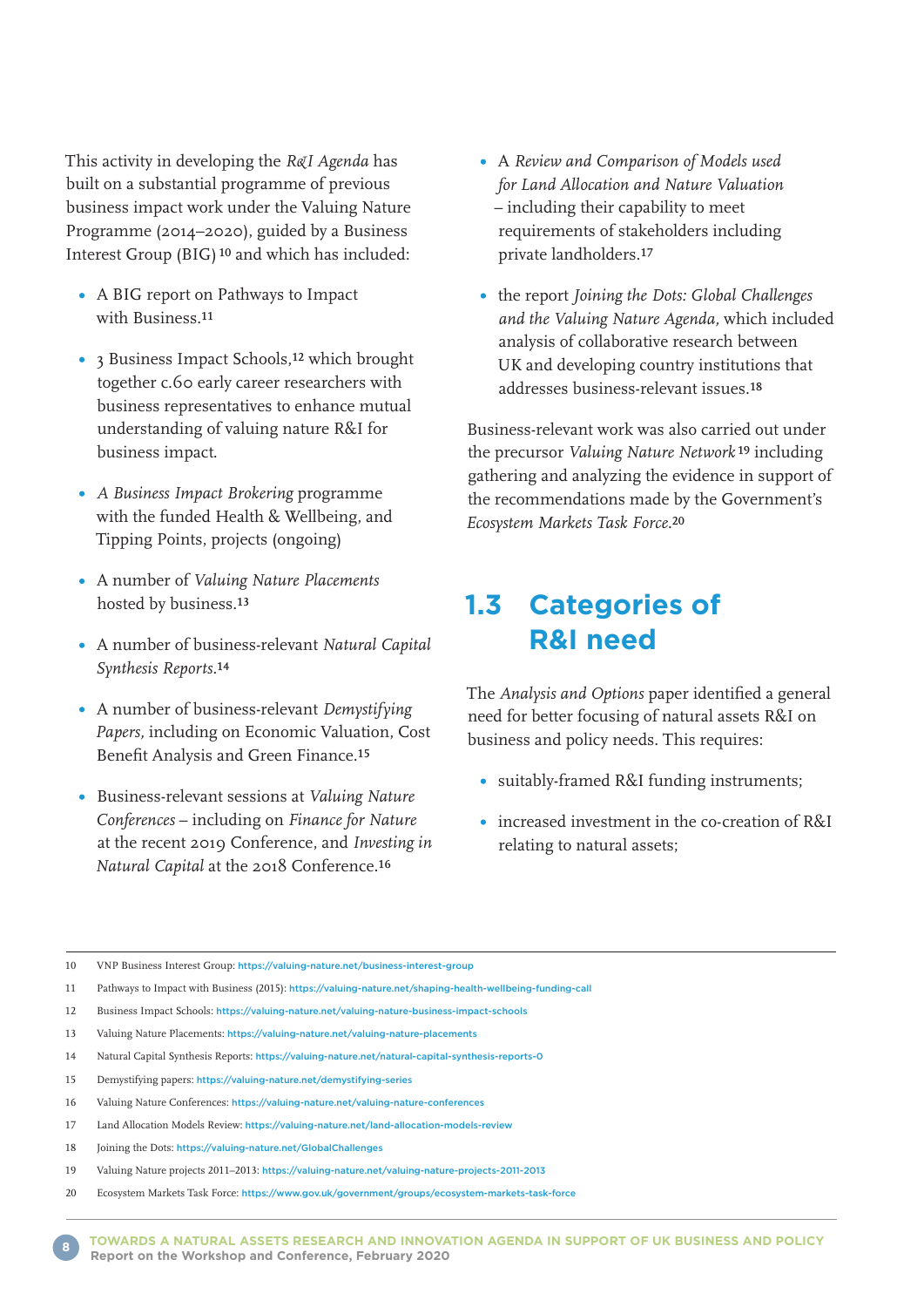- appropriate partnership between business and academia in R&I proposals;
- appropriate representation of business and academia on proposal evaluation panels; and
- co-direction by business with academia of funded R&I programmes/projects, so outputs meet business needs and are framed through a business lens.

There is also a need to better broker interaction across academia, business and policy in this complex, multi-disciplinary, multi-sector space.

Beyond this general need, the *Analysis and Options* paper identified 7 broad categories of R&I need, which can be summarised as follows:

- **1.** Basic research on natural assets to underpin measurement and valuation.
- **2.** Data for business including: assessing data needs and provision; making existing data accessible and usable; filling key data gaps; data quality assurance and enhanced longterm monitoring, including through remote sensing.
- **3.** Frameworks, standards, models, metrics and other tools for business, including: developing coherent frameworks and standards; consolidating and validating methods, metrics and tools; developing new methods, metrics and tools; and developing natural capital accounting to better define boundaries, address ecological connectivity, etc.
- **4.** Pilots, demonstration, scaling of new business models and solutions including: scaling uptake of natural capital thinking by business, piloting and demonstrating at catchment and regional scales; meeting sector specific needs, e.g. relating to natural asset enhancement through the UK National Infrastructure and Construction Pipeline and trials for post-Brexit agri-environment payments for public goods, developing a natural assets farm advisory service, and building understanding on how to incentivise good land stewardship.
- **5.** Developing natural asset markets, and stimulating investment in business solutions, including: regulation and policy for markets that value and enhance nature; accelerating investment in natural assets; markets for soil natural assets; linking to commercial value; leakage effect; ethics and risks of monetising and trading natural assets.
- **6.** Assessing risks and resilience in relation to natural assets, including: materiality; linking risk with impact assessments; links between physical and transition risks; stranded assets related to natural capital; and understanding how natural assets deliver business resilience to climate change.
- **7.** Knowledge exchange, training and capacity-building including: for academics/ professionals in relation to measuring and valuing natural assets for business; knowledge exchange (including research output, practical application experience, developing a knowledge hub); and raising awareness and understanding (e.g. common language on natural assets for making business cases, and raising public awareness and shifting public opinion on the importance of natural assets).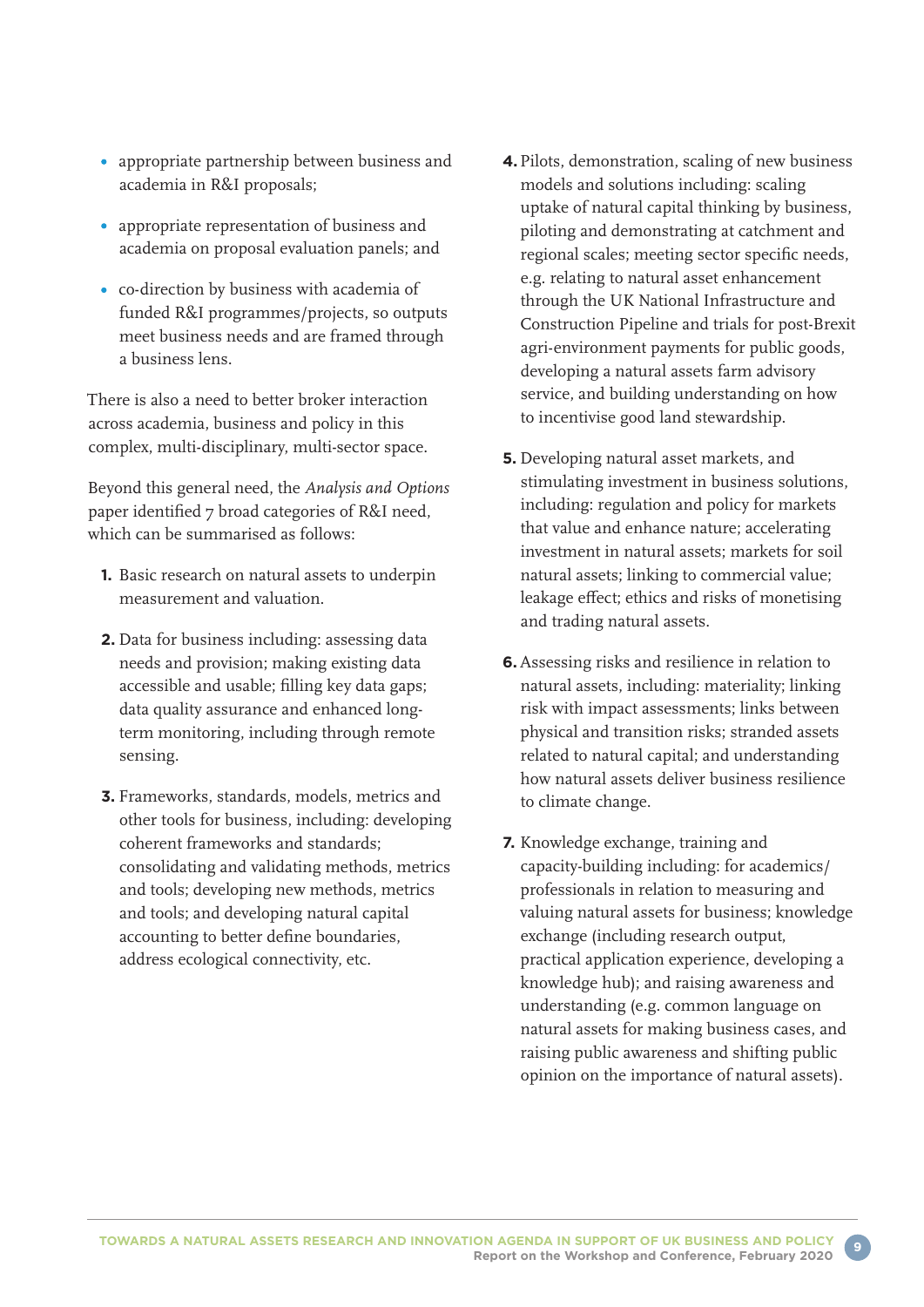# **2. CONFERENCE KEYNOTES**

The main points from each of the keynote addresses are presented here. Videos of the addresses are available on the Valuing Nature website.<sup>21</sup>

## **2.1 Welcome:**

 **Sir Duncan Wingham,**  Executive Chair, NERC

- Duncan Wingham reflected on how, in an extraordinarily short period of time, we have seen a transformation in the importance of valuing nature. Now there are two substantial proposed Acts – for the Environment and for Agriculture – each completely informed by the ideas of valuing nature, together with the arrival of green finance and probably of regulation that requires businesses to place environment risk on their balance sheets.
- He observed that it is impossible to see how, without engaging centrally with the business community, we can arrive at solutions to environmental problems that can both protect the environment and allow us to enjoy the living standards that we do. Therefore it is really encouraging to see this meeting coming together and to see that among the attendees, business representatives are in the majority. This again illustrates just how centrally important the issue of valuing nature has become.

## **2.2 A Business Perspective: Sir Ian Cheshire,**

Chair, Barclays Bank UK plc

- This is a massive topic and its slightly sobering to think its 7 years since we published the report of the Ecosystem Markets Task Force (EMTF) and we've only managed to get one of the Task Force recommendations (mandatory net gain) done so far.
- This protection and restoration of natural assets by businesses is a long and challenging process but absolutely essential – so I'm really pleased to see this work from the Valuing Nature Programme planning for the next phase.
- I'd like to make **four points** from a business and finance perspective.
- **First, business and finance** *do* **want to value nature, make better decisions.** They do understand they have responsibility for their environmental externalities, and more broadly for the necessary economic transition, and a sense that no longer is it someone else's job. There is still an enormous amount of confusion and uncertainty about *how* to do this, but we have moved on a lot from 10–15 years ago when CEOs said 'that's nothing to do with me'. Business gets it now

21 Business Impact Conference: <https://valuing-nature.net/business-impact-conference-2020>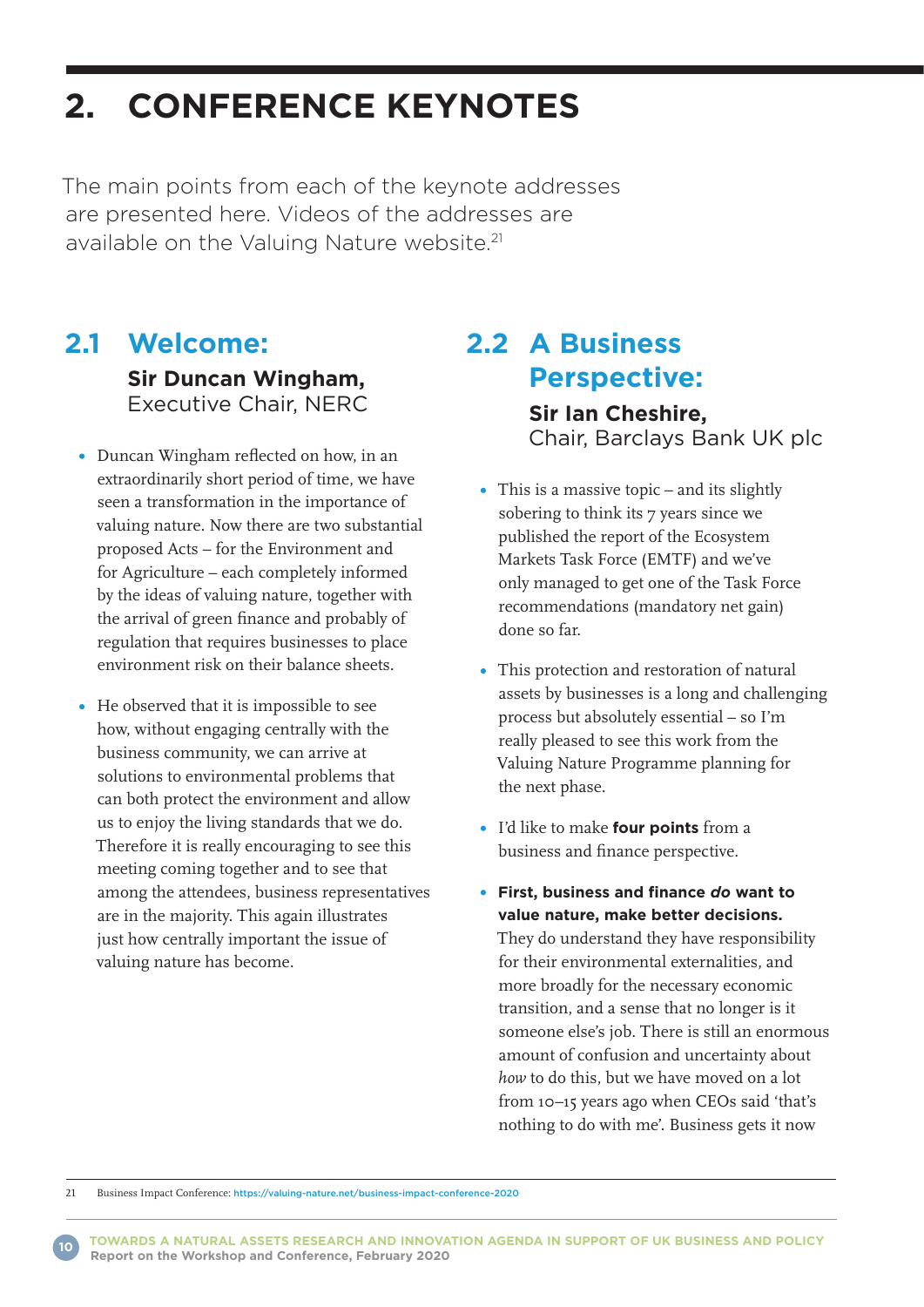partly due to the new cohort coming through, partly due to the recognized climate and biodiversity emergencies. So, business *is* very interested to know how it can value nature better, make the right decisions, and come up with a set of sustainable business models.

- **Second, business really does need help from science/research.** Business has had 500+ years of experience in double-entry book-keeping, just '5 minutes' of natural capital accounting and thinking about natural assets in a different way, so it is still very early days. Measuring biodiversity is not like measuring a tonne of carbon. Business is now equipping more with the required measures, tools, systems, but still not well-practiced skills. Business needs a solid research underpinning, in particular the science/evidence, toolkit, demonstration, tests and pilots, and how to scale these would be a massive contribution. Business cannot do this alone, it is keen to come to the party, but needs help – including research funding – to help R&I teams make the necessary advances.
- **Third, business would like to see coordination amongst the various parties** so we don't re-invent the wheel the whole time. Lots of good work is going on here and there, but there is a sense that a coordinated approach is necessary. The last thing we need, given how big this agenda is, is squabbling over the same R&I territory. We need an integrated map of the R&I agenda, who's doing what. This requires a coming together and generosity amongst institutions to each focus on where each has comparative advantage.
- **Fourth, the other party to make this happen is the government, with regulation and incentives and direct government investment** – e.g. if building something as big as HS2, we do need to understand how this

plays out in terms of natural capital. We do need to see a direct link to the policy agenda. The fact we now have an Environment Bill, high-level conversations on these issues, the opportunity in the farming sector – which we've been looking at through the Food, Farming and Countryside Commission (FFCC) – to think differently about how subsidies and incentives work, makes this a critical juncture. A good example of how business and regulation combine for positive effect is the Landfill Tax. So business/finance can work with effective, smart regulation, and above all, a level playing field. The GRI Task Force is working on Britain's global footprint and is trying to set up Britain legally to stop 'importing deforestation' – this requires due diligence on where products are coming from. If we do this as an industry, costs are shared and affordable, and it provides a level playing field. Such smallish but clear interventions will be needed in lots of different areas.

For the broader business and finance community, there is a massive breadth of issues, so we need to start making progress in a number of quite specific areas, all of which need research-based understanding on valuing nature. An example (coming out of the FFCC) is how to tie subsidies to a natural capital balance sheet at a farm level. The challenge is how to measure natural capital. Conceptually this is what lies behind Environmental Land Management Schemes (ELMS). We need a practical low-cost way to do this in which data is ideally automatically read-in from a variety of sources such that farmers don't have to fill in lots of forms. Can we enable that so public money for public goods is aligned with practical and useful natural capital assessments? This is just one example – there are many other areas needing action.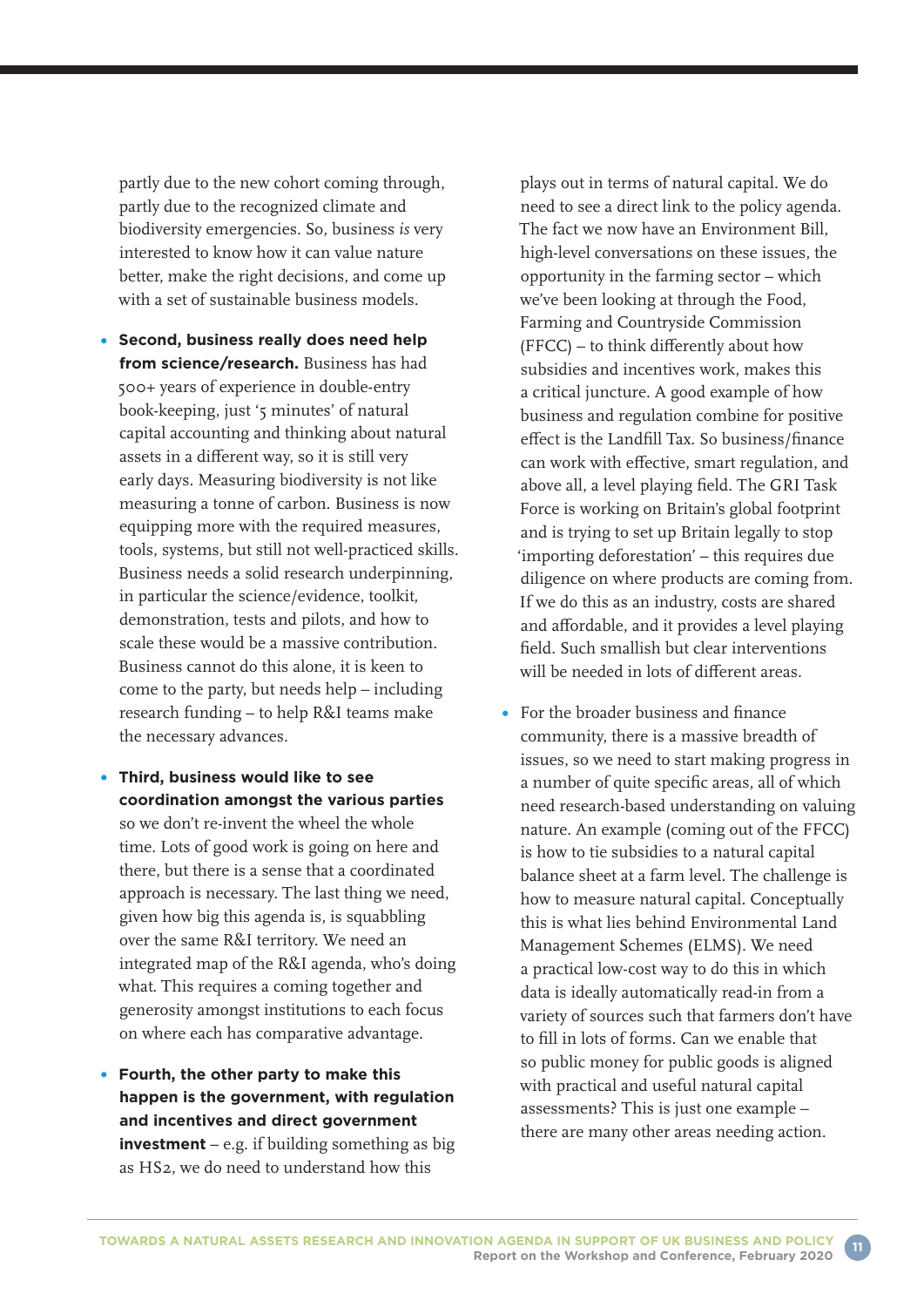• So progress requires: willingness of business and finance to do it; a real desire to find the evidence base; a real desire to collaborate; and a real need for the government/regulatory framework to be brought to bear. I'm incredibly optimistic, despite the seven years it took to get from the EMTF report to one recommendation being put into practice. We have to keep going. I'm really pleased to see the work that the Valuing Nature business impact team have done leading up to today, and thoroughly recommend it.

## **2.3 A Government Perspective:**

 **Alastair Johnson,** Head of Natural Environment Economics, Defra

My role covers national and international environment policy including the 25 Year Environment Plan (25YEP), the Environment Bill and the Green Finance Strategy. I address the challenges, progress and future opportunities, and the need for R&I support for effective policy rollout.

### **Challenges**

Public awareness of the environment has grown, though there is still confusion over terminology. The scale of the challenge is significant – there is a significant gap between where we want to be and where we are. Both the UK National Ecosystem Assessment and the International Panel on Biodiversity and Ecosystem Services highlight declines in natural assets.

### **Progress on 25YEP**

- Our aim is to leave the environment in a better state than we inherited. The 25YEP looks to consumers and private sector to help deliver solutions and the Evidence Annex highlights diffuse evidence and evidence gaps.
- The Environment Bill was introduced to Parliament in January 2020. It places the 25YEP on a statutory footing. It covers environmental governance, clean air strategy, biodiversity net gain, trees, conservation covenants, extended producer responsibilities, recycling, deposit return scheme, water, and it aims to engage business, local government and citizens:
	- Waste Strategy and Clean Air Strategy – measures that change production and consumption from take-make-use-throw away to more circular model.
	- Marine significant expansion of marine conservation zones around UK, plus 150,000 sq m no-take protected area around Ascension Islands, Fisheries White Paper and Fisheries Bill
	- $\circ$  Trees and nature  $f_5$ om new funding for new woodland carbon guarantee, strengthened protection for ancient woodlands and ancient trees and other irreplaceable habitats
	- Connecting people with the environment focus on engaging children with nature.

### **Opportunities**

- The Environment Bill gives the opportunity to embed environment at heart of government.
- Reform of CAP. ELMS shifts towards payment for public goods with public money – to help meet goals of 25YEP and carbon net zero.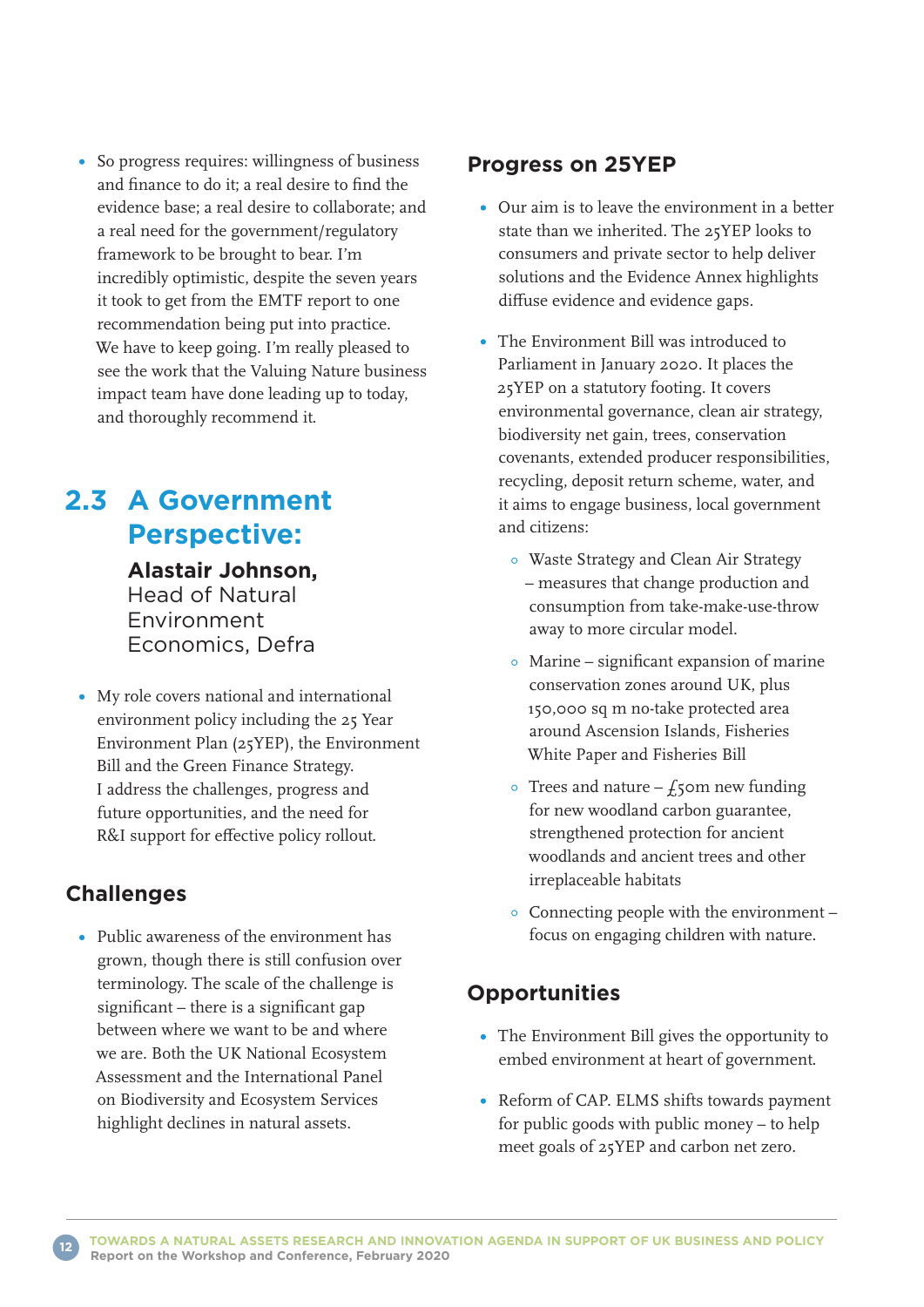- Climate change and biodiversity linkages e.g. tree planting. There are however trade-offs to consider, e.g. expansion of solar panels can have negative consequences for biodiversity. Opportunities to re-use resources within the wider economy.
- Green Finance Strategy Need to align financial flows with environmental ambitions. Greening finance (integrating climate and environmental factors into financial decisionmaking), and financing green (increasing flow of private sector finance to environmental projects) and positioning UK as global green finance hub.
- A range of Defra/industry groups, e.g. EMTF report 2013 – Government response said it shows UK can be at forefront of new markets that value, protect and enhance nature. Defra working with BEIS and Local Enterprise Partnerships (LEPs) to integrate natural capital in local industrial strategies, which is not easy.
- ENCA (Enabling a Natural Capital Approach)22 – brings together evidence, tools, and guidance to better value and account for natural capital in the UK. Highlights a number of evidence gaps so need help to expand this resource.
- In conclusion there is clear evidence of the need for action, involving input from private sector and academia. There is a need for evidence – natural, economic and social sciences. Defra looks forward to output from the emerging natural assets R&I agenda.

# **2.4 A Perspective from the Research Community:**

### **Sir Charles Godfray,**  Director, Oxford Martin School

### **Is there an appetite in academia to engage with this agenda?**

• The answer is yes. Cynically speaking, if you pay academics money, you'll get their attention. But the real reason is that there has also been a real cultural change in the academic community that mirrors that in the business community. In the academic community, there is a real enthusiasm about engaging with policy and business that wasn't there 20 years ago.

### **Why should business care about valuing nature?**

- The Round Table reports inform us on this. Business cares because:
	- natural assets can directly **affect the bottom line** through improved profits, avoided costs and new business opportunities.
	- **•** there is also increasing realization that it is **the right thing to do** – beyond the CSR ghetto and becoming company purpose (Mayer's book *Prosperity* reviews this).
	- companies can be **required** to think about natural assets by regulators or customers.

22 <https://www.gov.uk/guidance/enabling-a-natural-capital-approach-enca>

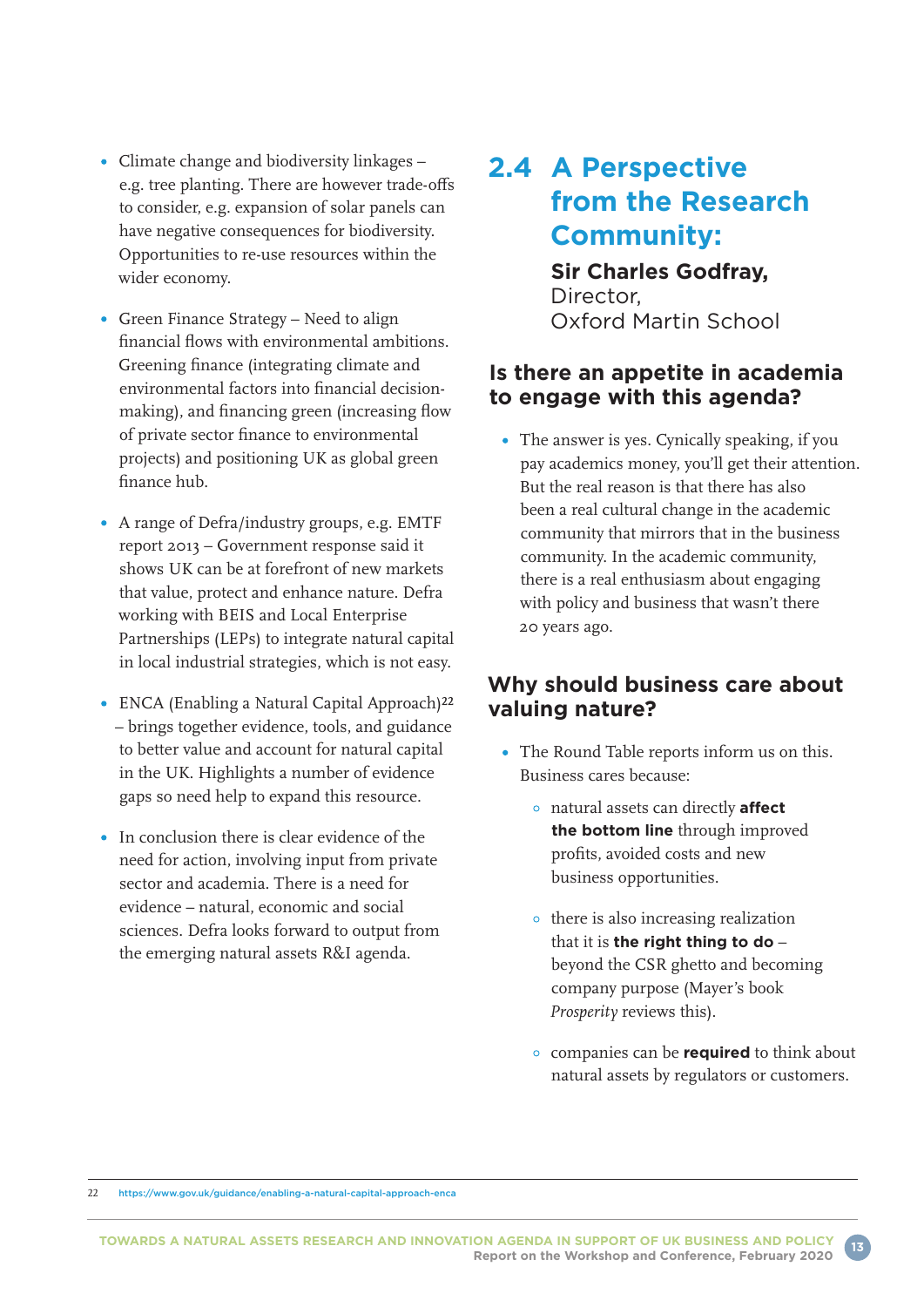### **Where can the research community contribute?**

- **Benefits to the bottom line.** The research community can contribute here through: (1) better understanding of ecosystem functioning, fundamental science to create intellectual capital – this can underpin better applied science down the line; (2) developing understanding on benefits of nature-based solutions as opposed to engineered solutions – e.g. initiative led by Nat Seddon at Oxford on evidence base for nature based solutions (NBS); (3) creating new markets, incentive structures, new green financing initiatives – more research is needed to develop these tools and understand unexpected outcomes, bringing together the natural and social sciences; (4) understanding stranded natural assets, e.g. for farming – some of the assets may not have the values we think they have, especially if we are serious about net zero – this will lead to painful restructuring of agriculture in UK and elsewhere.
- **The right thing to do.** Academia can help business to do the right thing. The business Round Tables leading up to this Conference highlighted needs in particular around data and analytics. Research needs to consider how do we ensure capability for national databases. We need an integrated map of R&I needs, especially around data. Citizen science can help, has huge capacity and can be enabled to contribute more. There are also research challenges around monitoring in support of business– e.g. can use remote sensing, fixed sensors in rivers, modeling, etc. to monitor soil management and reward and provide feedback to farmers who are managing soil well?

#### **Meeting regulatory/customer requirements.** Research can help with developing and applying natural capital accounting. Research can also help with smarter regulation – industry is not necessarily against regulation, but wants smart regulation, and a sufficient time period to invest and meet the goals. Research can also help understand the limits to natural capital approaches, which can be too complex – it is sometimes better to use other methods, and sometimes monetizing can lead to perverse outcomes. We also need to engage the social sciences more, think about the political economy – e.g. for restructuring the livestock industry, we need to develop a narrative between veganism and 'meat is good'.

### **How can the research community be better providers of R&I in support of business?**

- **Foster better interdisciplinarity** in research commissioning.
- **Improve incentive structures** in academia.
- **Ensure real pathways to impact** these are no longer compulsory in research proposals, but should be absolutely clear if the purpose is to do R&I to support business.
- **Look at how Research Councils deliver research.** UKRI has broken down some silos, not all. UKRI capacity has declined under austerity. And funding modes need revisiting – short 3-year grants not necessarily the best way to get research done.
- **Review the role of institutions** we have some wonderful institutions, e.g. UKCEH, Rothamsted Research, etc. – these are a crucial part of the research infrastructure – have we got the incentives right for them?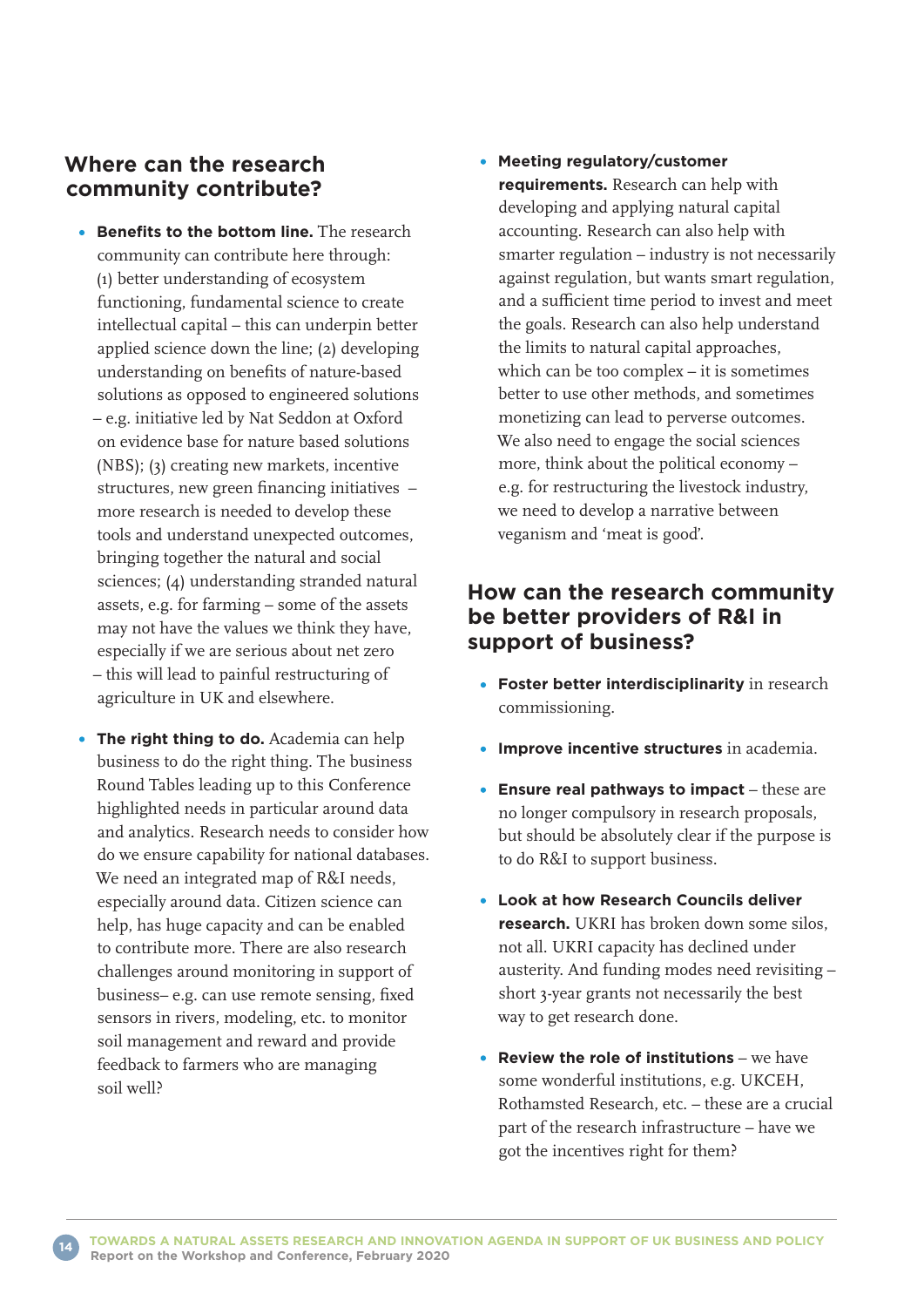# **3. BREAKOUTS ON R&I NEEDS**

Both the cross-sector workshop and the conference involved breakouts that reviewed the R&I needs identified through the previous Round Tables (Section 1.3 above). For both events, we grouped the 7 categories of need listed above into three 'topic bundles':

- A. Basic research, data for business, capacity-building (categories 1, 2 and 7)
- B. Applying/repurposing knowledge for business (including: frameworks, standards, tools, models, building capacities; assessing risks and resilience) (categories 3 and 6)
- C. Learning by doing (including piloting, demonstrating, scaling; developing new markets, stimulating investment) (categories 4 and 5)

### **3.1 Bundle 1: Basic research, data, capacity-building**

This topic bundle addressed three of the seven categories of R&I needs identified through the three sector Round Table reports and crosssector *Analysis and Options* paper:

- Basic research on natural assets.
- Data for business.
- Knowledge exchange, training and capacity-building.

### **3.1.1 Basic research on natural assets**

The three sector Round Table reports and crosssector *Analysis and Options* paper identified needs for basic research on natural assets to underpin measurement and valuation of natural assets to inform business decision-making. This included basic research to:

- Fill knowledge gaps on what natural assets exist and what ecosystem services they supply and how these relate to economic values and existing market pricing.
- Identify which natural assets, UK-wide, are closest to critical tipping point(s) and what interventions are required to avert these tipping points.
- Improve understanding of the links between soil health and water quality.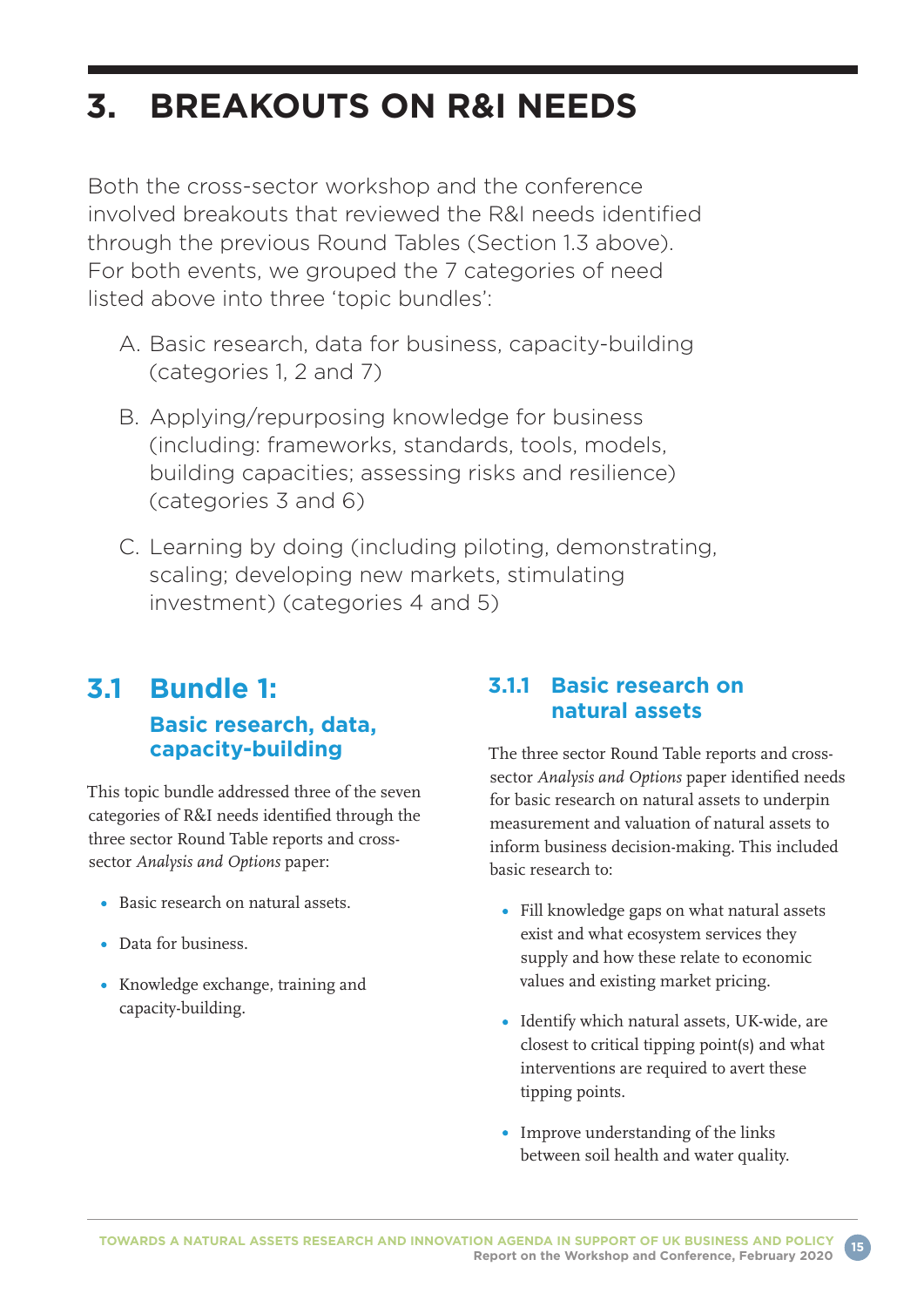Breakouts at the workshop and conference largely validated these needs and provided further elaboration, highlighting the following needs and considerations in relation to basic research:

- Assessment of the current state of biodiversity and other natural assets.
- Quantification of historic reduction of loss of biodiversity, landscapes, etc.
- Establishment of baselines and targets for natural assets.
- Understanding of the links between biodiversity and other natural assets/stocks, ecosystem processes and functions, ecosystem services, and resulting benefits.
- Understanding of the capacity of ecosystems to deliver all ecosystem services in relation to ability to deliver a specific ecosystem service.
- Cause and effect relationships between business activity and natural asset values.
- Business' dependencies on natural assets, linkages between business' impacts on natural assets and business dependencies on natural assets.
- Frequency and change of natural hazards (e.g. will a town that historically flooded every 50 years start to flood every 3 years?) to inform management and trading of natural asset.
- Resilience of natural assets, role of habitat connectivity in resilience.
- Natural asset thresholds, tipping points, time lags in relation to degradation and restoration (important when seeking to determine options and trade-offs).
- Identification of 'irreplaceable' habitats (beyond those listed in the National Planning Policy Framework).
- Understanding buffer zones in relation to net gain sites – e.g. what is an appropriate buffer for newly created woodland?
- Carbon sequestration potential under differing land-use and management regimes, e.g. woodland planting vs. natural regeneration.
- Which elements of green infrastructure support which elements of health and wellbeing.
- Understanding behaviour dynamics energy and motivation to act.
- Learning from historical R&I on productivity/ yield – are there lessons that can be applied, e.g. on metrics, to other (non-provisioning) ecosystem services.
- Understanding health and wellbeing impacts of natural assets degradation (e.g. of increased flooding).
- Exploring restoration as an opportunity, including regenerative design (not just offsetting), place-making, urban treescapes.

### **3.1.2 Data for business**

The three sector Round Table reports and cross-sector *Analysis and Options* paper identified a range of R&I needs relating to data for business, including:

- Assessing data needs and provision.
- Making existing data accessible and usable.
- Filling key data gaps.
- Data quality assurance.
- Enhanced long-term monitoring (including through remote sensing).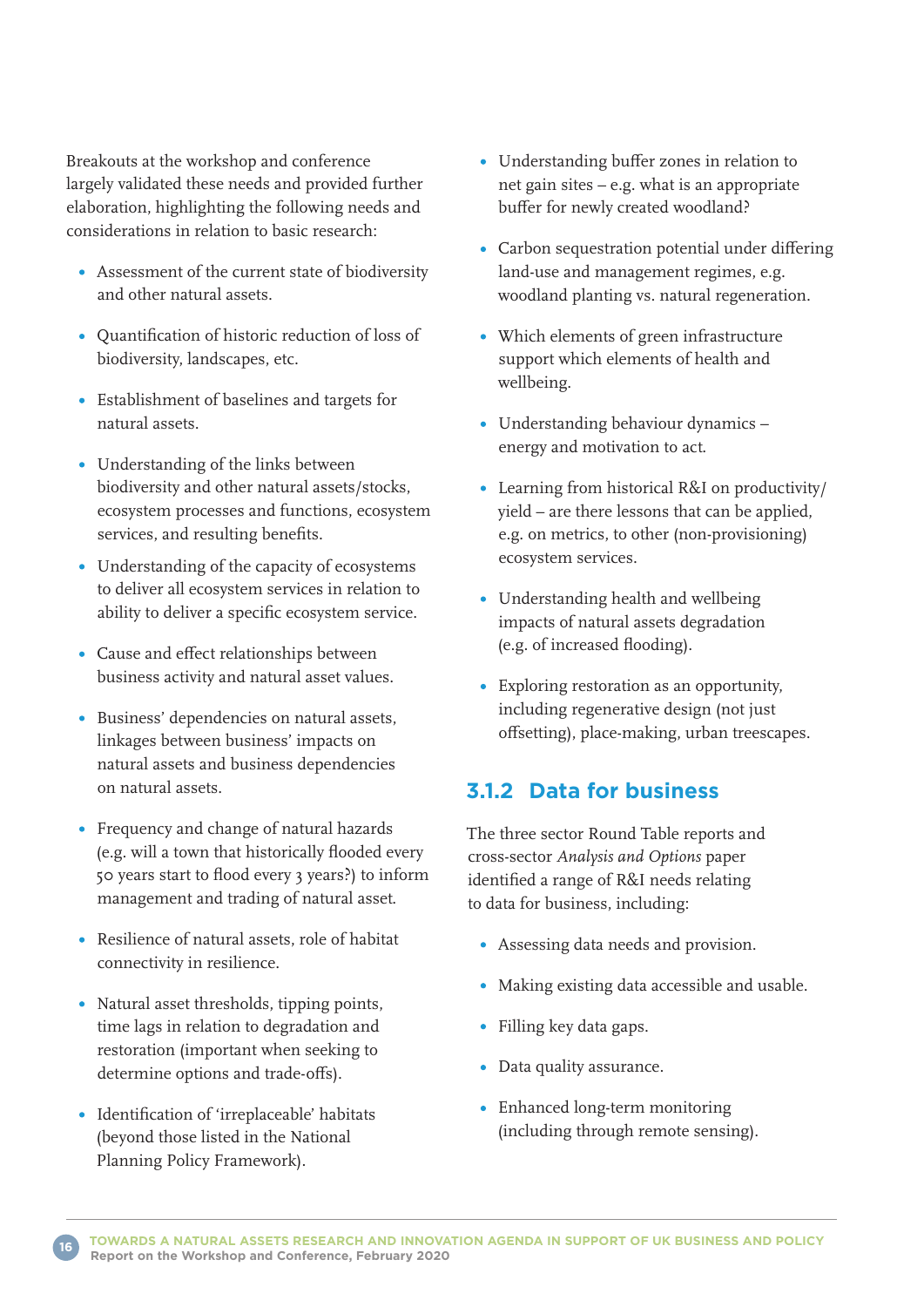Breakouts at the workshop and conference largely validated these needs and provided further elaboration, highlighting the following needs and considerations in relation to data:

### **Monitoring / data gathering**

- Gathering of data that is, as far as possible, real-time / up to date – e.g. annual update of UK Land Cover Map.
- Gathering of data that is context-specific.

### **Data quality**

- Audit / quality assurance of data, information on data quality.
- Standards/protocols for data collection, application and reporting.

### **Data scale/granularity**

- Data that is applicable and consistent across different scales (local to national to global) and applications (e.g. product, site, supply chain, company, investment portfolio).
- Data granularity what level of detail is needed? (e.g. big landholdings have different needs to small landholdings).

### **Data format**

- **•** Data formatting according to needs of each sector.
- Data formatting according to scope of business decisions to be made.
- Structuring/storage of high-resolution spatial data (to field parcel scale).

### **Data gaps / proxies**

- Understanding of data gaps, identification of proxies / surrogates to fill gaps, e.g. low cost remote sensing data.
- Identification of proxies that work with historical records to enable long time-series assessments (for businesses that operate on long-term timescales).

### **Data availability/accessibility**

- Enhancing open access to data, including soil data, earth observation data, citizenscience data.
- Demystification of data, including enhancing understanding on what data exists, the purpose for which it was collected, how it can be applied.
- Enhancing data platforms.
- Centralization of key datasets, e.g. on habitat extent, condition.
- Categorization and signposting of key datasets, e.g. meta-database of datasets.
- Reducing barriers (e.g. pay walls to raw data and/or commercialized data products) that affect cost/timeliness of access to data.
- Resolving/reducing data copyright constraints.
- Enhancing data sharing among businesses protocols to deal with commercially sensitive data.
- Repurposing long-term data sets to feed into knowledge on habitats, land use, ecosystem services (e.g. C-sequestration).
- Securing longevity of databases.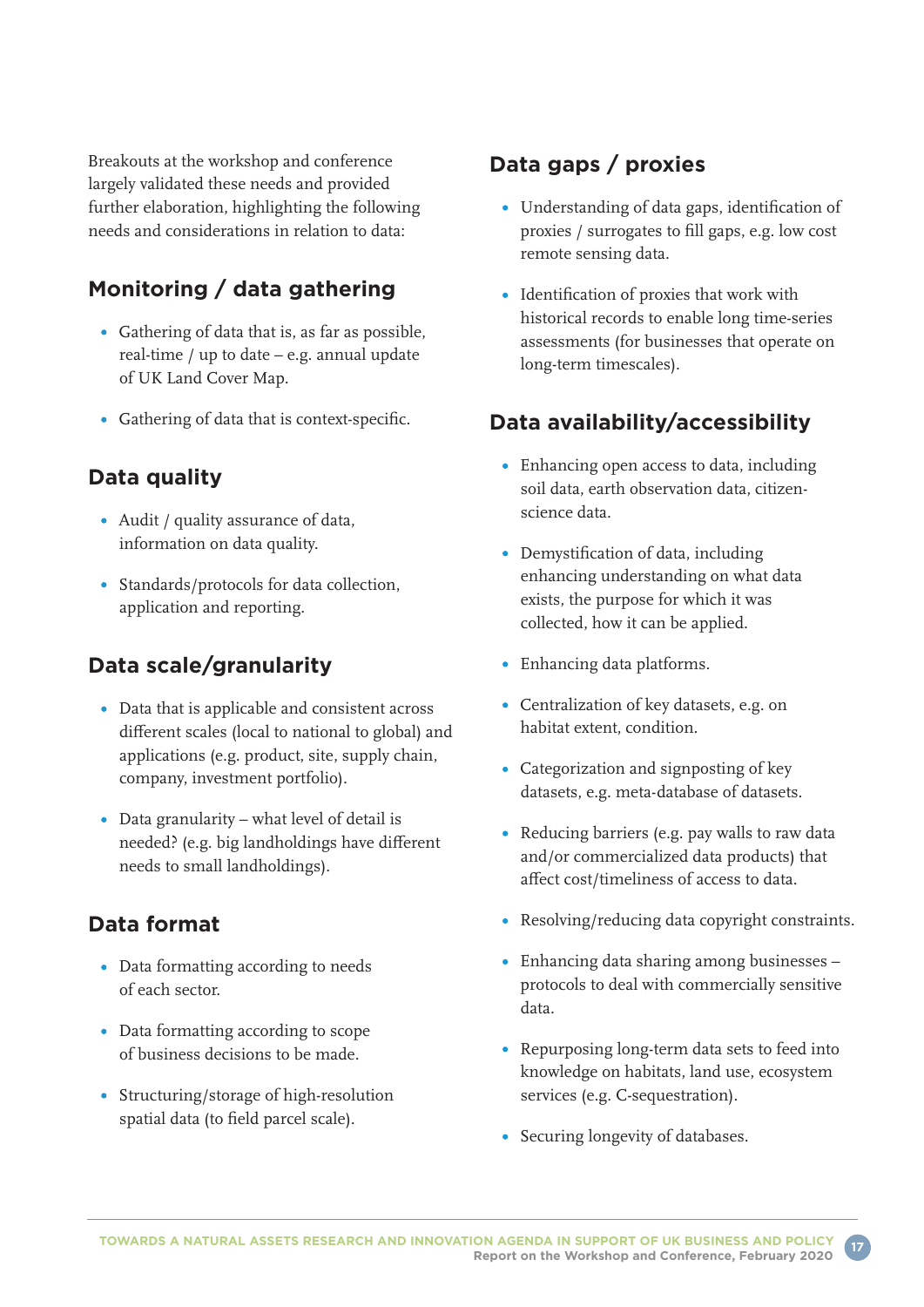- Sharing of data arising from Environmental Land Management Schemes (ELMS).
- Building on NERC Digital Environment activities.23

### **Data application**

- Guidance on how to use key datasets, appropriate data applications, pros and cons of datasets.
- Dealing with uncertainty in the data, making decisions in data-poor environments.
- Tools for data mining, integration, analysis.
- Translating data for unskilled project developers/landowners.

### **Specific datasets**

- Baseline biodiversity /natural capital data covering corporate supply chains.
- Data that supports valuation and enables outcome monitoring.
- Biodiversity data Government tends to monitor and measure only what is required for compliance – but we need to frame our ambition for biodiversity and gather data in relation to that.
- Habitat data extent, condition, connectivity, ecosystem service flows.
- Data on protected species and their habitats (beyond protected areas).
- Master maps OS, habitats, green space, protected areas, canopy cover, etc. – to allow assessment of how much of each asset at any particular location.
- National, high-resolution data on soil depth and quality.
- Data on carbon sequestration in different habitats/soils under different land uses.
- Enhancements in gathering/structuring of biodiversity data.
- Maps of all ancient woodlands (including smaller sites).
- UK tree canopy cover map.
- Maps of suitable sites for woodland creation.
- Improved mammal population data.
- Guidance on combining biodiversity data with monetary data.
- Earth observation data greater detail across habitats / land use types (e.g. for natural capital assessments), biodiversity and carbon/ biomass measures from EO data.
- National registration of beekeepers, regular pollinator abundance data.
- Microclimate data, e.g. for key infrastructure types, urban areas, wooded areas.
- Locally relevant data for locally tailored, adaptive decision-making, including citizenscience data.
- Geological data land management decisions need to take account of subsurface.

23 NERC Digital Environment: <https://nerc.ukri.org/innovation/activities/environmentaldata/>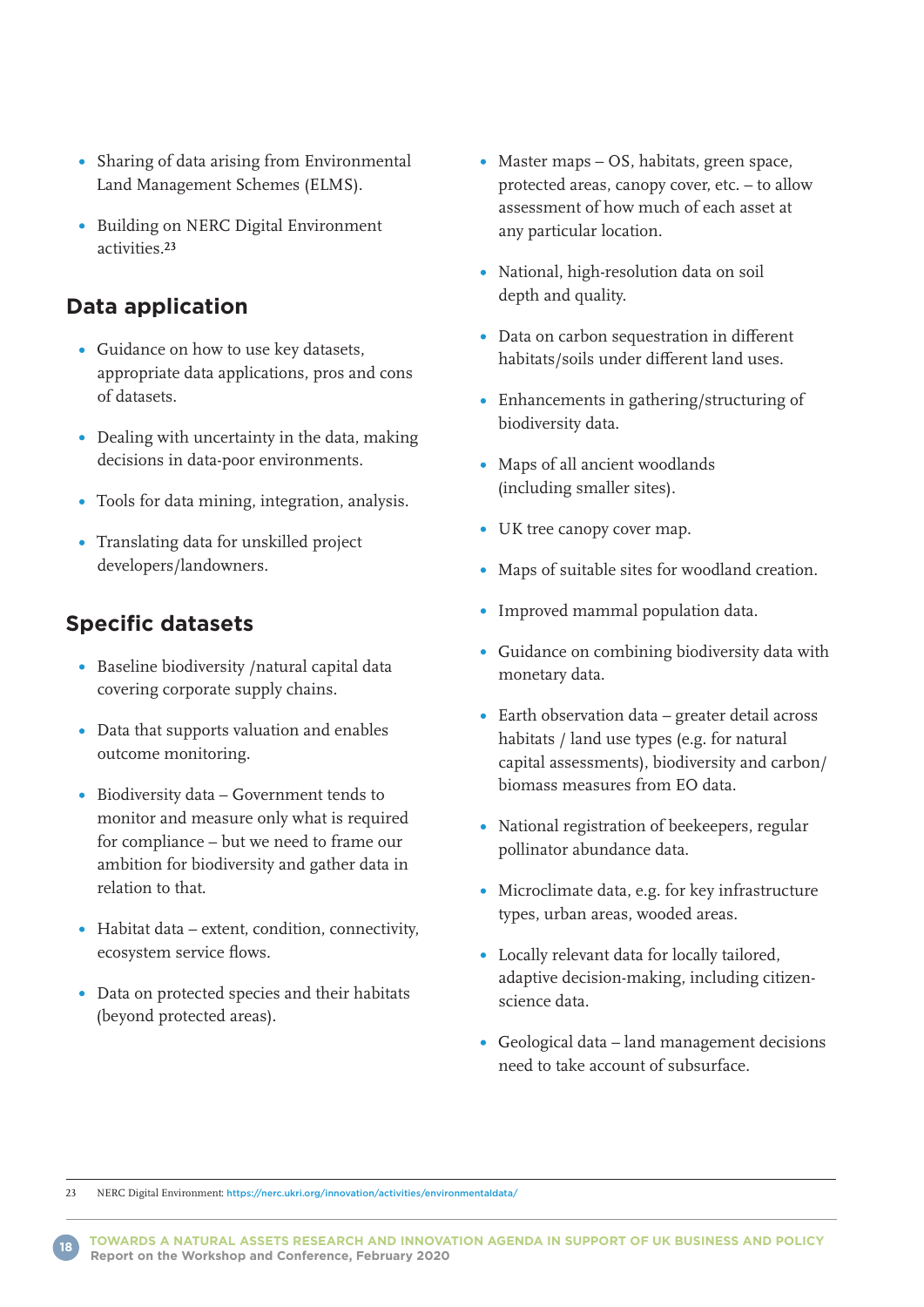### **3.1.3 Knowledge exchange, training and capacitybuilding**

The three sector Round Table reports and crosssector *Analysis and Options* paper identified needs for knowledge exchange, training and capacitybuilding, including:

- Knowledge exchange, including of research output, of practical application experience, developing a knowledge hub.
- Training/capacity-building for academics/ professionals in relation to measuring and valuing natural assets for business.
- Raising awareness and understanding, e.g. common language on natural assets for making business cases, and raising public awareness and shifting public opinion on the importance of natural assets.

Breakouts at the workshop and conference largely validated these needs and provided further elaboration, highlighting the following needs and considerations in relation to knowledge exchange, training and capacity-building:

### **Knowledge exchange**

- Consideration of a one-stop shop for businesses to access R&I output, building on existing knowledge hubs, e.g. Ecosystems Knowledge Network (EKN), Capitals Coalition.
- Translating research-generated knowledge/ concepts into business language.
- Enhancing businesses' understanding of the potential of existing knowledge and data, e.g. arising from earth observation, citizen science, etc.
- Translating relevant legacy research output for business uptake.
- Development/operation of safe spaces for sharing of knowledge among businesses – e.g. Cambridge Institute for Sustainability Leadership's Natural Capital Impact Group provides safe space to share knowledge, learn from failure, co-create solutions.
- Bridging the disconnect between policy ambition and businesses' practical capabilities and capacities.
- Finding ways to get local knowledge into the right forums – e.g. to landowners, rangers…

### **Training/capacity-building**

- Addressing the gap in skills needed in order to build a pipeline of scalable/investable actions.
- Enhanced knowledge exchange on natural capital accounting for farmers/ landowners – and how this relates to payment for public goods.
- Building capacities at Local Planning Authority level – in order to provide the necessary advice to developers.
- Develop skills in handling large environmental datasets.
- Develop businesses skills in handling qualitative as well as financial data in making decisions.
- Develop farmer/landowner knowledge/ skills to enable shift from food production to ecosystem services provision – including understanding of trade-offs – how expert do farmers need to be, role of advisers, peer-topeer networks.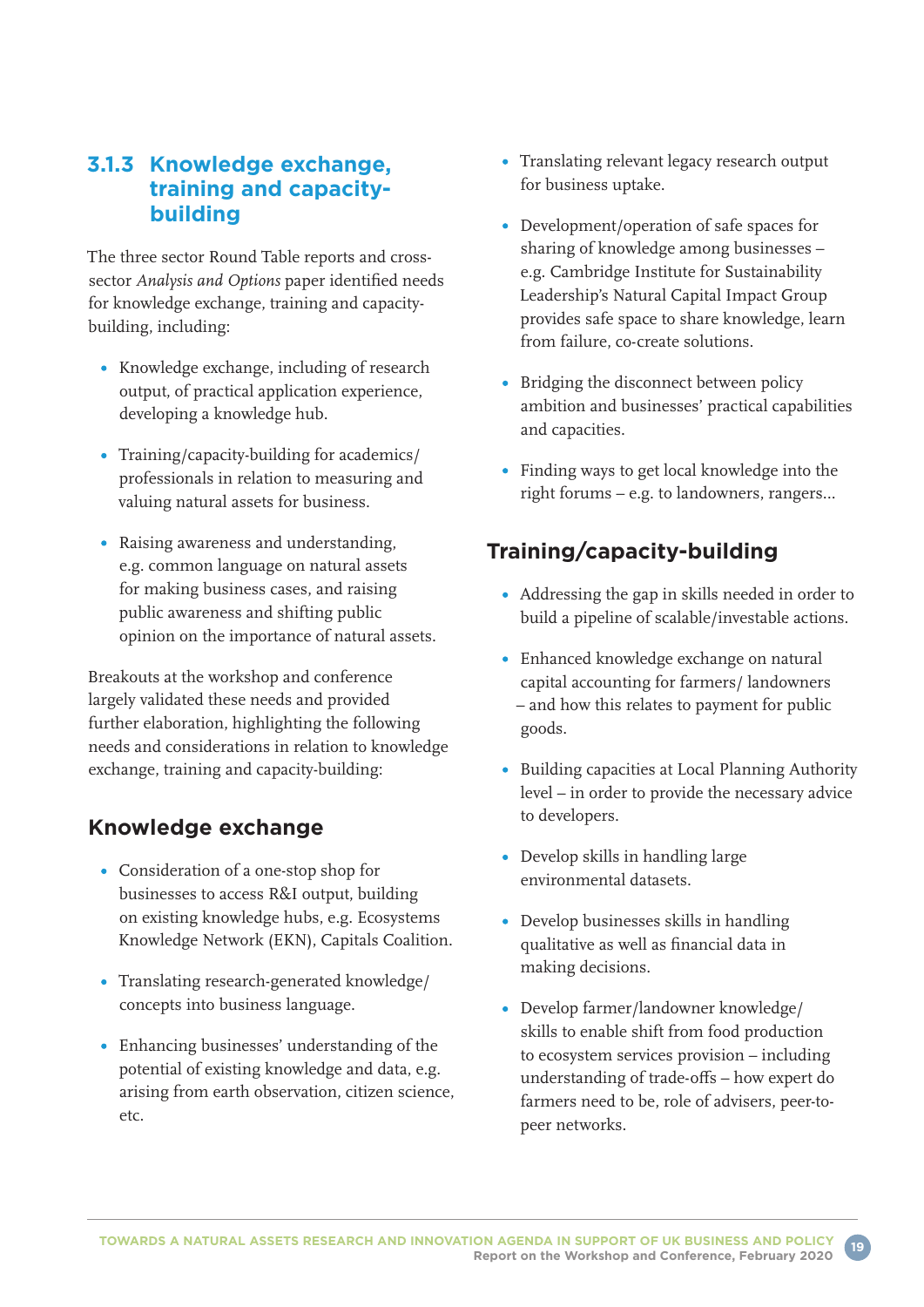### **Raising awareness/ understanding**

Clarification/standardization of language/ terminology relating to natural assets / natural capital / biodiversity / natural resources, etc.

## **3.2 Bundle 2: Applying/repurposing knowledge for business**

This topic bundle addressed two of the seven categories of R&I needs identified through the three sector Round Table reports and cross-sector *Analysis and Options* paper:

- Frameworks, standards, models, metrics and other tools for business.
- Assessing risks and resilience in relation to natural assets.

### **3.2.1 Frameworks, standards, models, metrics and other tools for business,**

The three sector Round Table reports and crosssector *Analysis and Options* paper identified R&I needs relating to frameworks, standards, models, metrics and other tools for business, including:

- Developing coherent frameworks and standards.
- Consolidating and validating methods, metrics and tools.
- Developing new methods, metrics and tools.
- Developing natural capital accounting to better define boundaries, address ecological connectivity, etc.

Breakouts at the workshop and conference largely validated these needs and provided further elaboration, highlighting the following needs and considerations in relation to frameworks, standards, models, metrics and other tools for business.

### **General**

- Work to date has identified the need for coherent frameworks, standards, models – but these need sufficient flexibility to be relevant across all sectors.
- Businesses do not yet have material liability for impacts on natural assets – so degradation of natural assets does not yet hit the bottom line – if governments first regulate for the liabilities, this will then drive innovation on frameworks, standards, metrics, tools, etc.
- There is a need for clarity of direction (from Government) and a clear roadmap to enable effective boardroom discussion on natural assets/environment – e.g. plans to make biodiversity net gain mandatory (through the Environment Bill) are useful – this could in due course be expanded to environmental net gain.
- Need to consider monetary and non-monetary aspects of valuing nature – how to bring qualitative information into decision-making, otherwise it is an 'add on', often with limited influence.
- Development of common/shared objectives for natural assets, and of widespread understanding of these objectives – what is good and what does achievement of good look like?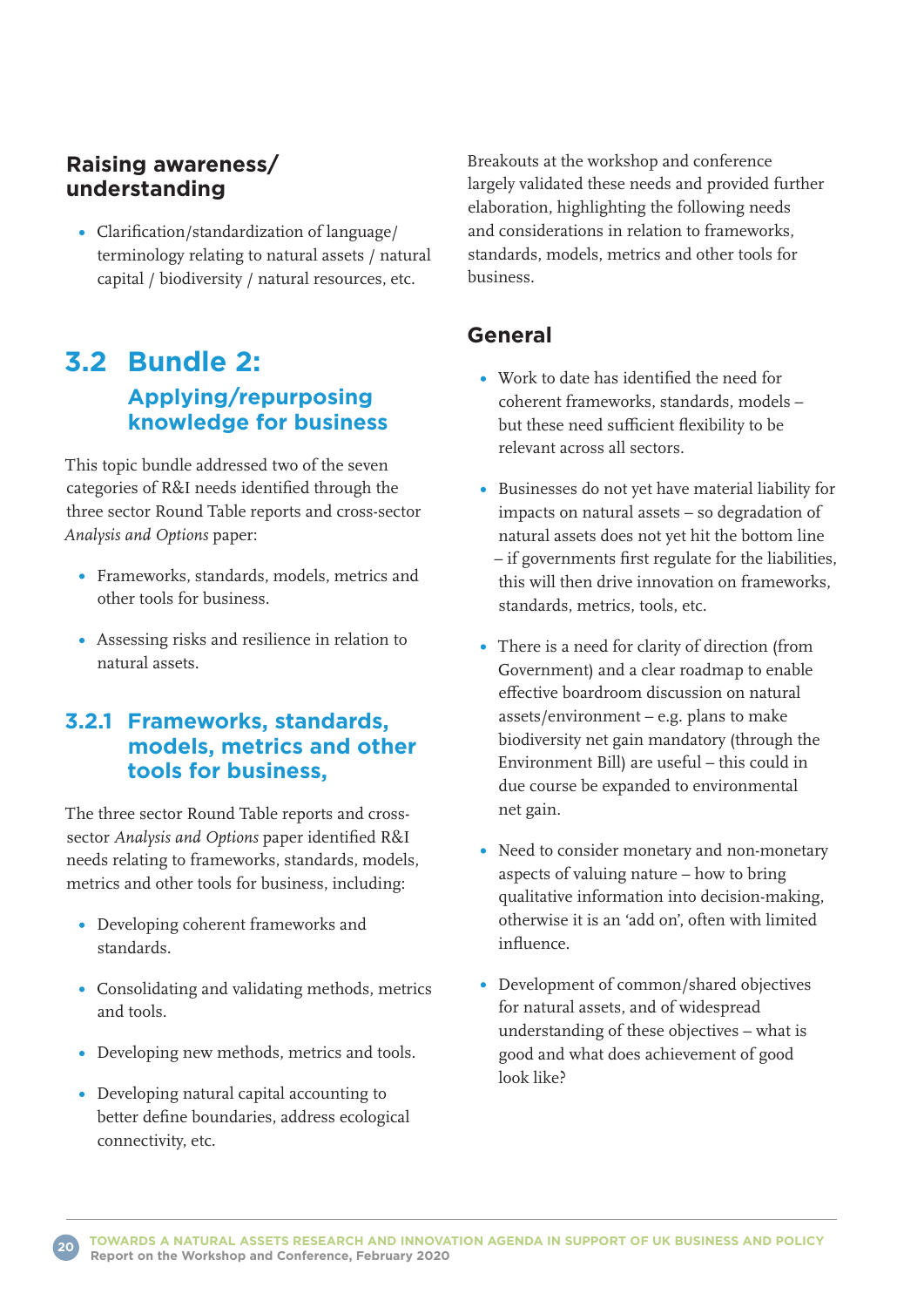- Don't mix scaling and zooming scaling gives new information, zooming gives granularity but not the interconnections.
- Need tools for natural capital/biodiversity/ system science not just climate change/carbon.

### **Standards**

- Standards may be useful, but some variability is necessary. Allow first for innovation, testing of solutions, then consolidate and standardize. Standardizing too early stymies innovation and risks creating monopolies.
- Make clear what is coming over the horizon, set timeframe, provide certainty for industry to adapt, innovate, consolidate, standardize.
- Industry needs to know which is the right/ best/proportionate way to do things – how much assessment is sufficient, and what tools should be used.
- Standards are needed, inter alia, for:
	- Natural asset baselines.
	- Corporate natural capital assessments;
	- Corporate natural capital accounting and reporting.

### **Models**

- Models are negotiation tools, not prescriptive. Update of model output depends on societal values.
- Models at the right scales and with the right interfaces for business decision-makers.
- Addressing computational challenges in running global models at finer scales relevant to business.
- **•** Should we be modeling benefits to natural assets, or to businesses, or to both?
- Models needed include:
	- Scalable models of health and wellbeing benefits of nature.
	- Predictive models of long-term implications of an action – how to handle slow processes?
	- Models/maps showing where there is greatest potential for biodiversity uplift.
- Building on the UKRI Strategic Priorities Fund Landscape Decisions programme 24 to address this Natural Assets R&I agenda.

### **Metrics**

- Biodiversity net gain further development/ assessment of the Defra metric – results of using the metric in terms of avoidance/ mitigation/compensation actions, biodiversity outcomes, outcomes for other natural assets (e.g. soil C)
- Nationally recognized indicators/metrics for health and wellbeing benefits of nature.
- Woodland connectivity metric does increase in connectivity lead to increase in value?
- Other nationally-recognised metrics.

24 Landscape Decisions programme: <https://nerc.ukri.org/research/funded/programmes/landscape/>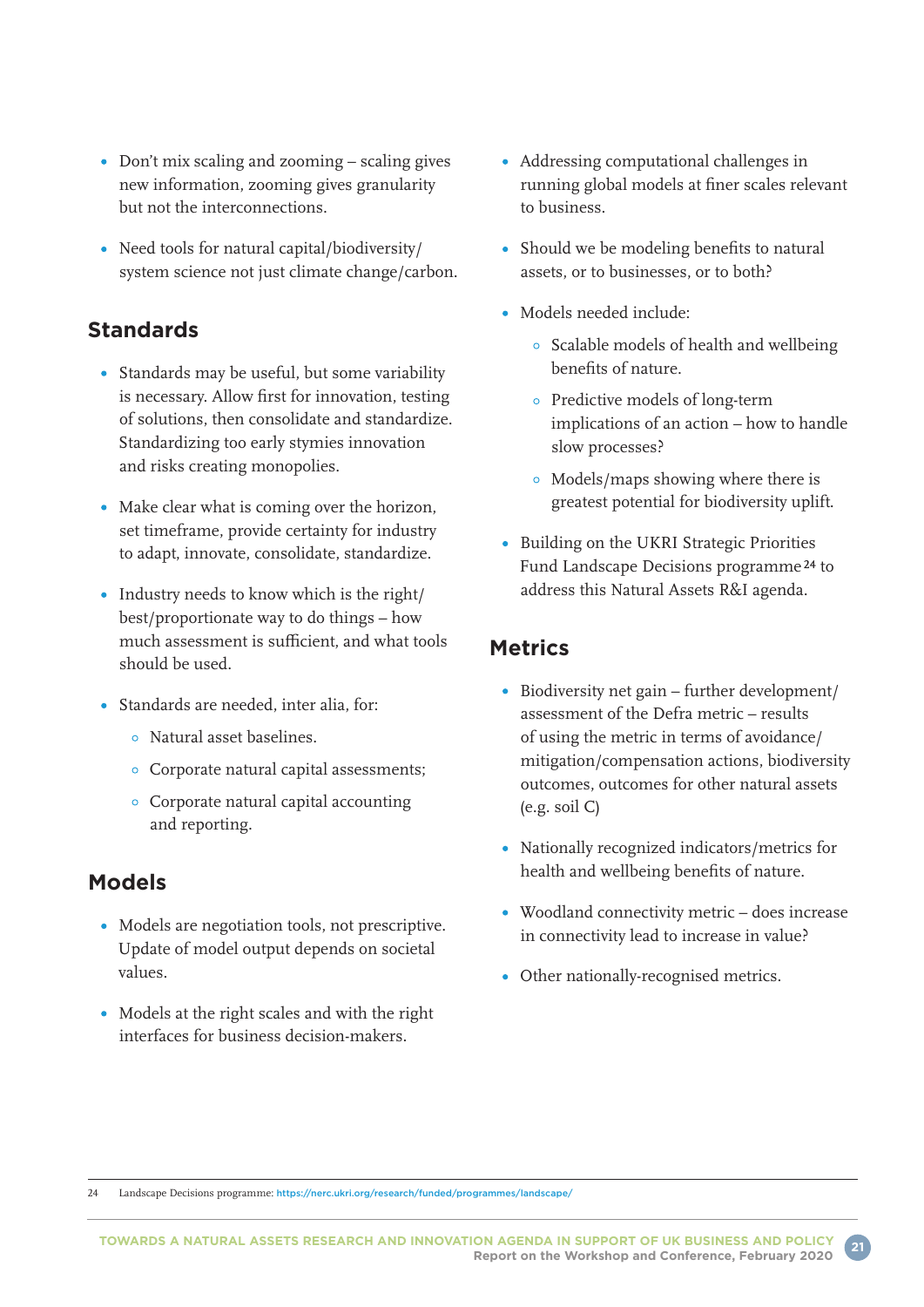### **Other tools/methods**

- There is a plethora of tools/methods need for consolidation and validation – which are fit for purpose?
- Decision-making grids covering environmental, social, financial, employment, etc. questions – no monetisation involved (e.g. as used by Crown Estate Scotland).
- May need to revisit some particular tools e.g. Enivornment Agency's Natural Capital Calculator – how it delivers uplift – assess the regulatory outcome versus the outcome for natural capital.

### **Technologies**

- Innovative devices for citizen-science (weather, biodiversity, air quality, noise, etc.).
- Affordable technological solutions for local, geospatial, ecosystem services monitoring.
- Smart technology (e.g. to capture health and wellbeing values of nature).
- Artificial intelligence (AI) / block-chain applications for natural assets.

### **3.2.2 Assessing risks and resilience in relation to natural assets**

The Round Table reports and *Analysis and Options* paper identified R&I needs relating to assessing risks and resilience in relation to natural assets, including: materiality; linking risk with impact assessments; links between physical and transition risks; stranded assets related to natural capital; and understanding how natural assets deliver business resilience to climate change.

Breakouts at the workshop and conference identified a number of other needs within this category of assessing risks and resilience in relation to natural assets, including:

- How to link risk and impact assessment.
- Fiscal risks versus adaptation/ transformation risks, e.g. in agricultural land use changes.
- Timescales for risk assessment what is the risk horizon? – need to encourage thinking over longer time horizons – this is already happening for some sectors in relation to climate risk (e.g. energy sector, major infrastructure).
- Need to develop understanding of risks (at scale and the short- and longer-term components).
- Task Force on Climate-related Financial Disclosures (TCFD) has raised awareness among investors of climate risk – could have similar disclosure requirements for natural assets to raise awareness to natural assetrelated risks.

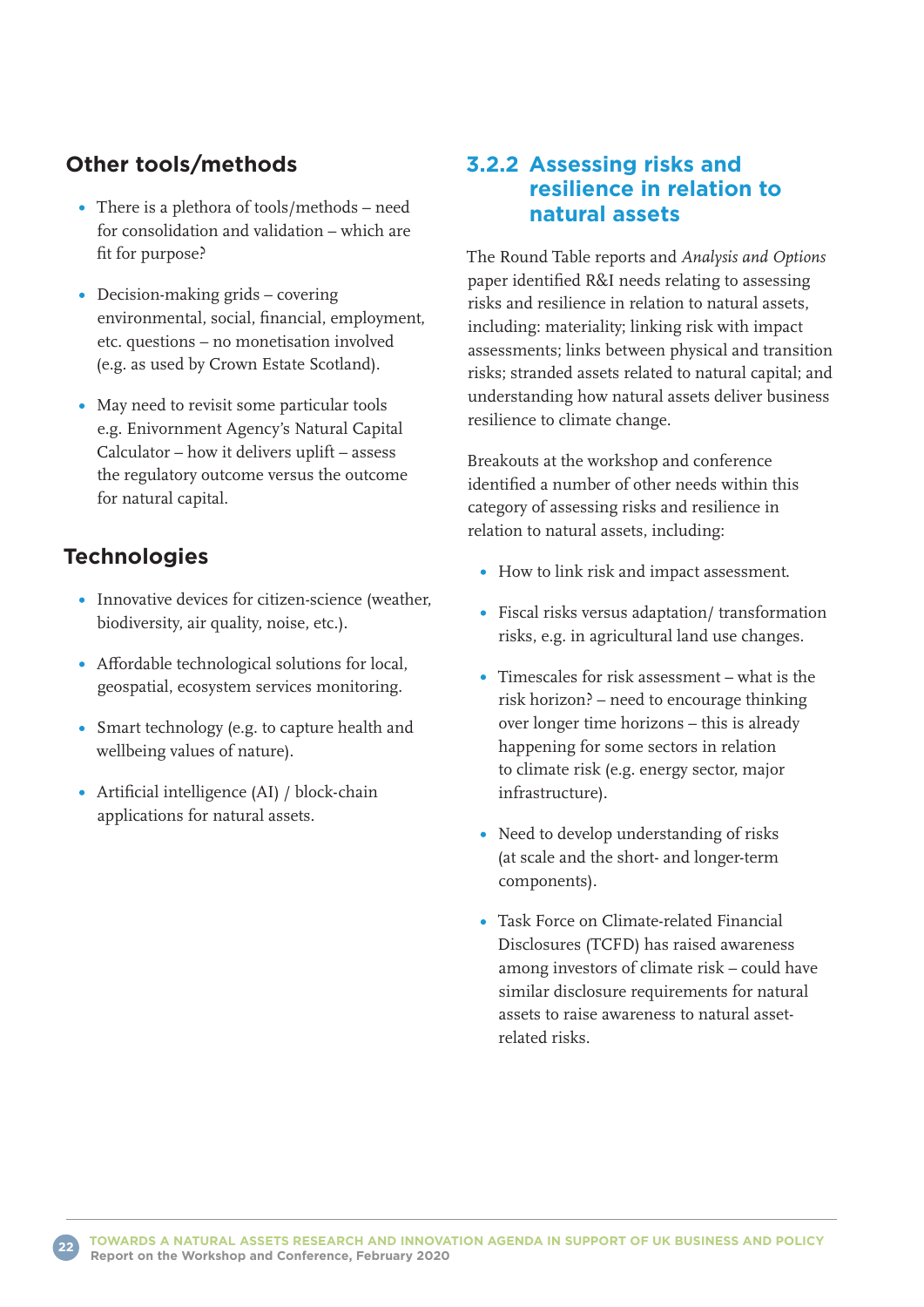## **3.3 Bundle 3: Learning by doing**

This topic bundle addressed two of the seven categories of R&I needs identified through the three sector Round Table reports and cross-sector *Analysis and Options* paper:

- Pilots, demonstration, scaling of new business models and solutions.
- Developing natural asset markets, and stimulating investment in business solutions.

### **3.3.1 Pilots, demonstration, scaling of new business models and solutions**

The three sector Round Table reports and crosssector *Analysis and Options* paper identified R&I needs relating to pilots, demonstration, scaling of new business models and solutions, including:

- Scaling uptake of natural capital thinking by business.
- Piloting and demonstrating at catchment and regional scales.
- Meeting sector specific needs:
	- e.g. relating to natural asset enhancement through the UK National Infrastructure and Construction Pipeline.
	- e.g. trials for post-Brexit agri-environment payments for public goods.
- Developing a natural assets farm advisory service.
- Building understanding on how to incentivise good land stewardship.

Breakouts at the workshop and conference largely validated these needs and provided further elaboration, highlighting the following needs in relation to pilots, demonstration, scaling of new business models and solutions.

### **Pilots/demos**

- Pilots/demonstrations with first movers, identification/support of followers, to overcome inertia in key sectors.
- Extending pilots/demonstrations beyond catchment/land management, e.g. to piloting business and financial models.
- Building trust in systems that reward good natural assets management – e.g. get payments flowing early, ensure timely payments (learn from issues with Rural Payments Agency and countryside stewardship).
- Learning how to bring landowners together within a catchment, including working with existing groups, 'agglomeration' of actions/payments (e.g. building on Natural England facilitation at catchment scale, Soil Association's farmers programme.
- Understanding and disaggregating costs and benefits at catchment scale – identifying suppliers of natural assets, beneficiaries, breaking down silos.
- Piloting/demonstrating systems approach (water-food-energy) to infrastructure (e.g. sustainable cities, sustainable drainage).
- Expanding water industry pilots/ demonstrations for catchment management – e.g. development of financial mechanisms, behavioural insights to encouraging farmer uptake.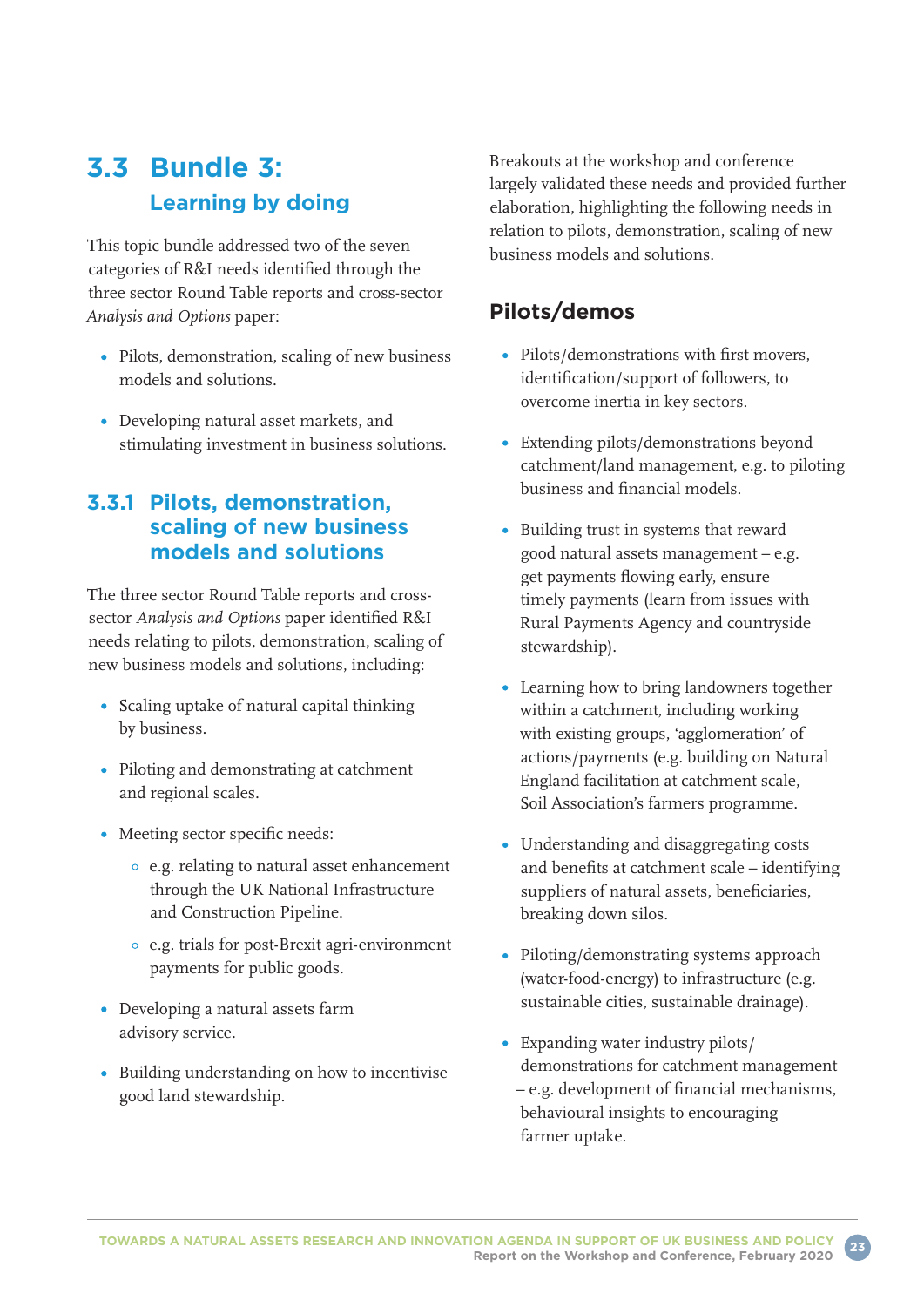### **Scaling new business models and solutions**

- How to scale when dealing with large numbers of small projects/investments.
- Role of food groups in scaling, e.g. companies such as ABP and ARLA.
- Role of public funding in scaling (e.g. ELMS, blended finance).
- Understanding drivers of business behaviour, e.g. incentives, regulation, standards, dependencies, customer demand.
- Scaling application of the Landscape Enterprise Networks (LENs) approach – building the picture through scientific assessment and modeling to feed back to business, enable replication.
- Scaling more sustainable overseas supply chains for UK businesses:
	- Food supply chains leveraging improved land management practices (e.g. avoiding deforestation) – how to reward farmers / suppliers.
	- Other supply chains, e.g. wind farm components, steel.
- Learning from land abandonment in the EU where farming became unprofitable – how/ where to maintain land stewardship or re-wild.
- Natural capital assessment/accounting
	- Clarification of steps e.g. screening/ scoping step.
	- How do these relate to / complement EIA?
- Linkages between land management interventions and delivery of multiple natural assets.
- Developing sector road maps providing direction for pioneers and followers.
- R&I on outcome-oriented rather than activityoriented methods to underpin public payment for public goods and incentivise farmer behaviour.
- Environment Land Management Scheme (ELMS) – public payment for public goods:
	- How to make context specific, how to determine optimum management for each land parcel in terms of optimum outcomes for natural assets.
	- How to monitor outcomes (e.g. extent and condition of soil, trees, hedgerows, etc), what data to use, what level of granularity required, who monitors, to what extent can proxies (e.g. soil condition) be used.
	- How to optimize habitat connectivity, e.g. through collaboration among neighbouring farmers/landowners – how to incentivize landscape-level action.
	- Potential for agro-forestry (e.g. willow increases productivity within a certain radius).
	- How to collate and share farm-level data on natural assets.
- Scalable practices that restore soil carbon stock.
- Impact pathways integrating evidence along the pathway – biophysical, social and economic.
- Tree planting where to plant, how to integrate with transport, neighbourhood plans, employment plans, etc.
- How can the NC approach help existing frameworks for EIA address new priorities like climate, multiple values, opportunities and solutions, bigger scale interventions and investment?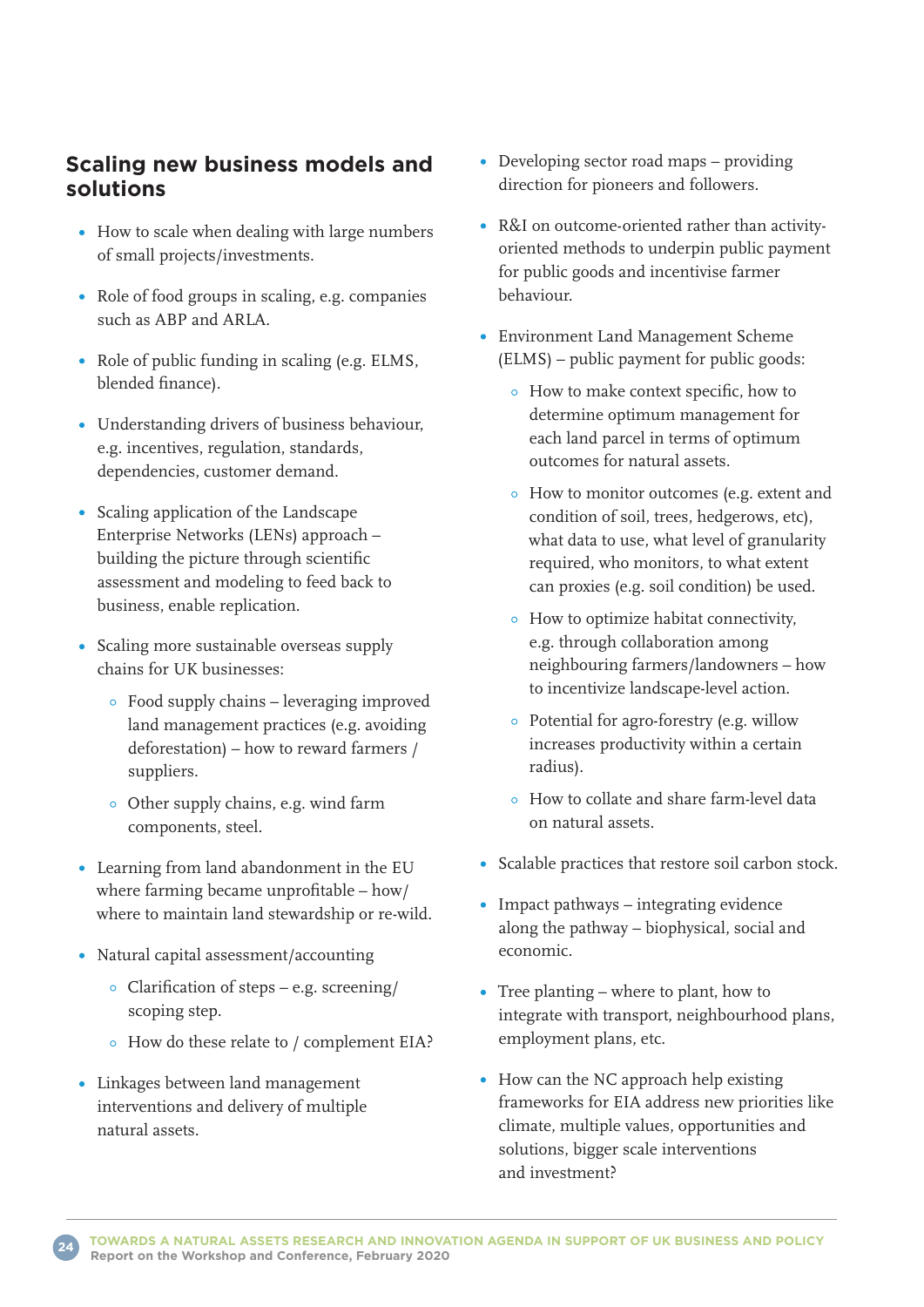- Understanding risk of failure, how businesses own risk and failure
- Understanding appropriate spatial and temporal scales of pilots and make-up of pilot teams to deliver transferable findings.
- Understanding social return on investment in natural assets.
- Difference between risk-based and natural capital assessment of success/failure.
- Transferable research findings from one sector to another – is failure equal across sectors?
- Developing scalable solutions is key to effective findings – what level of detail is appropriate to enable scaling?
- Understanding the dynamics of transition, e.g. how are farm businesses adjusting to post-Brexit conditions.

### **3.3.2 Developing natural asset markets, and stimulating investment in business solutions**

The three sector Round Table reports and crosssector *Analysis and Options* paper identified R&I needs relating to developing natural asset markets, and stimulating investment in business solutions, including:

- Regulation and policy for markets that value and enhance nature.
- Accelerating investment in natural assets.
- Markets for soil natural assets.
- Linking to commercial value.
- Leakage effect.

Ethics and risks of monetising and trading natural assets.

Breakouts at the workshop and conference largely validated these needs and provided further elaboration, highlighting the following needs in relation to developing natural asset markets, and stimulating investment in business solutions.

### **Framing natural asset markets**

- Developing national strategy on land use e.g. supporting farmers to move away from beef and lamb, expanding urban farming.
- How to provide supply side (landowners/ managers) with sufficient assurance for development of natural asset markets, e.g. through development of carbon codes (for soil, grasslands, hedgerows, etc.), natural asset registries, approved trading processes, approved methods to deliver uplift in natural assets, accredited brokers/intermediaries/ aggregators, certification of outcomes…
- Developing effective brokerage systems to link supply and demand, e.g. packaging supply of natural assets for urban/downstream beneficiaries.
- Assessing the role of accreditation in providing confidence for buyers and sellers.
- How much confidence do buyers and sellers need to make markets work (e.g. in Landscape Enterprise Networks / Payment for Ecosystem Services schemes) and what generates that confidence.
- Understanding the role of brokers in creating a pipeline of investment opportunities.
- Developing/incentivizing corporate natural capital accounting as a tool to underpin offset markets for corporate impacts on natural assets and finance natural assets restoration.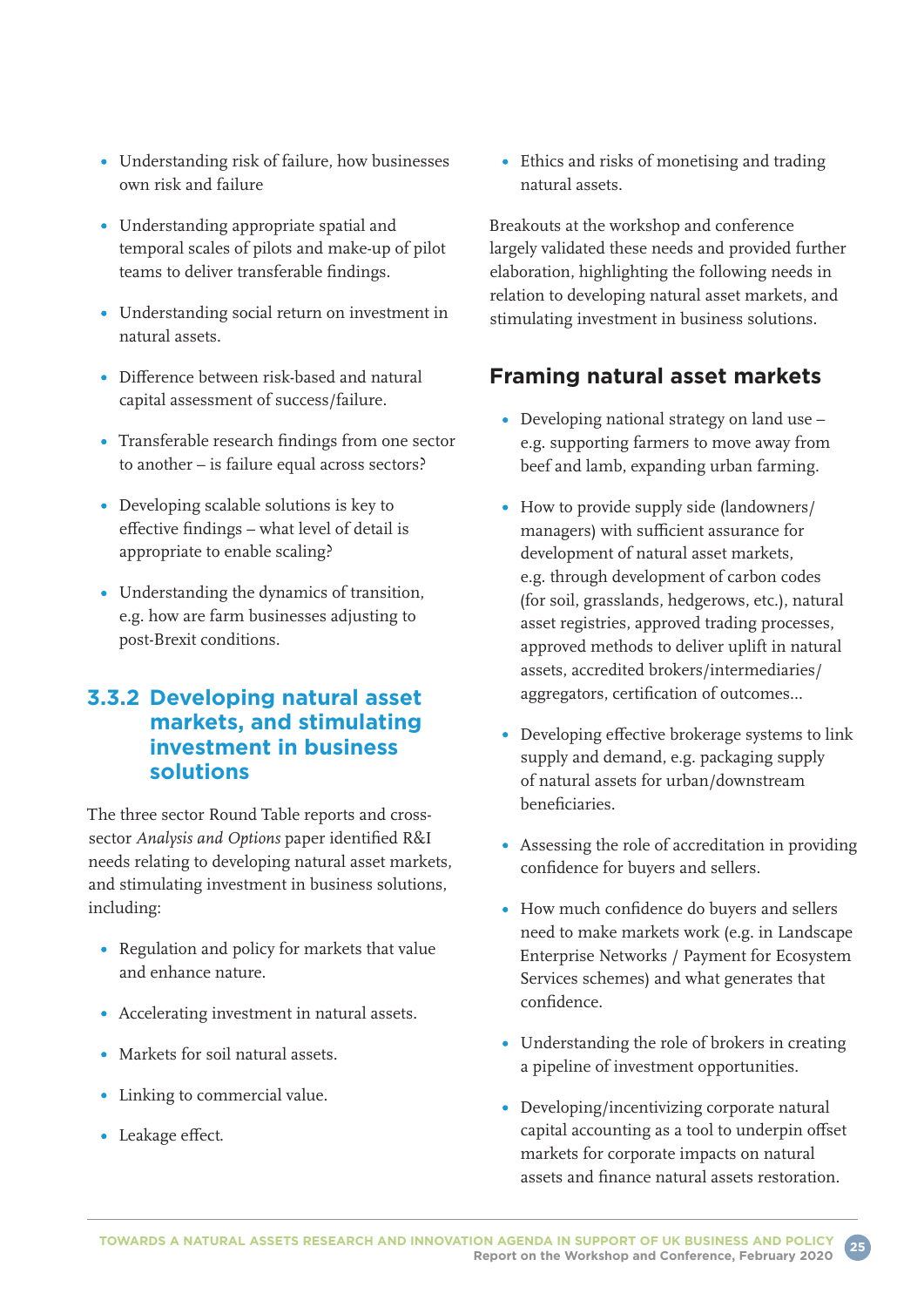- Assessing whether players will game the system and how to mitigate this risk.
- Addressing how to assure net gain in natural assets over the long-term / in perpetuity – and defining what is meant by long-term / in perpetuity.
- Understanding/building social capital for sustainable markets in natural assets.
- Developing affordable approaches/methods to measure natural asset outcomes.
- What are the best levers for transformation? Regulation, shareholders/investors, philanthropy…?
- Can finance act as carrot? e.g. lower borrowing costs if meet environmental targets.

### **Understanding supply and demand**

- Supply side understanding the capacity to create new natural assets (e.g. hedgerows).
- Demand side assessment of urban centres as a potential market for natural assets.

### **Developing new natural asset markets**

- Developing markets for carbon sequestration in habitats other than peatlands and woodlands (e.g. grasslands, salt marshes) through new carbon codes.
- Developing markets for better approaches to soil management?
- Expanding natural assets markets beyond carbon to other natural asset classes.
- Developing mechanisms for stacking of natural asset classes.
- Identifying ecosystem services beneficiaries/ clients beyond usual suspects (water utilities, etc.), creating markets for these ecosystem services.

### **Making a business case**

- Understanding motives and processes for behavioural change by businesses, how to de-risk transition.
- Developing business cases for both the supply side (ecosystem services provider) and demand side (ecosystem service beneficiary).
- Identifying how to generate return on investment in natural assets, verifying the investment value of natural assets, developing clear financial incentives for land managers/ landowners.
- Understanding revenue requirements to maintain natural assets.
- Disaggregating winners and losers from differing approaches.

### **Role of public sector**

- Designing optimal public sector financial mechanisms to complement private sector investment in natural assets.
- Understanding the role of the public sector in risk-sharing for investment in natural assets.

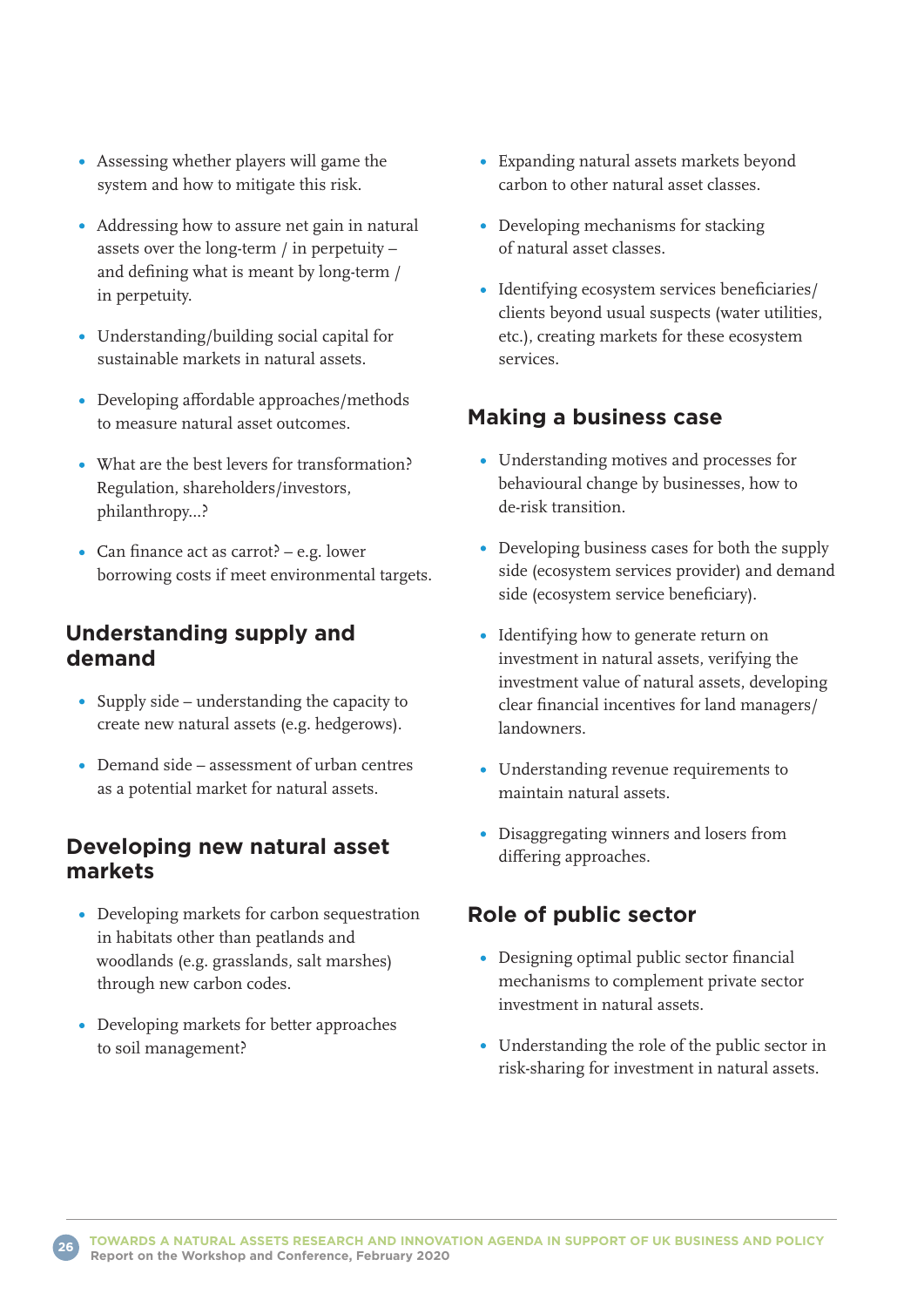#### **Insurance**

- Assessment of the insurance value of natural assets at risk from climate change, how to sustain/enhance this insurance value.
- What part of the financial risk in developing natural asset markets should be taken by the insurance industry and what part by the government?

### **Internalising nature-related risk**

Nature-related risks are not currently priced into markets – can Task Force on Climaterelated Financial Disclosures (TCFD)-style disclosure on natural assets stimulate internalization of these risks?

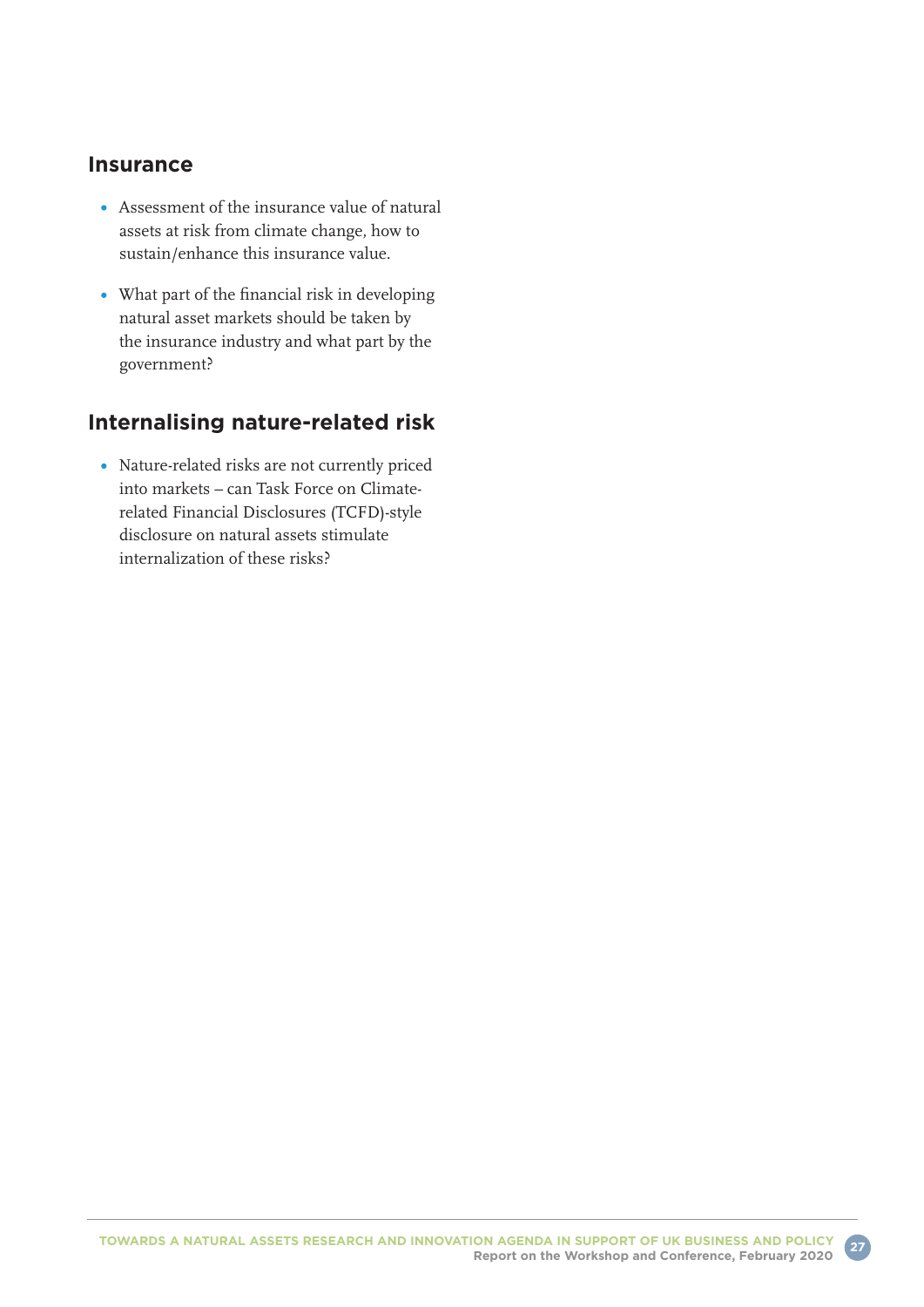# **4. BREAKOUTS ON CURRENT R&I ACTIVITY**

Conference breakouts gathered examples of current R&I activity relating to the three bundles of R&I needs. These examples are listed below.

The examples of relevant business activity and R&I provided here can usefully inform further analysis of what R&I needs are already being addressed, and what activity the emerging R&I Agenda needs to be cognizant of and build on.

The wide-ranging scope of this existing activity demonstrates a considerable existing commitment to and co-investment potential for natural assets R&I.

At the same time, this wide-ranging activity serves to further underline the risk of underperformance of R&I investment in the absence of agreement on collective outcomes and priorities, and to further underline the need for coordination across the piece and the bringing together of knowledge and lessons learned in support of scaling.

### **4.1 Bundle 1: Basic research, data, capacity-building**

Examples of current R&I activity relating to basic research, data for business, and knowledge exchange, training and capacity building, included the following.

### **Basic research on natural assets**

- UKRI programmes; those mentioned included the Landscape Decisions programme,25 the Future of UK Treescapes programme,26 and the Clean Air: Analysis & Solutions programme.27
- tt21c.org environmental science led by Unilever, open to the public.

25 <https://nerc.ukri.org/research/funded/programmes/landscape/>

26 <https://nerc.ukri.org/research/funded/programmes/future-of-uk-treescapes/>



<sup>27</sup> <https://nerc.ukri.org/research/funded/programmes/clean-air/>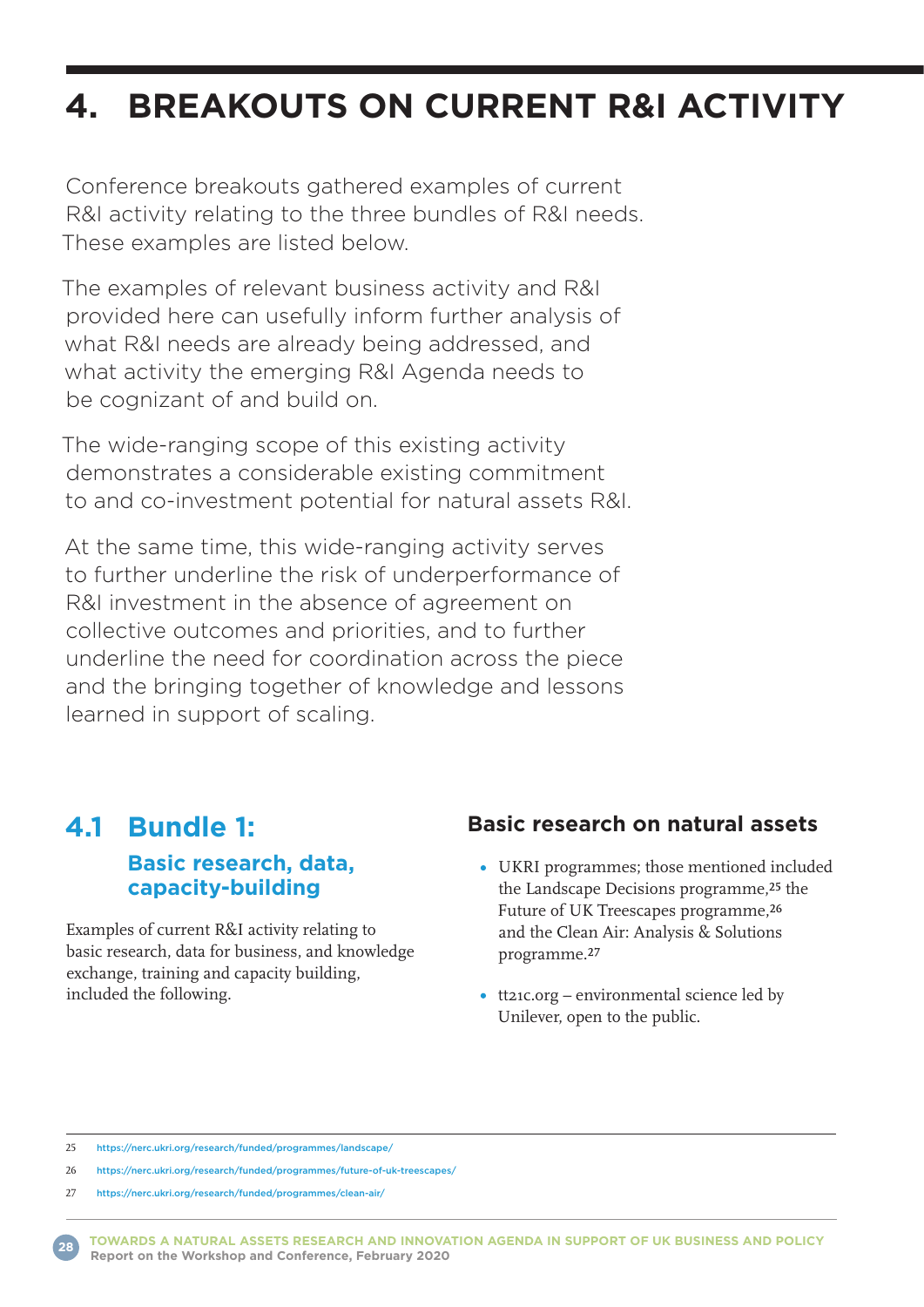### **Data for business**

- IBAT International Biodiversity Assessment Tool (WCMC) – compilation of three databases, developed in partnership with oil and gas industry, now expanding to other sectors.
- AXA, BNP and Mirova seeking biodiversity data from ESG data companies
- Defra remote sensing centre.
- ENCORE (Exploring Natural Capital Opportunities, Risks and Exposure) tool (Natural Capital Finance Alliance) – biodiversity data for the financial sector.
- EU Sustainable Finance Taxonomy.
- UK Environmental Observation Framework – enables collaboration between UK environmental monitoring groups.
- InVEST (Integrated Valuation of Ecosystem Services and Tradeoffs) tool (Stanford University).
- Nature Recovery Network mapping.
- Office for National Statistics, national natural capital accounts are increasingly granular and usable at lower scales.
- NGO-driven biodiversity monitoring e.g. bird index, butterfly index, bat index.
- Local Authority biodiversity registers.
- BirdLife TESSA tool (Toolkit for Ecosystem Service Site-based Assessment).
- British Ecological Society / Imperial College London Open-Air Laboratory project (OPAL) – a citizen-science initiative on ecology and biodiversity.
- UKCRIC (UK Collaboration for Research on Infrastructure and Cities) – network of urban observatories across the UK, open access data, equipment available for others to join.
- Natural England 'Living Maps' project producing detailed habitat maps from satellite data.

### **Capacity-building, training, knowledge exchange**

- Thames Valley Pesticide Awareness Initiative.
- Existing hubs Ecosystems Knowledge Network, Oppla, Natural Capital Initiative, Capitals Coalition…
- Defra ENCA (Enabling a Natural Capital Approach).

## **4.2 Bundle 2: Applying/repurposing knowledge for business**

Examples of current R&I activity included the following.

### **Frameworks, standards, models, metrics and other tools**

- National Trust Wimpole Farm natural capital accounts – led to shift from intensive to organic agriculture to enhance soil quality.
- The Crown Estate Windsor Great Park natural capital accounts.
- Peatland Carbon Code provides assurance for investors.
- Biodiversity Net Gain metrics.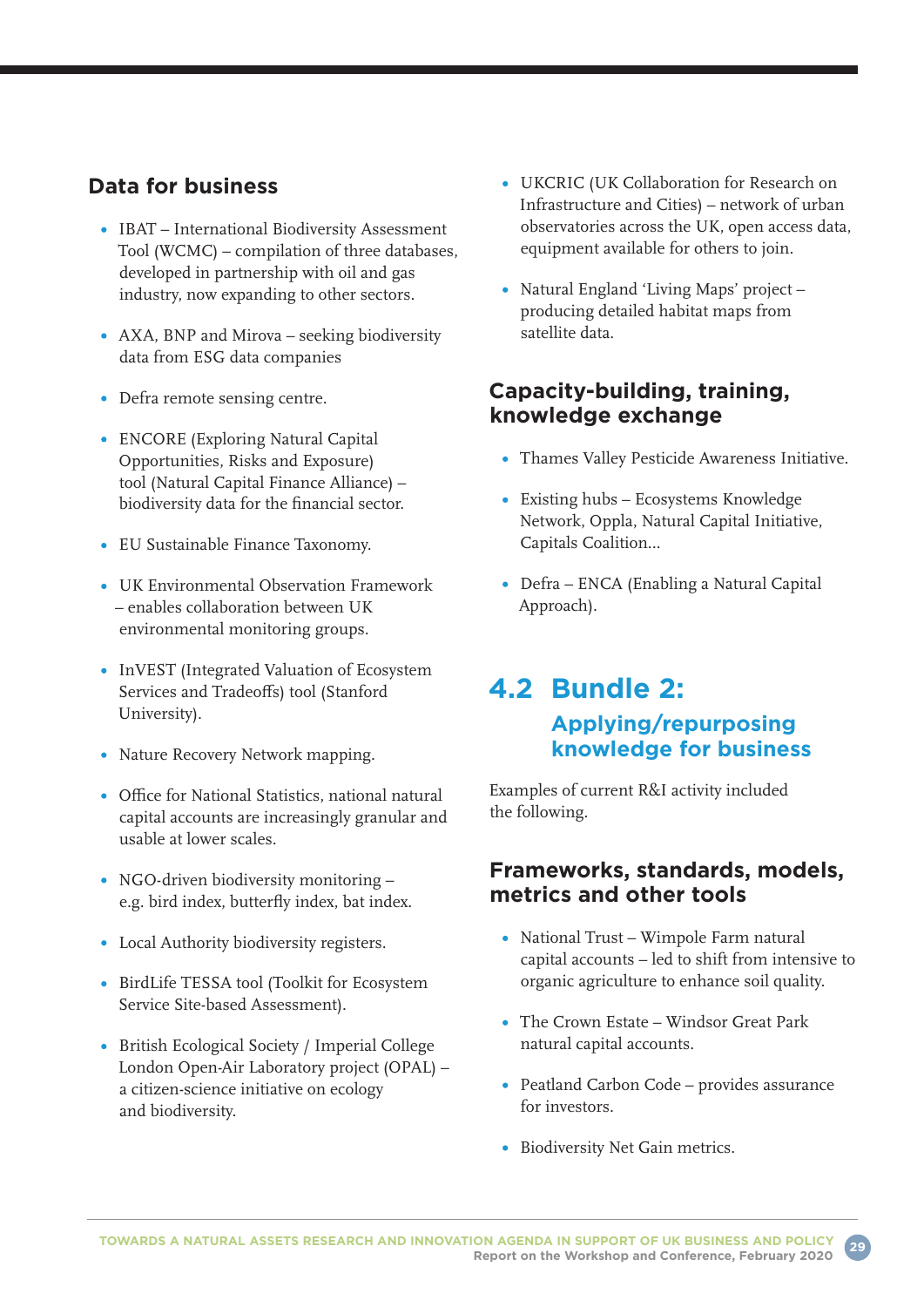- The Economics of Ecosystems and Biodiversity's framework.
- Organic Research Centre public goods tool (spreadsheet based, very data-intensive).
- Farm carbon calculator.
- Natural Resources Wales using NC approach incorporating habitat condition, extent, connectivity, resilience for place-based approach to implementing natural resources policy – feeds in to statutory State of Nature reporting.
- SENCE tool (Spatial Evidence for Natural Capital Evaluation) – helps understand impact of land management on ecosystem services.
- University of Aberdeen land management review using land allocation models (excel and GIS based) – phase 1 (review models), phase 2 case studies trialing simple and complex models.
- UAE Ministry of Climate Change & Environment (MoCCAE) – SmartMap of Natural Capital – using InVEST tool – to inform decisions on where to put development.
- Lancaster University modeling soil systems (N, C), future stocks in relation to land use, climate change.
- Natural England National Nature Reserves natural capital accounting – reviewing data gaps, developing integrated tool…
- Strutt Parker working with individual estate owners and landowners to assess natural capital.
- University of Manchester GHIA EXTRACT tool – maps green and blue cover to help proritise new investments in GBI.
- Liverpool John Moores University EcoServe model to understand net gain, and scenario modeling for new Environmental Land Management System (ELMS).
- Highways England biodiversity net gain using Defra metric beta v2.0 excel spreadsheet – scoring is difficult – needs to be more transparent and easy to use – the effort should not be disproportionate to the gain.
- Co\$ting Nature tool developed by Kings College London, Ambiotek and WCMC – webbased, using satellite data – maps 13 ecosystem services – used by 3000 institutions globally – threats to ecosystem services are analysed – free for 2 resolutions, data updated annually.
- NEVO (Natural Environment Valuation Online Tool) and various other approaches/tools for natural capital assessment – e.g. Environment Agency, National Trust – all have differing natural capital calculators, all excel-based.
- BSI BS8683 Biodiversity Net Gain standard – will specify characteristics of net gain calculators – not prescriptive but advisory.
- BSI on Natural Capital Accounting Standards for Organisations – in preparation (led by Ece Ozdemiroglu, eftec).
- BS42020 Biodiversity: Code of Practice for Planning and Development.
- Suez mostly around planning of waste and water facilities – capping landfills, land restoration.
- IEMA/CIEEM/CIRIA net gain guidance for construction industry.
- Building with Nature accreditation standards for home-building.
- Carbon credits for agricultural land e.g. Green Alliance / National Trust report *'New routes to decarbonise land use with Natural Infrastructure Schemes'.*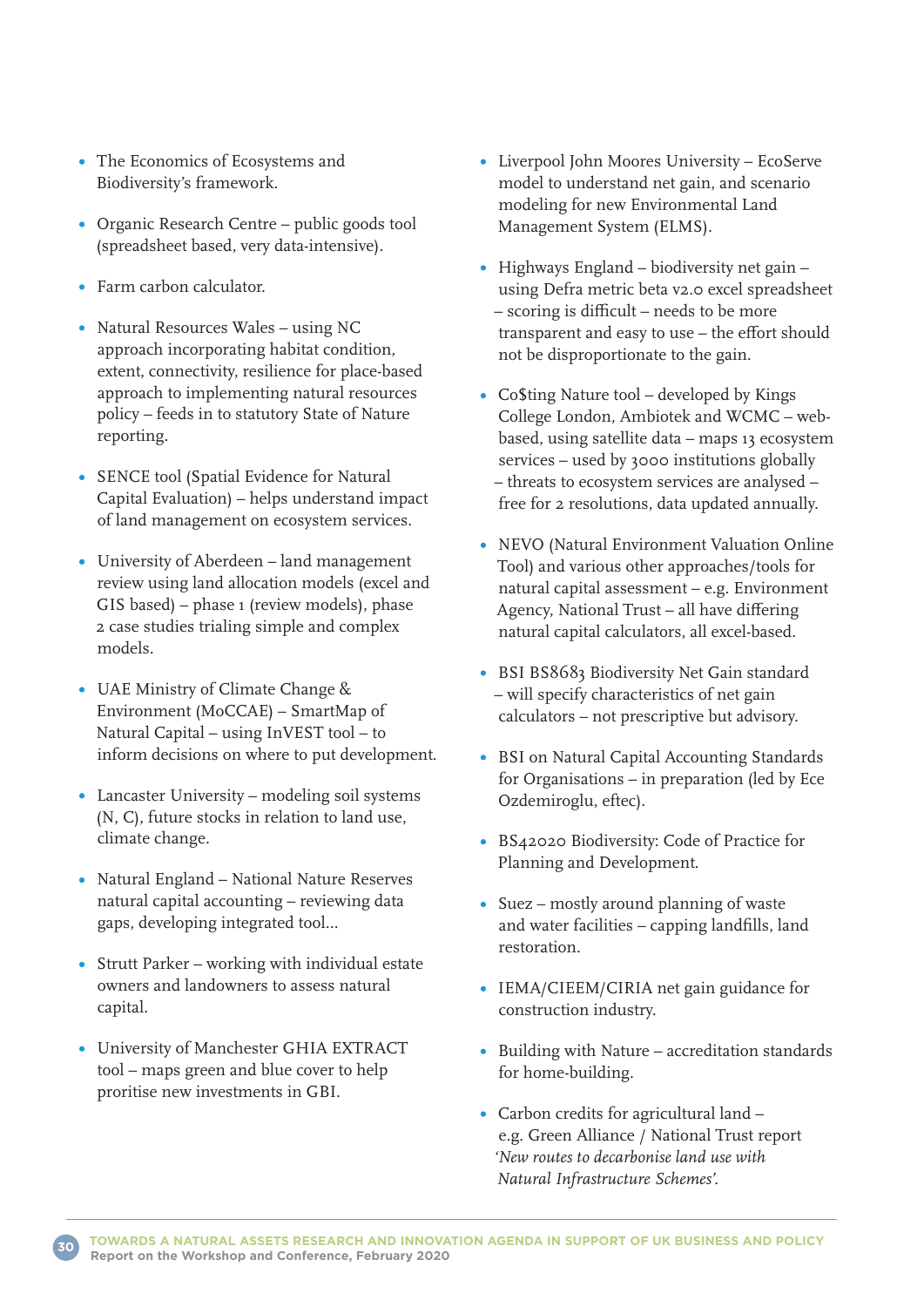- Streamlined Energy and Carbon Reporting 11,000 businesses required to report (BEIS mandatory requirement).
- UNDP 'Finance for Nature' global summit 2019 (hosted by Baillie Gifford, Edinburgh).

### **Assessing risks and resilience**

- A number of the models and tools also address issues of risk and resilience, e.g.
	- SENCE tool (Spatial Evidence for Natural Capital Evaluation).
	- University of Aberdeen land allocation models.
	- UAE MoCCAE SmartMap of NaturalCapital.
	- Lancaster University soil systems modeling.

## **4.3 Bundle 3: Learning by doing**

Examples of current R&I activity included the following.

#### **Pilots, demonstration, scaling of new business models and solutions**

- Water companies restoring and rewetting peatlands – cheaper to restore wetlands than remove pollutants – e.g. SCAMP rewetting uplands around Sheffield and Manchester.
- Water companies are trying to understand wider catchment management issues – catchment managers working to manage nitrates run-off, restoration of upland ecosystems, etc.
- OxCam Arc Environment Agency natural capital team working on natural infrastructure in context of major developments (1m homes, HS2, East-West rail) – ecosystem services mapping, natural capital accounting.
- Somerset levels community-based flood council supporting farmers to plant appropriately for pollution reduction.
- Coastal Partnerships Network landscapeled approach, 50 partnerships around UK, covering most of UK coast, poly-centric governance, bottom-up – how can this be packaged to be of relevance to business?
- Floodplain Meadows Partnership provides advice, looks at impact on hydrology, etc.
- Unilever has researchers looking at biodiversity footprint of products.
- Scotland Rural College deploying sensors for natural capital accountng.
- Other countries, e.g. Canada, knowledge on C measurement.
- Pasture-fed Livestock Association promoting regenerative farming, no till.
- Tesco influenced by TCFD and consumer opinion – aiming to halve shopping-basket CO2 footprint, developing data-led schemes.
- MacDonalds investment in regenerative agriculture.
- Kelloggs soil management.
- Groundswell –annual event for regenerative/ Conservation agriculture.
- Scottish Government carbon accounting.
- Green prescribing, e.g. RSPB Shetland.
- Knepp rewilding.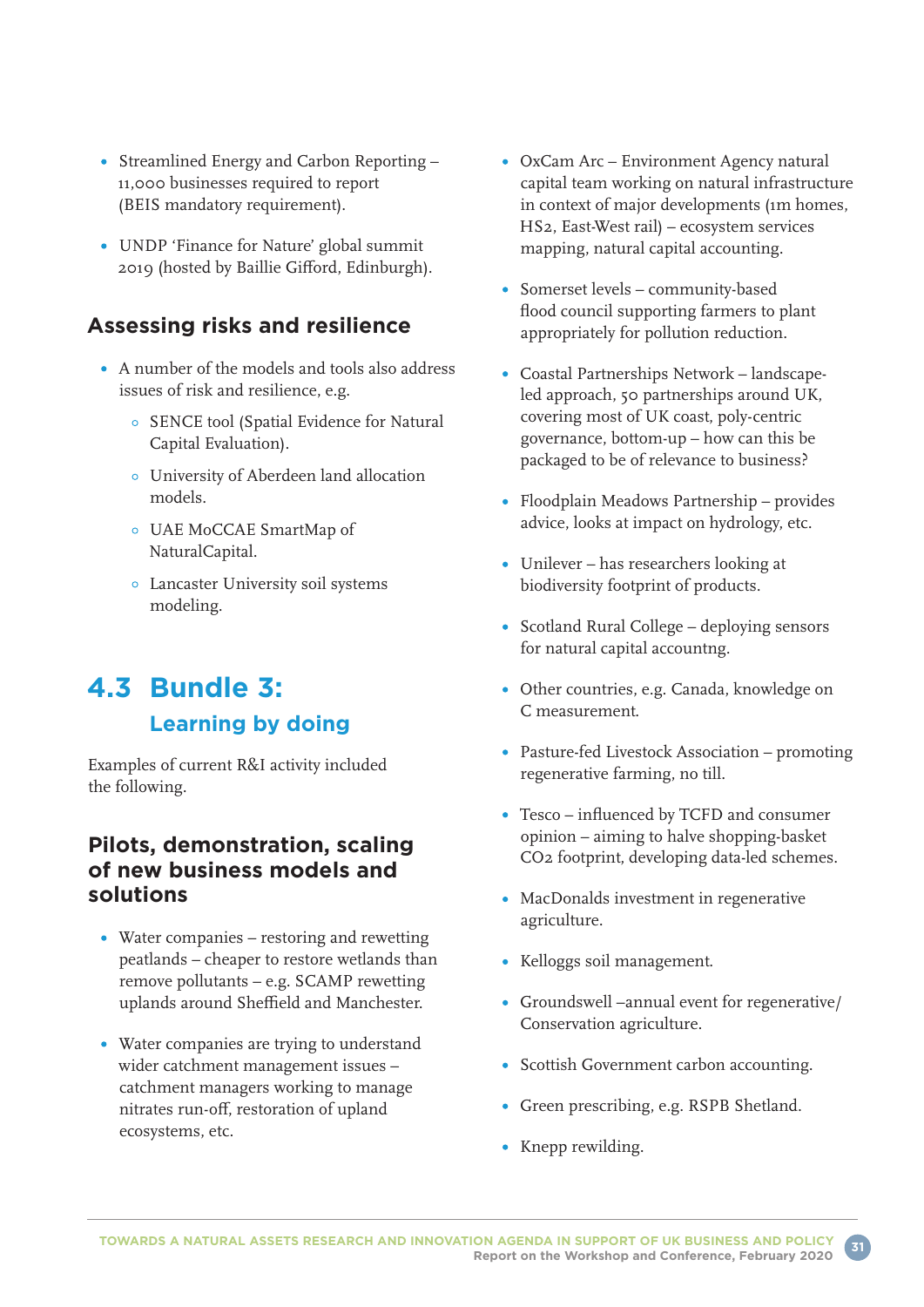- National Forest scheme planting 200 square miles of forest in the Midlands.
- Environment Agency NatureBid trading platform.
- Tree planting schemes, e.g. Treetime (Edinburgh), Plant your Postcode (Brighton) – businesses and local communities pay for planting to derive benefits.
- Spanish Energy Companies collaborating to apply Natural Capital Protocol for natural capital assessments.
- Water Resource Management Plans statutory requirement for water utilities to produce every 5 years – plan for 80 year period – incorporate natural capital assessment and EIA.
- KR Capital aiming for 60% timber-build in new developments.
- Retrofitting of homes delivering at scale.
- Banking and insurance sector NatWest, Lloyds, etc. – commitment to net zero, has effect on supply chains.
- Trust for Oxfordshire Environment looking to pool offset funds for strategic compensation investments (cf US Nature Conservancy).
- Crown Estate Scotland / Scottish Forum for Natural Capital – trialing of NCP for landbased businesses.
- Greater Manchester Combined Authority (GMCA) – 5-Year Environment Plan and Natural Capital Investment Plan.
- Local Enterprise Partnerships (LEPs) e.g. Yorkshire.
- Water industry 2030 net zero target.
- National Farmers Union/agri-industry 2040 net zero target.
- Swedish companies setting 'climate positive' targets.
- TEEBAgriFood.
- Various initiatives to advance a Task Force on Nature Related Financial Disclosures (cf TCFD).
- Lancaster Centre for Global Eco-Innovation SME role in managing natural assets, learning by doing, urban farming pilot and effects on natural assets and health .
- One Planet Business for Biodiversity (OP<sub>2</sub>B) (focus on agriculture).
- Natural Resources Wales looking at how to link natural assets to resource value, social benefits, implications for procurement, investment.
- ARUP aligning with SDGs, recognition of climate emergency, regenerative design (not just offsetting), significant R&D investment.

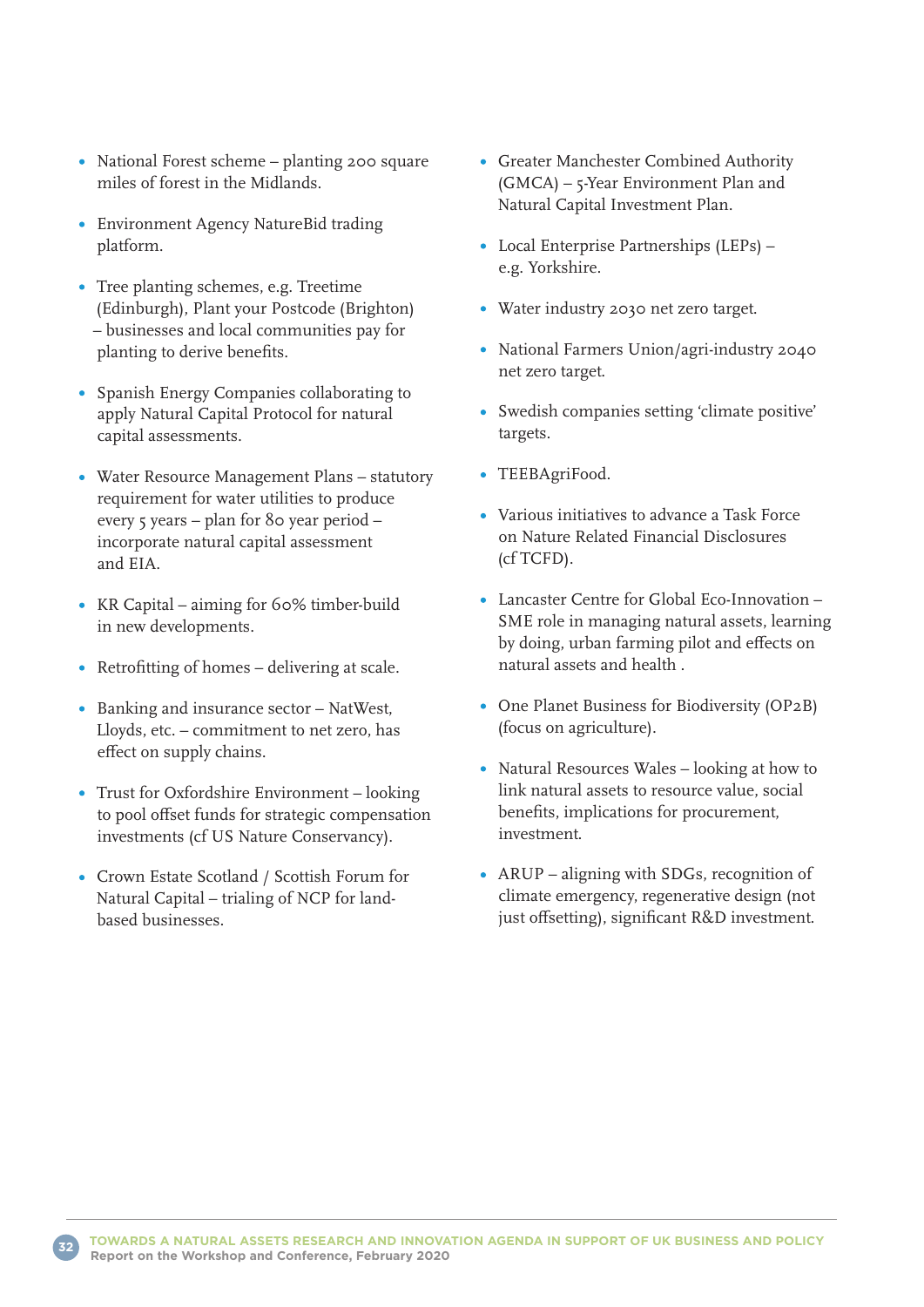### **Developing natural asset markets, and stimulating investment in business solutions**

- Landscape Enterprise Networks (LENs) Nestle / 3Keel – e.g. River Eden catchment – working with farmers for healthy soils.
- Woodland Carbon Guarantee government scheme to promote planting.
- Wessex Water/EnTrade online marketplace to tackle nitrate pollution, e.g. Poole Harbour.
- Municipal green bonds models elsewhere in Europe – allow for catchment scale schemes – bonds issued by local authorities.
- Icebreaker One developing standards-based marketplace for financial and environmental data for banks/insurers.
- Catchment initiatives in other countries e.g. Catskills/New York.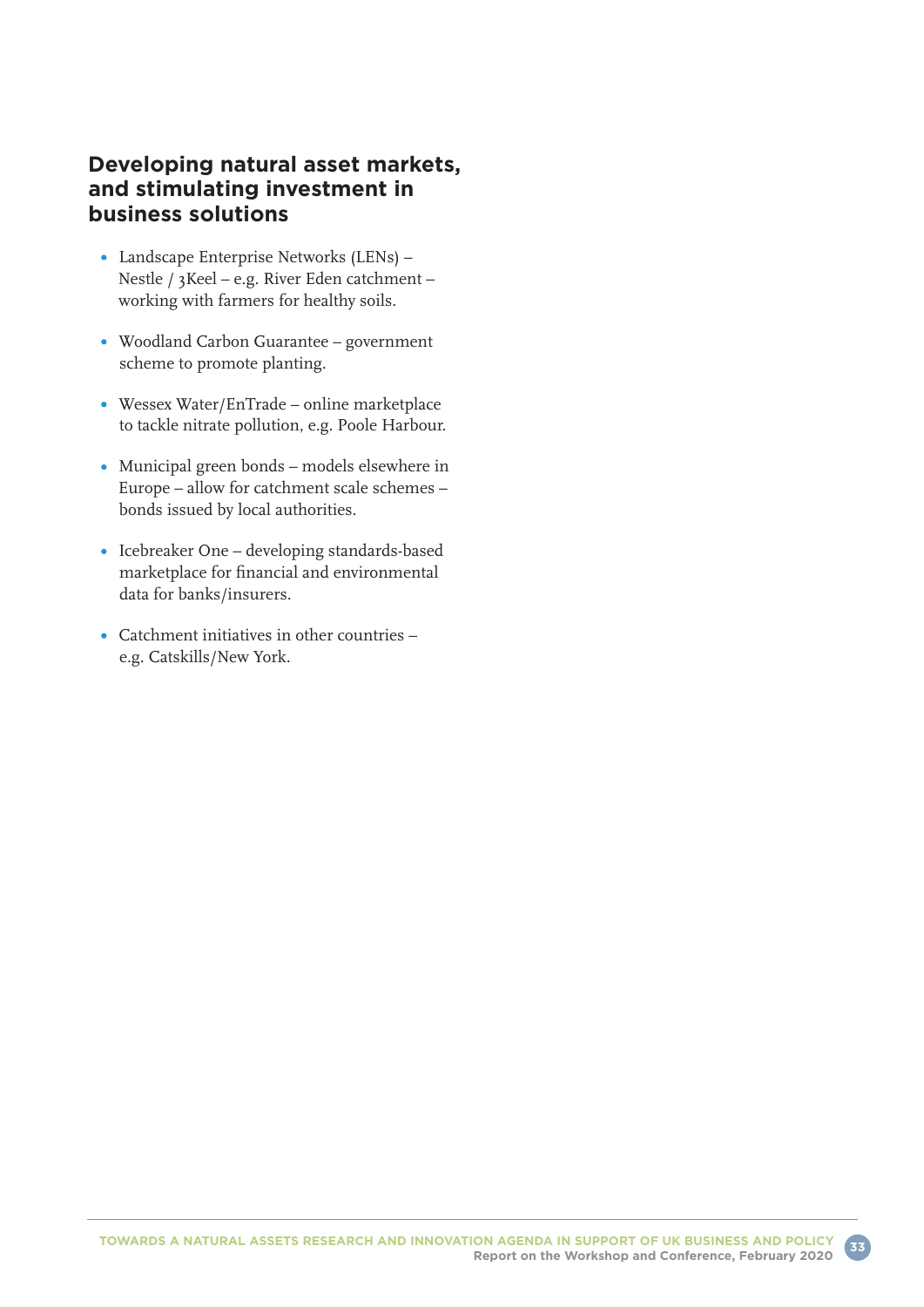# **5. BREAKOUTS ON DELIVERY OPTIONS**

The *Analysis and Options* paper outlined three delivery options to address the identified R&I needs:

- 1. A **centre/hub/catalyst** to coordinate and catalyse UK R&I investment and knowledge exchange on natural assets
- 2. Addressing bundles of R&I needs through targeted **programmes**
- 3. Addressing specific R&I needs individually through targeted **projects.** The pros and cons of these options are outlined in the report.

These three options were discussed in breakout sessions at the workshop. Key observations on the three options are reported here.

### **General observations**

A number of general observations were made consistently during both the workshop and conference that any delivery option(s):

- The chosen delivery option(s) should match the R&I challenge – the natural assets R&I agenda would need to be business-led or at least more closely integrate business.
- Must enable co-design and co-delivery between business and academia with a focus on R&I needs of business.
- Needs to facilitate business engagement businesses are not used to writing long R&I proposal, are less clear who to partner with, don't always have internal support, etc.
- Needs to involve business, academia, policy and third sector in the selection process – consideration should be given to weighting scoring in favour of strong evidence of co-design / co-delivery with business (e.g. R&I that is clearly nested in a business environment).
- Should support funding of research, innovation and incubation of viable market solutions, with an emphasis on close-tomarket R&I – e.g. focus on learning by doing.
- Needs to retain sight of societal needs in relation to natural assets – possibly easier for a hub/center than programmes or projects – more strategic research with less immediate outcomes for business can proceed in parallel.

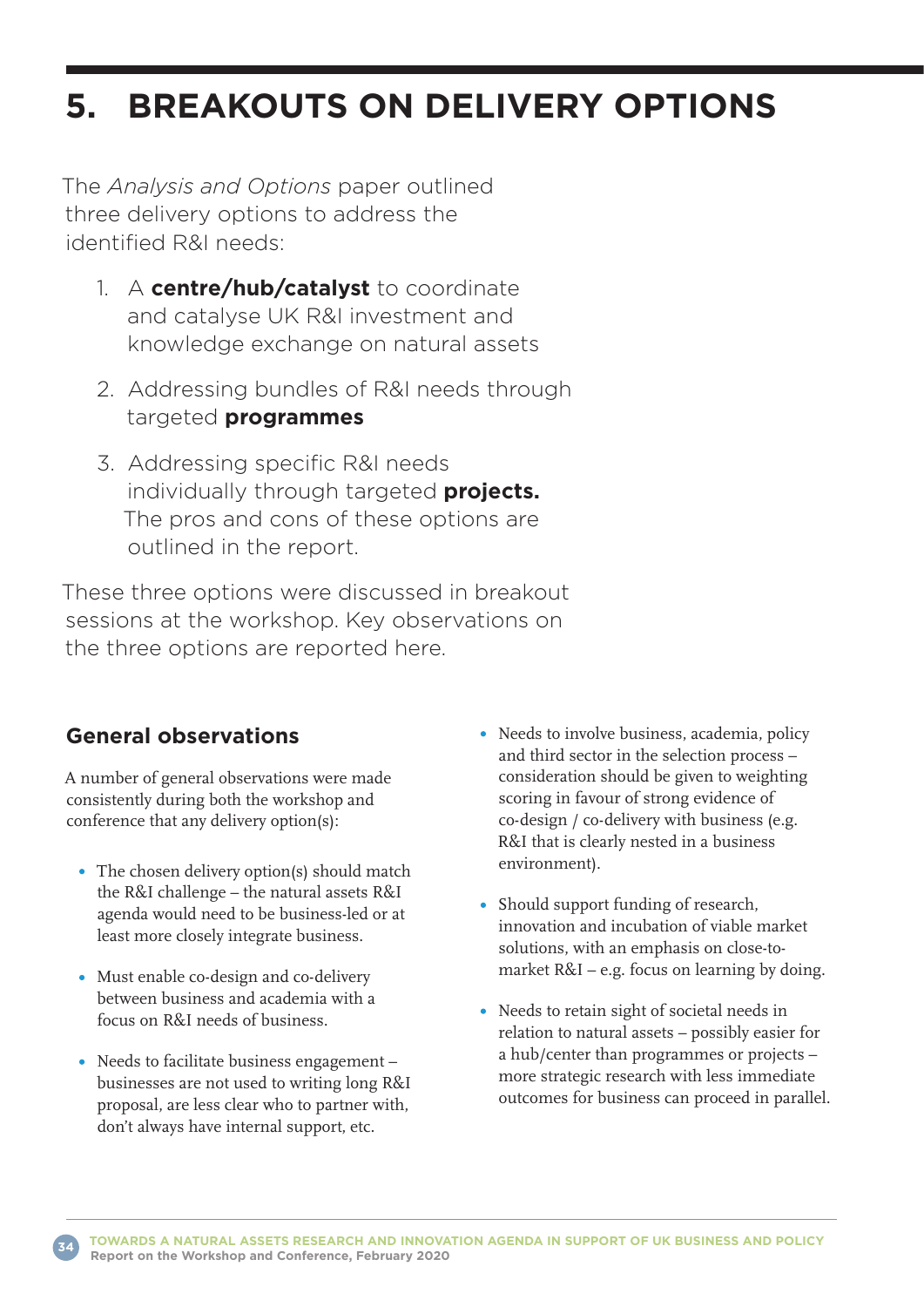- Needs to allow for agility and adaptability businesses require a fail fast approach, the ability to flex and change direction (e.g. in response to a changing business environment).
- Needs to balance the need for transparency/ accountability with businesses need for a safe space in which to conduct R&I.

### **Hub/centre**

- Hub/centre would be easier to engage and interact with than a programme – maintaining contact with a large number of programmes is much more challenging.
- Longer timeframe of a hub/centre would potentially be more suited to building and continuing the level of consistent engagement required for transition.
- Hub/centre would need to be co-created by business and academia to ensure appropriate ownership of the R&I activity.
- Hub/centre would require a clear mandate and set of KPIs, e.g.: coordinating natural assets R&I for business impact; stimulating engagement and brokering partnerships between business, academia, policy and third sector; seeking funding (which will come from difference sources over time); knowledge exchange – including through Knowledge Exchange (KE) fellows, placements, etc.
- Hub/centre would require clear governance structure – including a board with responsibility for strategy, representation, with high-level representation of key players from business (key sectors), academia, policy, third sector, plus a well-resourced secretariat.
- Hub/centre governance structure should be agile, responsive to business needs, adaptive, light touch – take care to avoid overcomplicating /empire-building.
- Hub/centre would need to engage with key players and networks – business, academia, trade bodies, policy-makers, third sector – and their roles defined.
- Policy engagement is critical and would need thought and budget allocated – hub might have these engagement skills.
- Hub/centre should not be at a single centre/location, but virtual and distributed (across regions) – it might build on existing organisations, but would need to be independent of organizational motivations.
- Hub/centre could perform multiple functions – programme/project. coordination, engagement, training/capacity-building, etc.
- Hub/centre approach may be best fitted to addressing the bigger challenges, e.g. around data.
- Hub/centre could play a training/capacitybuilding role – helping to ensure that researchers/innovators are equipped to work with industry.
- Hub/centre funding could come from a variety of sources – UKRI, government departments, industry, foundations…
- A Catapult-type structure could risk funding its own activity rather than funding outwards – though can also bring funding together to coordinate large new activity.

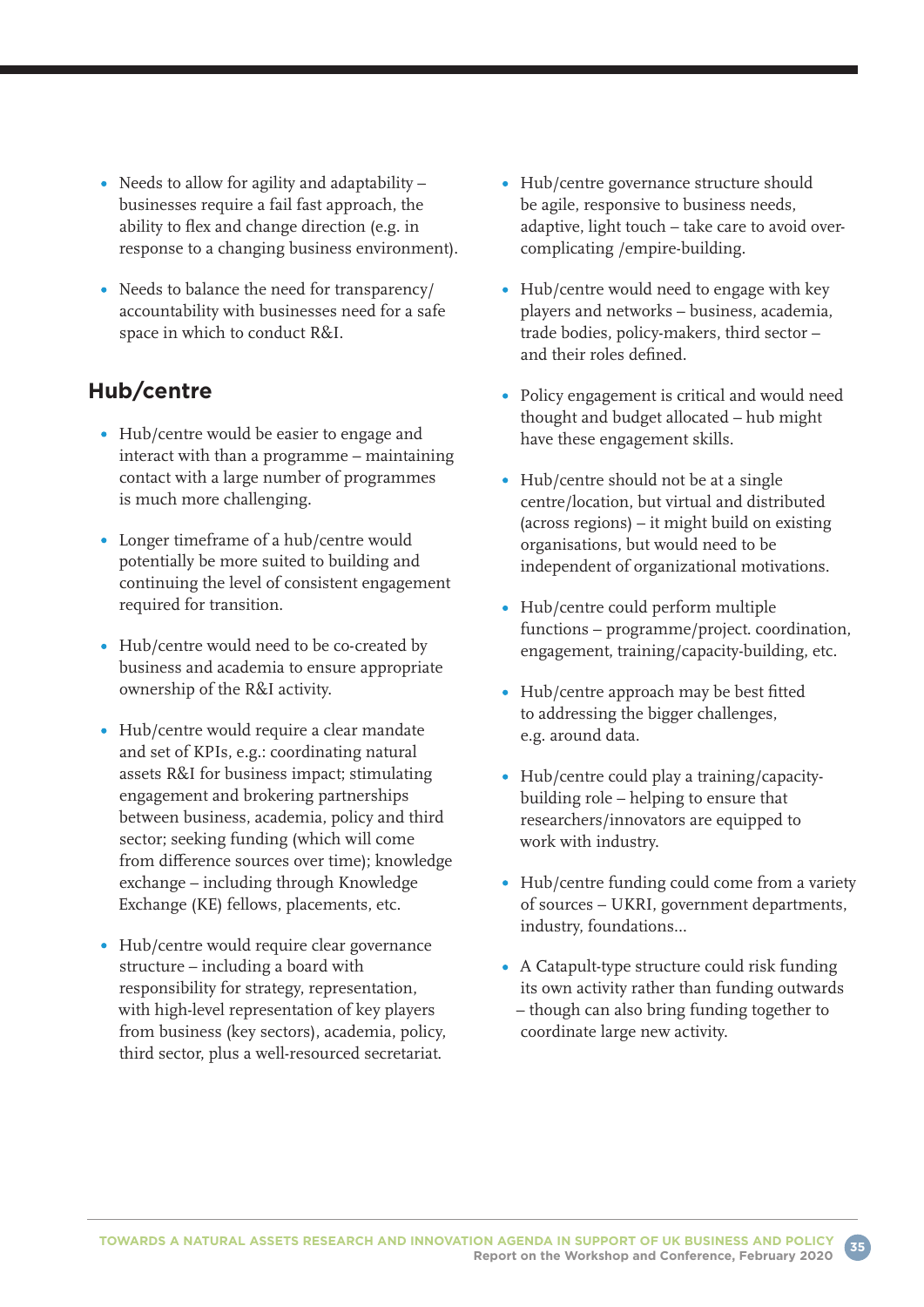- Funding needs to be long-term allowing time to carry through R&I into market development, and focused in support of a clear, coordinated vision around business protection and restoration of natural assets
- Lessons to be learned from business-oriented sustainability hubs and what has and has not worked – e.g. Capitals Coalition, World Business Council for Sustainable Development (WBCSD), World Economic Forum (WEF) (though these are not R&I oriented)
- UK Energy Research Centre (UKERC) is an example of a responsive hub.

### **Strategic Programmes**

- Strategic programmes are generally more time-bound than a hub/centre, which could be a drawback unless self-funding mechanisms from users can be developed over time.
- UKRI-level (e.g.: Strategic Priorities Fund) activity is more appropriate than individual Research Council activity – the R&I needs identified incorporate a significant amount of natural and social sciences as well as other disciplines.
- A core central function with coordination and outreach roles would be required for any strategic programme(s) – including coordinating work across business, academia, policy and third sector.

### **Projects**

- How are these monitored and scaled?
- Projects might work for more focused issues, e.g. woodland restoration.

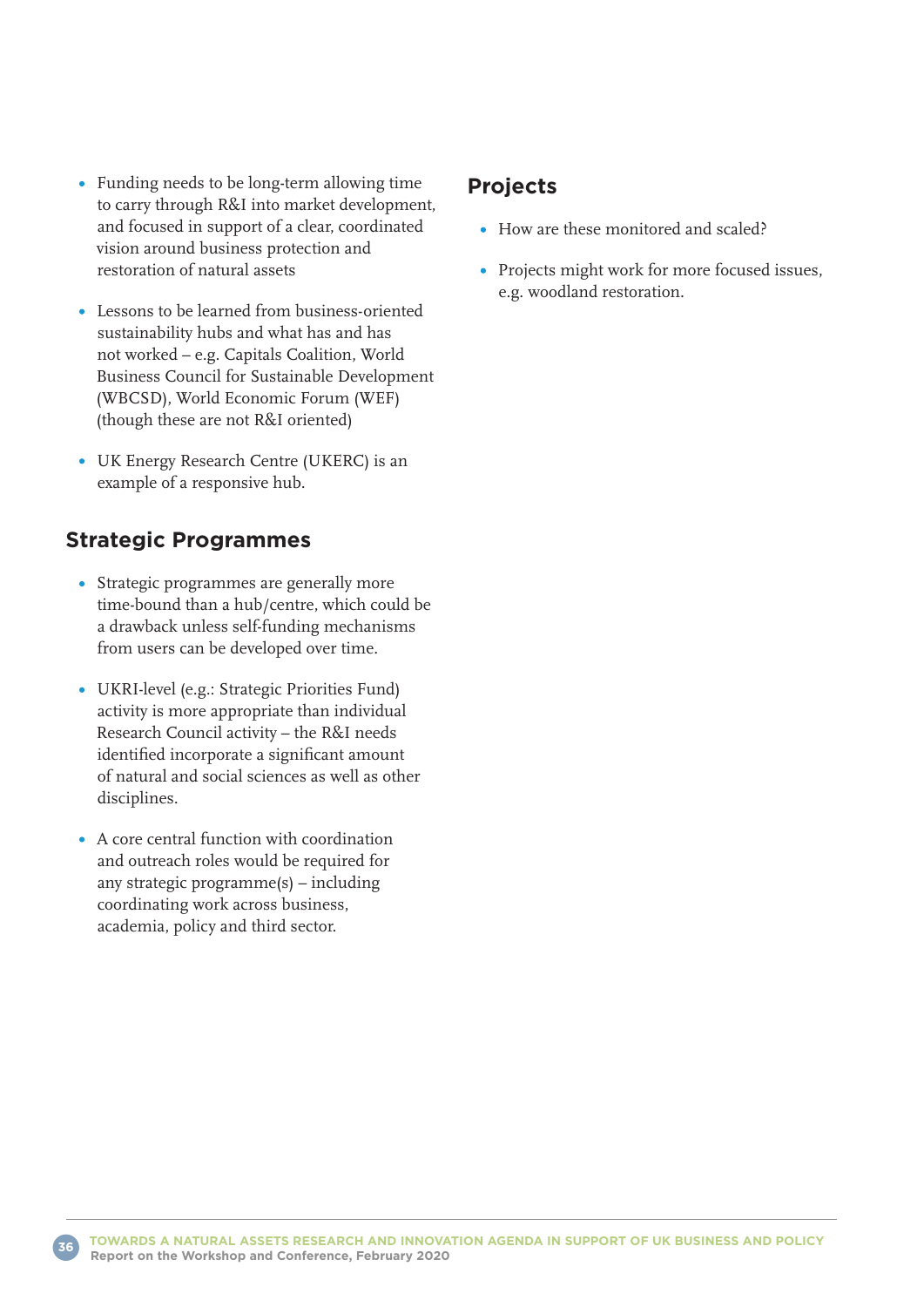# **6. CONCLUSIONS AND NEXT STEPS**

## **6.1 Conclusions**

The cross-sector workshop and conference have validated the seven categories of R&I needs identified through previous work (the sector round tables and cross-sector analysis). They have moreover elaborated further these R&I needs, provided examples of relevant ongoing work (by business, academia, the policy community and third sector) and provided further reflection on the delivery options.

The two events have reinforced the sense that there is very considerable strength of interest and energy around the emerging *Natural Assets R&I Agenda in Support of Business and Policy,* in particular from the business community. Representatives from over 200 organisations have now been involved in elaborating the emerging *R&I Agenda,* predominantly from business. The emerging *R&I Agenda* thus offers an outstanding opportunity for co-creation of research with business. At the same time, the two events have reinforced the sense that this emerging agenda is strongly aligned with the interests of the policy community, third sector and academia.

It is moreover clear that the emerging *R&I Agenda* is very timely and indeed critically urgent, in relation to the climate and biodiversity crises, current developments in UK and devolved policy and recent demands on business to understand and address their risks, opportunities and dependencies on natural assets.

The R&I Agenda is also of relevance to the current Coronavirus crisis. Emerging infectious diseases have been linked to the degradation of nature, and natural assets deliver a wide range of benefits, including economic and health and wellbeing benefits, that will underpin recovery from this crisis.28

As regards delivery options, there is a strong consensus emerging around the need for a coordinating hub or platform, which can ensure the necessary coherence across the piece, crosssector synergies, inter- and multi-disciplinarily, and avoid duplication of effort. There may well need to be innovation in the way this coordinating hub or platform is designed. There is a sense that what is required is an agile governance structure and lean executive, co-led by business and academia, with representation from the public and third sectors, empowered to steer further development and implementation of the *R&I Agenda,* stimulate engagement, raise and allocate resources, and share knowledge. There is also a sense that something along the lines of a hub and spoke model may be appropriate, to avoid undue centralization and ensure business and other players are engaged across the UK.

The examples of relevant business activity and R&I provided in Section 4 of this report can usefully inform further analysis of what R&I needs are already being addressed, and what activity the emerging *R&I Agenda* needs to be cognizant of and build on. The wide-ranging scope of this existing activity demonstrates a considerable existing commitment to and co-investment potential for natural assets R&I. At the same time, this diverse and extensive activity serves to further underline the risk of underperformance of R&I investment in the absence of agreement on collective outcomes and priorities, and to further underline the need for coordination across the piece, and the bringing together of knowledge and lessons learned in support of scaling.

28 Club of Rome – Open Letter to Global Leaders – A Healthy Planet for Healthy People:

[https://clubofrome.org/impact-hubs/climate-emergency/open-letter-to-global-leaders-a-healthy-planet-for-healthy-people](https://clubofrome.org/impact-hubs/climate-emergency/open-letter-to-global-leaders-a-healthy-planet-)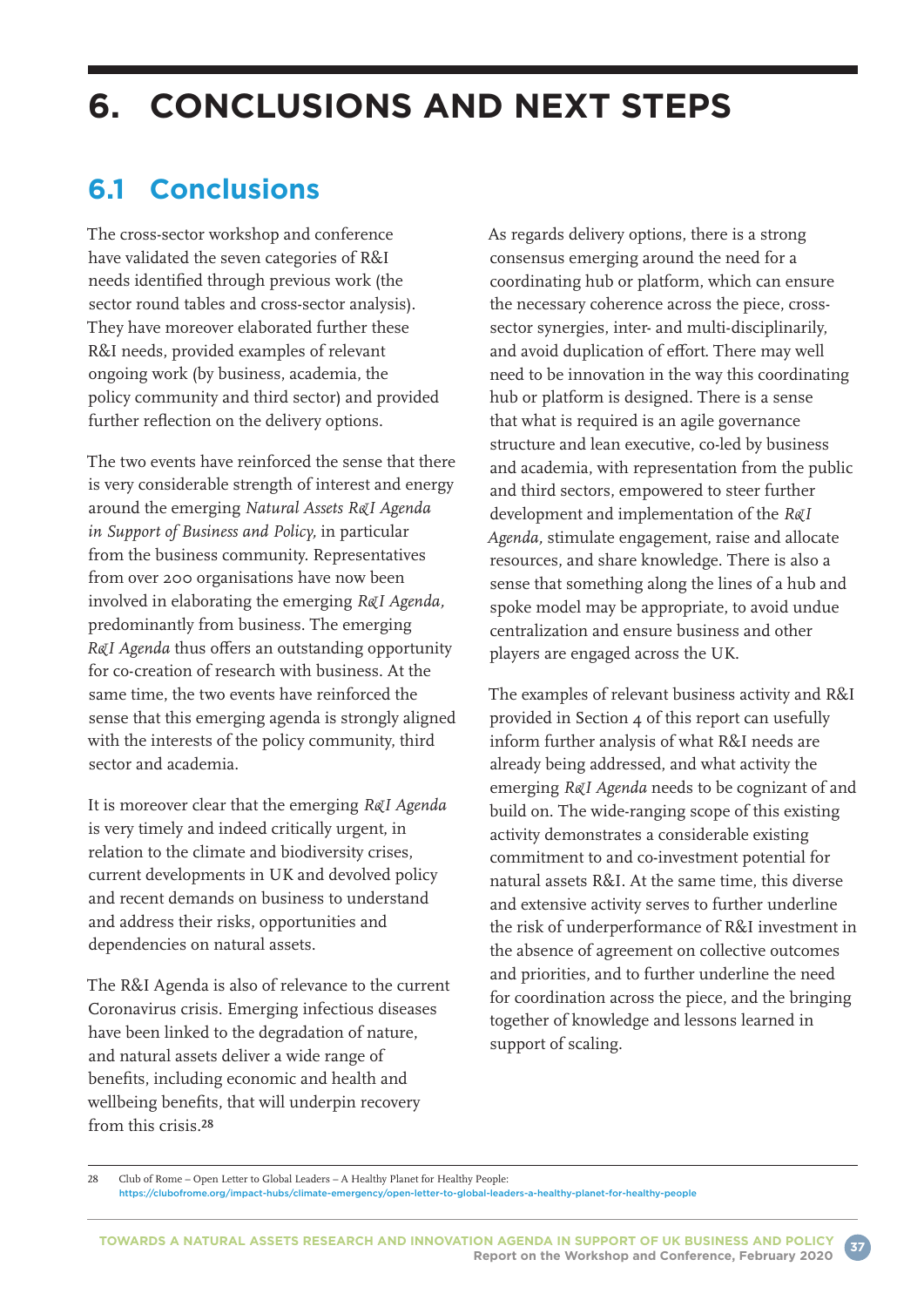The Round Table reports, *Analysis and Options* paper, and the current report together provide considerable detail on the broad scope of needs within each of the seven categories of R&I needs. However, there is clearly further work to be done to:

- Further develop the strategic design of a suitable coordinating hub or platform to deliver this R&I Agenda efficiently and inclusively.
- Determine priorities across this comprehensive set of R&I needs, in terms of delivering greatest benefit to both business and natural assets.
- Divide identified priorities into meaningful packages of R&I needs.
- Ensure that these packages take account of existing and ongoing R&I activity and output and build on these.
- Build relevant coalitions of businesses and other key players around these packages of R&I need.
- Secure resources for these packages of R&I need, including from industry, UKRI, Government and third sector (e.g. foundations)

While there is a clear demand for a coordinating hub or platform, there is also a sense that strategic programmes and focused projects will also have a role to play in taking forward this R&I agenda.

## **6.2 Next steps**

One avenue by which the Valuing Nature community is following up on this work is by preparing a case to NERC, to be submitted within the context of the current NERC *Call for ideas for potential Strategic Priority Fund Programmes.*29

The use of this particular channel to submit the emerging R&I Agenda to NERC should not be taken to imply that strategic programmes are necessarily the preferred option for delivery of the identified R&I needs, nor that NERC is the only research council of relevance, nor that UKRI is the only body from which resources might be sought. As outlined in section 5 of this report, there are several possible delivery options, including but not limited to strategic programmes. It is moreover clear that the breadth of R&I needs would suggest possible interest to a number of Research Councils, for example including ESRC, BBSRC, AHRC and Innovate UK. It is also the intention that funding is explored from non-UKRI sources, including central Government and devolved administrations, industry itself, and the third sector (e.g. foundations). Notwithstanding these provisos, the NERC *Call for Ideas* represents a timely opportunity to log the emerging *R&I Agenda* with UKRI, to allow NERC/UKRI to consider whether and how to respond to this emerging agenda.

More broadly, this report has been drawn up with a view to helping all relevant parties (business, academia, government and third sector) understand how the emerging *Natural Assets R&I Agenda in Support of Business and Policy* is forming. We trust this will prove useful for all parties in taking forward their own thinking and action for natural assets R&I. And we hope it will stimulate further dialogue, across the Valuing Nature community, with a view to further refining the *R&I Agenda,* further clarifying optimal delivery option(s), identifying priority packages of R&I needs, building coalitions for cocreation of prioritized R&I, and seeking resource commitments in order to start implementation.

**TOWARDS A NATURAL ASSETS RESEARCH AND INNOVATION AGENDA IN SUPPORT OF UK BUSINESS AND POLICY Report on the Workshop and Conference, February 2020** 



<sup>29</sup> <https://nerc.ukri.org/research/portfolio/strategic/ideas-spf/>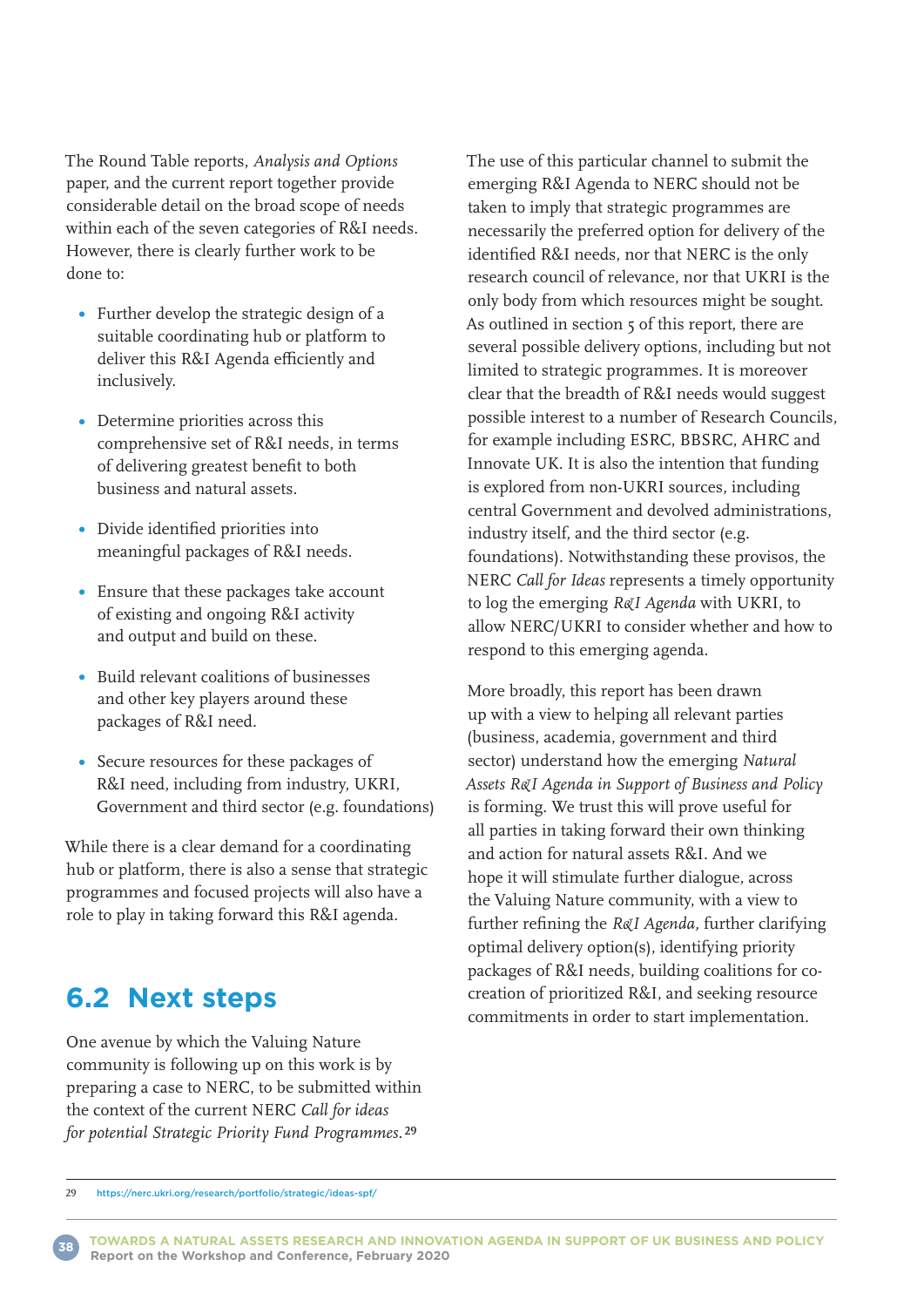# **ANNEX 1 — Contributing organisations**

The following organisations have been represented in developing the emerging *Natural Assets R&I Agenda in Support of Business and Policy.*

### **1. Organisations attending the Conference,**  21 February 2020, The Royal Society, London

Aldersgate Group, AmbioTEK CIC, ARUP, Barclays UK, Bee Watch, Berkshire, Buckinghamshire & Oxfordshire Wildlife Trust, Big Sky Science, Black & Veatch, BNP Paribas Real Estate, British Standards Institution (BSI), Building with Nature, Cambridge Institute for Sustainability Leadership, City Hive, ClimateCare, Conservation Capital, Construction Industry Research and Information Association (CIRIA), Country Land & Business Association (CLA), Department for Business, Energy and Industrial Strategy (BEIS), Department for Food, Environment and Rural Affairs (Defra), Economic and Social Research Council (ESRC), Ecosystems Knowledge Network, eftec, Environment Agency, Environmental Finance, Environmental Policy Consulting, Forest Research, Forest Stewardship Council UK, Forestry England, GD NatCap, Global Garden, Grantham Research Institute, Green Economy Coalition, Green Party Executive, Green Party of England and Wales, Green Purposes Company, Hampton Estate, HM Treasury, Impax Asset Management, Imperial College London, Institute of Chartered Accountants in England and Wales (ICAEW), Institute of Environmental Management & Assessment (IEMA), Intelligent Health, Joint Nature Conservation Committee (JNCC), Kier Highways, KR Capital, Lancaster University, Little Blue Research, Liverpool John Moores University, Manchester Metropolitan University, Marine Management Organisation, Middlemarch Environmental, Mott MacDonald, National Forest Garden Scheme, National Grid, Natural England, Natural Environment Research Council (NERC), Natural Resources Wales, Nestlé UK&I, Robert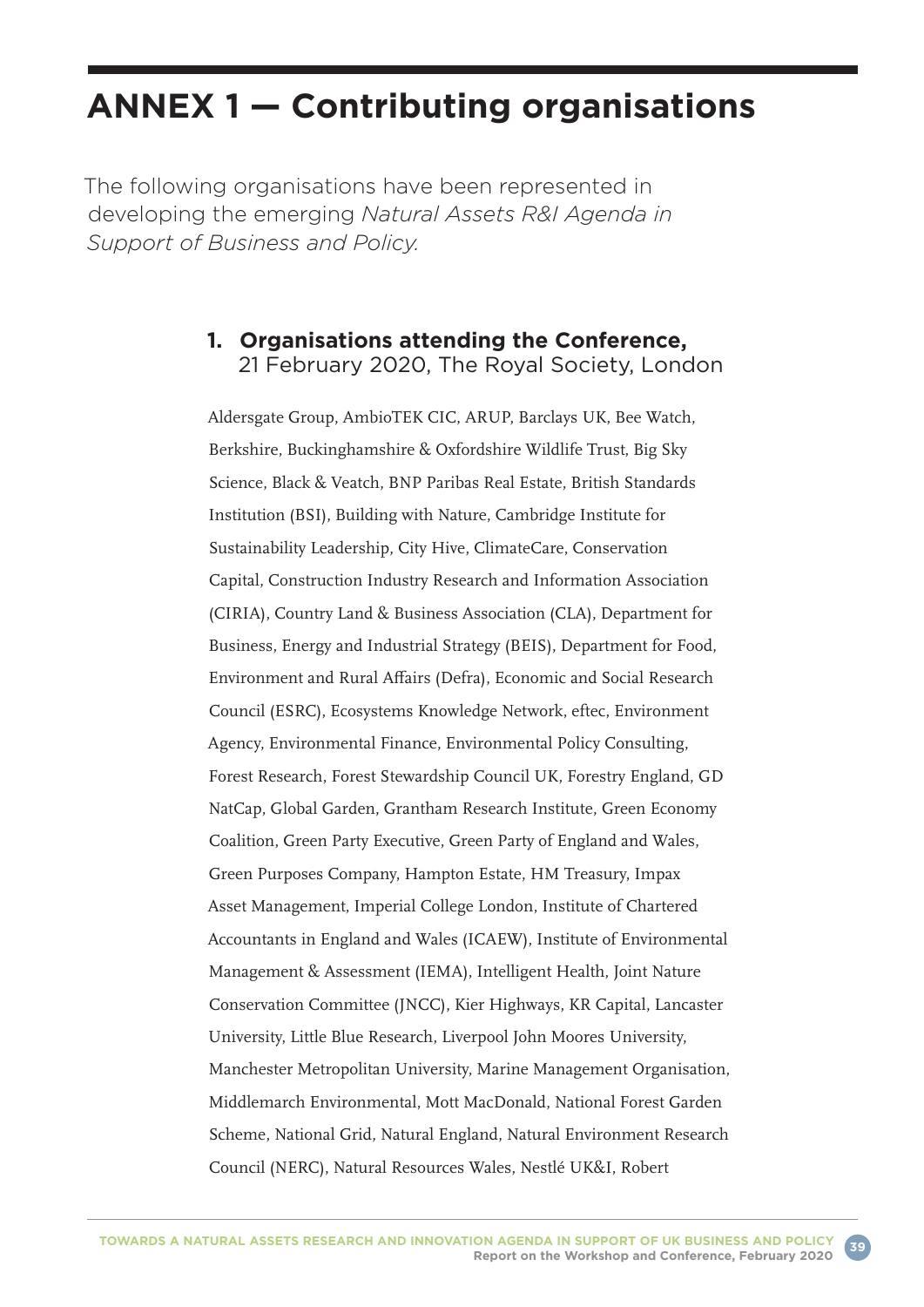O'Connor Ecology, Office for National Statistics, Norfolk County Council, Open University, Oxford Brookes University, Oxford Martin School, Parliamentary Office for Science & Technology, Plantlife International, Queen Mary University of London, Royal Botanic Gardens Kew Satellite Applications Catapult, Savills, Scotland's Rural College (SRUC), Scottish Natural Heritage, Suez UK, Suffolk Marine Pioneer, Surrey Wildlife Trust, Sustain Value, Thames Water, The Crown Estate, The Geology Trusts, The Parks Alliance, The Wildlife Trusts, The Woodland Trust, Transport for London (TFL), UK Centre for Ecology & Hydrology (UK CEH), Unilever, United Utilities, University College London, University of Aberdeen, University of Hull, University of Lincoln, University of Manchester, University of Stirling, Vivid Economics, Willis Towers Watson, WSP.

#### **2. Organisations attending the workshop,**  12 February 2020, The Royal Society, London

3Keel, Arup, Atkins, Bangor University, Cambridge Institute for Sustainability Leadership, Construction Industry Research and Information Association (CIRIA), Country Land and Business Association (CLA), Department for Business, Ecosystem Assets, Energy & Industrial Strategy (BEIS), GD NatCap, Green Purposes Company, HS2, Joint Nature Conservation Committee (JNCC), Lancaster University, National Farmers Union (NFU), National Grid, Natural England, Natural Resources Wales, Plymouth Marine Laboratory, Royal Agricultural University, Satellite Applications Catapult, Scottish Forestry, Soil Association, SP Energy Networks, Thames Water, UK Centre for Ecology & Hydrology, Unilever, University of Aberdeen, University of Exeter, UKRI-NERC, Vivid Economics, Willis Towers Watson, Woodland Trust, WSP, WWF-UK.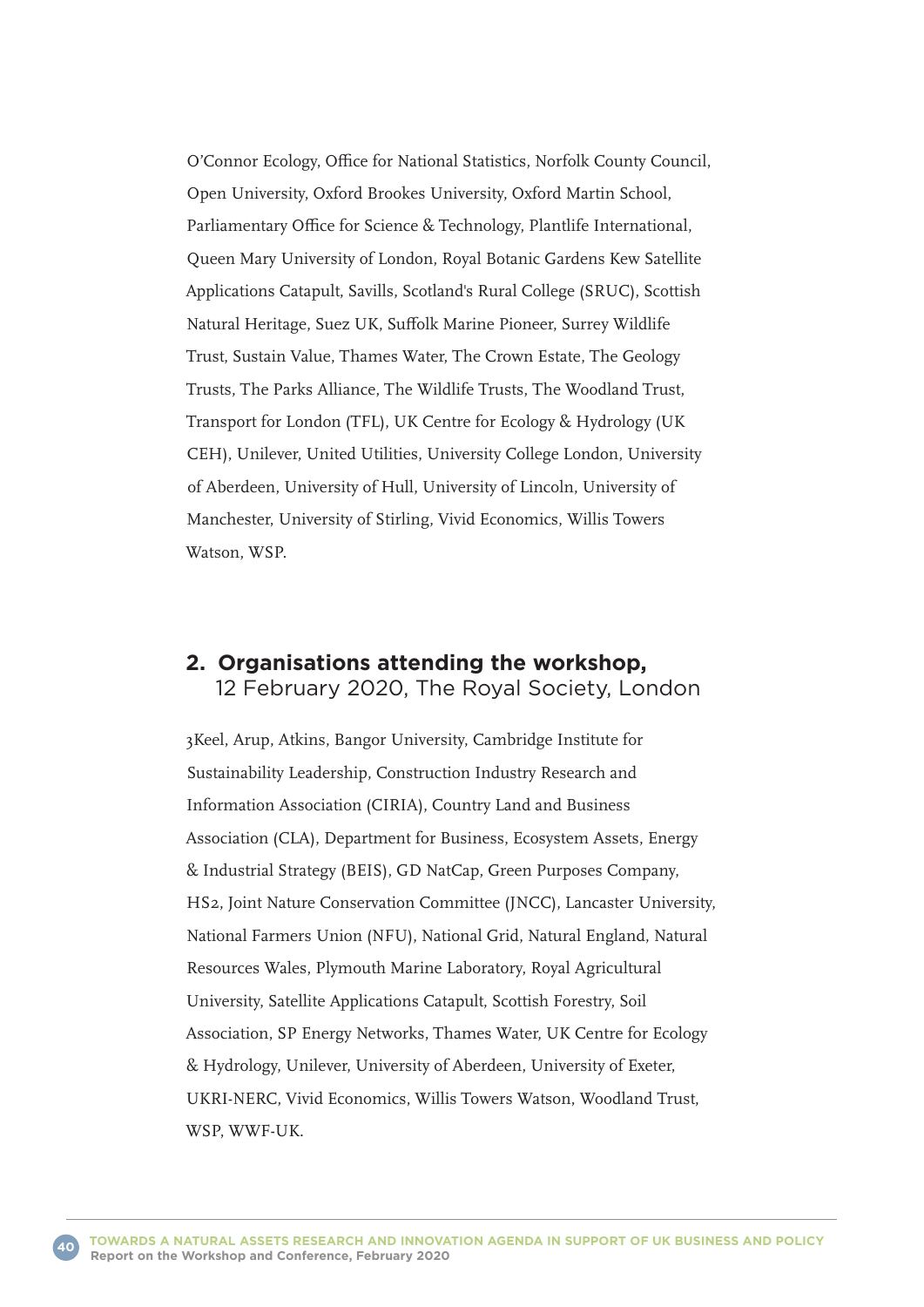### **3. Organisations involved in the policy consultation,** January 2020

Cambridge Institute for Sustainability Leadership, Capitals Coalition, Climate Change Adaptation Sub-Committee, Commission for Food, Farming & Countryside, Department for Environment, Food & Rural Affairs (Defra), Environment Agency, Green Finance Institute, HM Treasury, Infrastructure Commission, Joint Nature Conservation Committee, Ministry of Housing, Communities & Local Government (MHCLG), Natural Capital Committee, Natural England, Natural Resources Wales, Office for National Statistics (ONS), Scottish Government, Scottish Natural Heritage, UK Water Industry Research, Welsh Government.

#### **4. Organisations attending the sector Round Table 'Valuing and Measuring Natural Assets for Insurance / Financial Services',**  Prince Philip House, London, 17 January 2019

Aldersgate Group, Barclays, Cambridge Institute for Sustainability Leadership, Centre for Ecology & Hydrology (CEH), Climate Bonds Initiative, European Investment Bank, GD NatCap, Green Purposes Company, HSBC Global Asset Management, Natural Environment Research Council (NERC), S&P Trucost, Spains Hall Estate, Surrey Nature Partnership, UBS, UK Sustainable Investment Forum (UKSIF), UN Principles for Responsible Investment (UNPRI), Vivid Economics, Willis Towers Watson.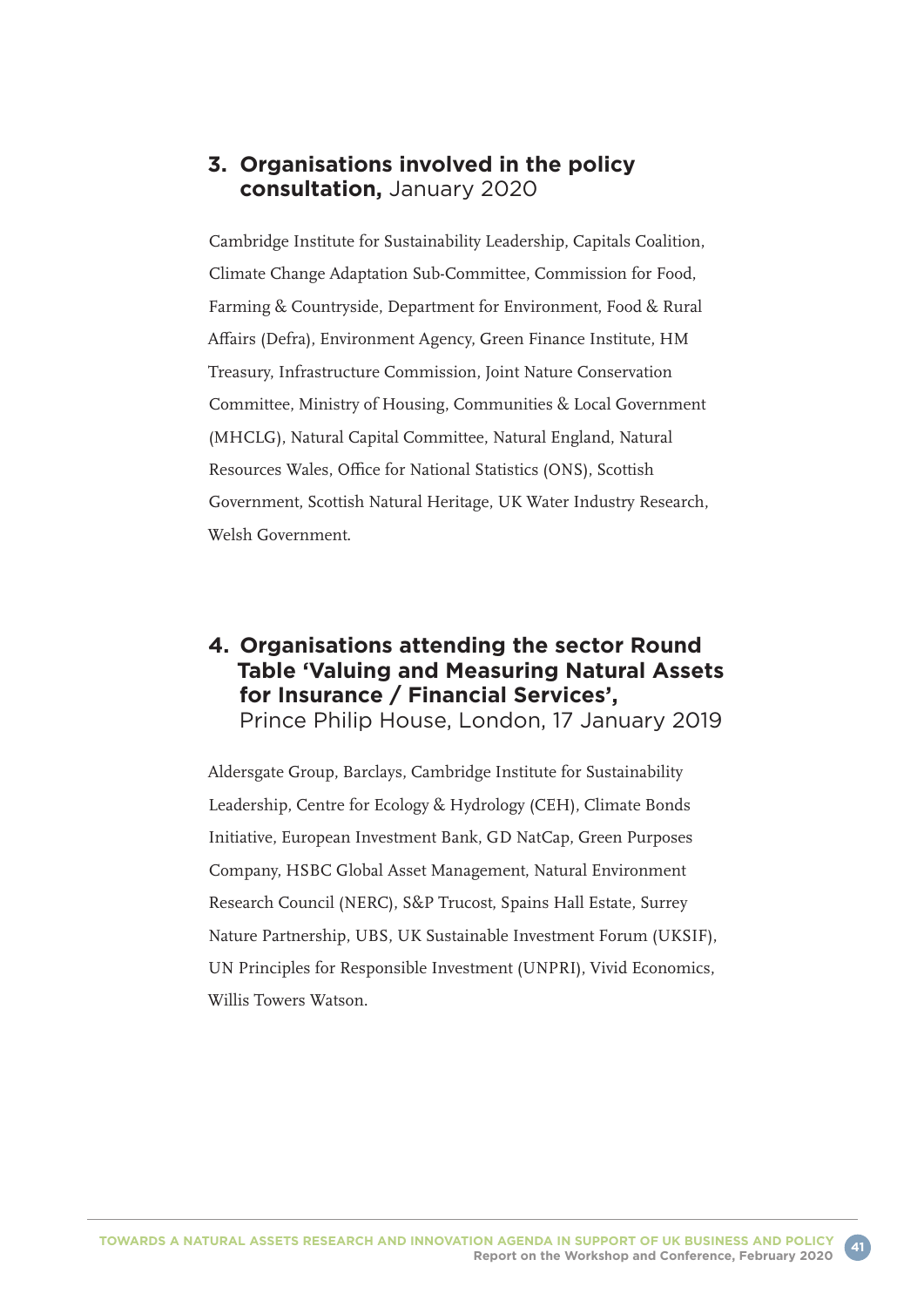### **5. Organisations attending the sector Round Table 'Valuing and Measuring Natural Assets for Land Management',** Prince Philip House, London, 21 November 2018

3Keel, Anglian Water, Berkshire, Buckinghamshire & Oxfordshire Wildlife Trust, Buccleuch Estates, Centre for Ecology & Hydrology (CEH), Clinton Devon Estates, Crown Estate Scotland, Environment Systems, GD NatCap, Green Purposes Company, Hampton Estate, Joint Nature Conservation Committee (JNCC), National Farmers Union (NFU), National Grid, National Trust, Natural England, Natural Environment Research Council (NERC), Sainsbury's, Savills, Scottish Environmental Protection Agency, Scottish Water, Soil Association, The Crown Estate, United Utilities, Wessex Water, Woodland Trust.

### **6. Organisations attending the sector Round Table 'Valuing and Measuring Natural Assets for Infrastructure',** Prince Philip House, London, 26 June 2018

ARUP, Atkins, Barratt, Centre for Ecology & Hydrology (CEH), Construction Industry Research and Information Association (CIRIA), Chartered Institute of Wastes Management (CIWM), EDF Energy, Environmental Services Association, GD NatCap, Green Purposes Company, Highways England, HS2, Kier Utilities, London Underground, National Grid, Natural Environment Research Council (NERC), Network Rail, Suez, Temple Group, UK Water Industry Research (UKWIR), United Utilities, Willis Towers Watson, WSP.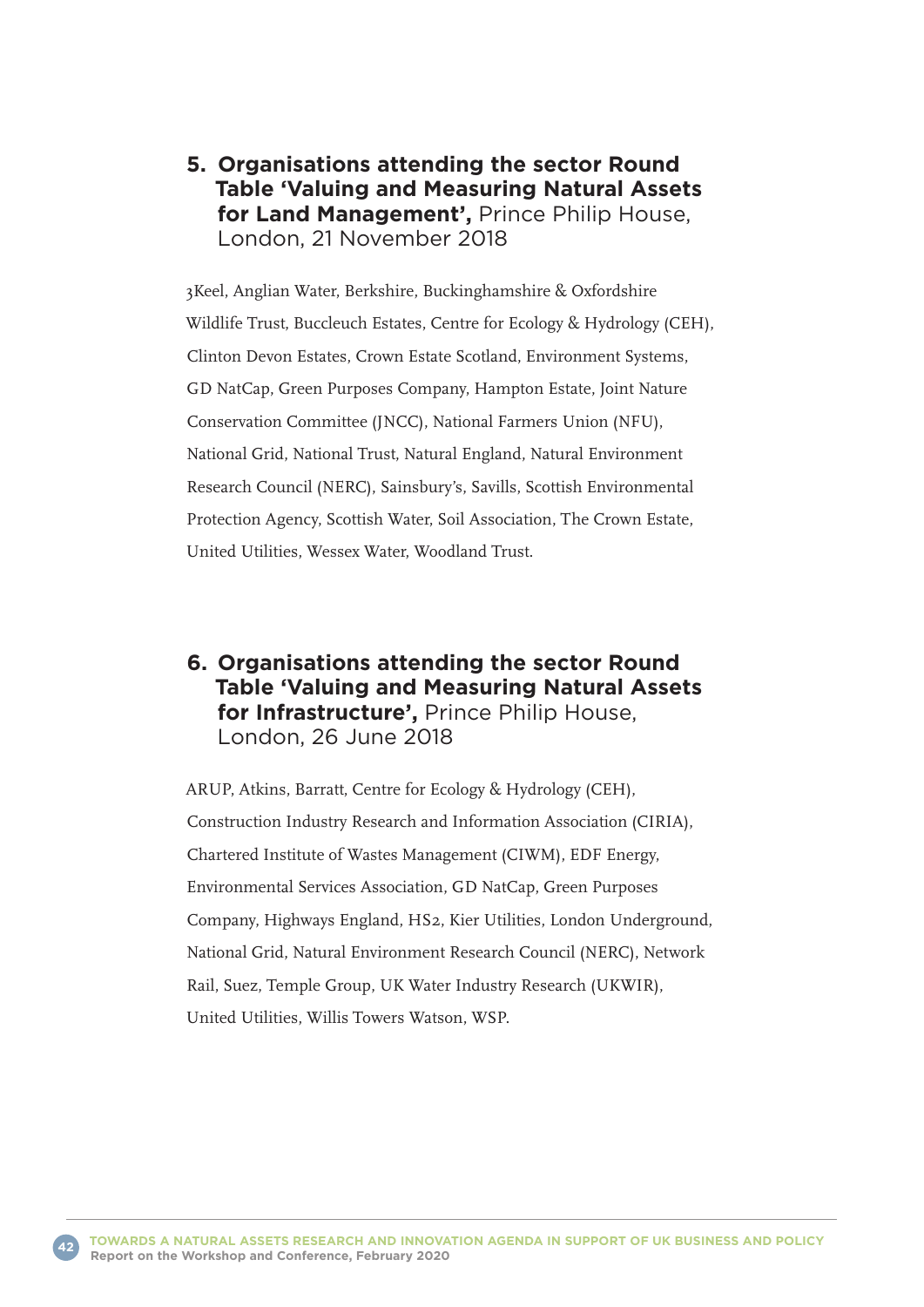### **7. Organisations involved in the Valuing Nature Programme's Business Interest Group**

Balfour Beatty, Capitals Coalition, Country Land and Business Association (CLA), Ecosystem Assets, GD NatCap, Green Purposes Company, Highways England, Intelligent Health, National Grid, Nestlé UK&I, Satellite Applications Catapult, Suez, United Utilities, Wessex Water, Willis Towers Watson, Willmott Dixon, Welsh Water.